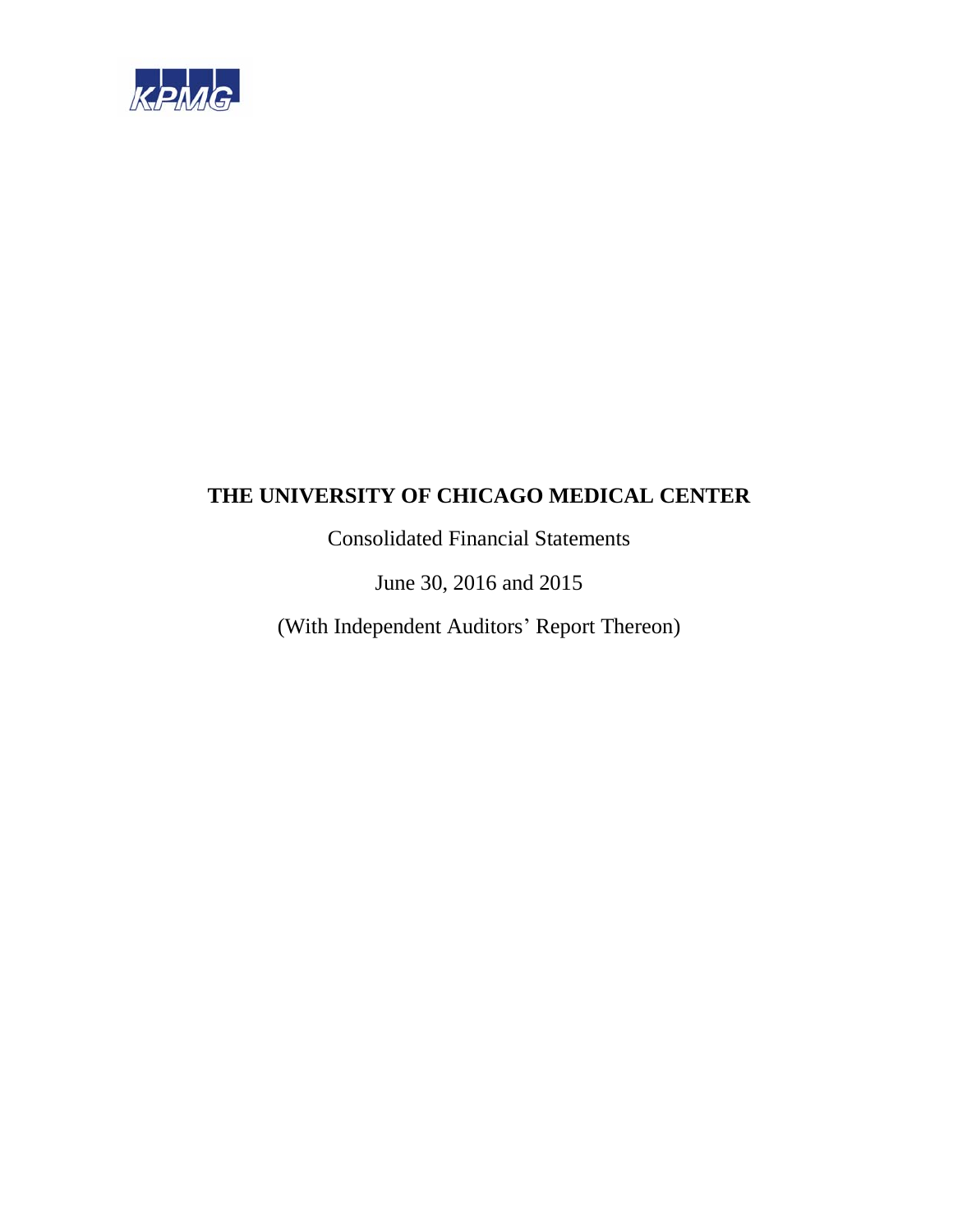## **Table of Contents**

|                                                  | Page |
|--------------------------------------------------|------|
| <b>Independent Auditors Report</b>               |      |
| <b>Consolidated Financial Statements:</b>        |      |
| <b>Consolidated Balance Sheets</b>               | 3    |
| <b>Consolidated Statements of Operations</b>     | 4    |
| Consolidated Statements of Changes in Net Assets | 5    |
| <b>Consolidated Statements of Cash Flows</b>     | 6    |
| Notes to Consolidated Financial Statements       | 7    |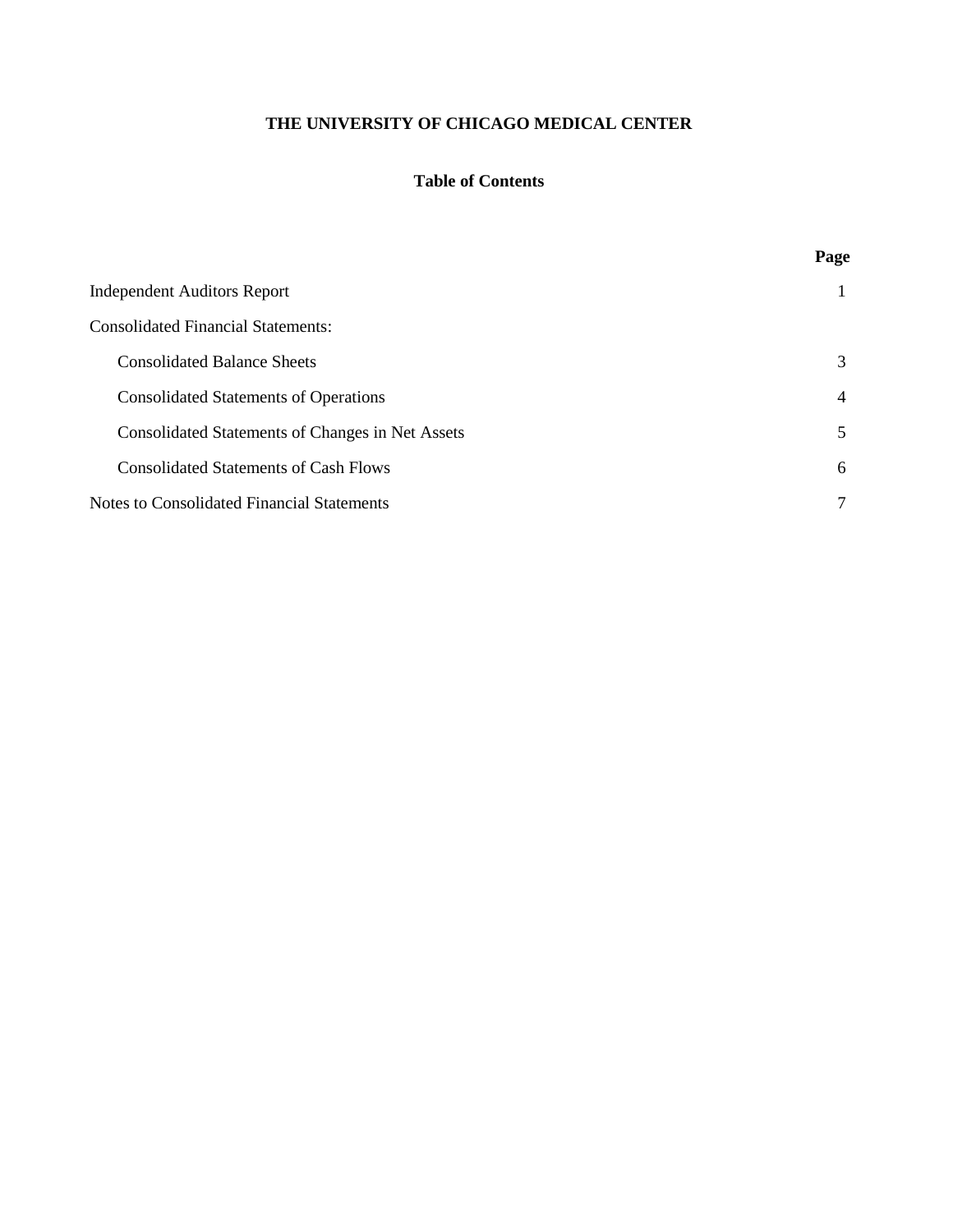

**KPMG LLP** Aon Center Suite 5500 200 East Randolph Drive Chicago, IL 60601-6436

## **Independent Auditors' Report**

The Board of Trustees The University of Chicago Medical Center:

## **Report on the Financial Statements**

We have audited the accompanying consolidated financial statements of The University of Chicago Medical Center, which comprise the consolidated balance sheet as of June 30, 2016, and the related consolidated statements of operations, consolidated changes in net assets, and consolidated cash flows for the year then ended, and the related notes to the consolidated financial statements.

### *Management's Responsibility for the Financial Statements*

Management is responsible for the preparation and fair presentation of these consolidated financial statements in accordance with U.S. generally accepted accounting principles; this includes the design, implementation, and maintenance of internal control relevant to the preparation and fair presentation of consolidated financial statements that are free from material misstatement, whether due to fraud or error.

#### *Auditors' Responsibility*

Our responsibility is to express an opinion on these consolidated financial statements based on our audit. We conducted our audit in accordance with auditing standards generally accepted in the United States of America. Those standards require that we plan and perform the audit to obtain reasonable assurance about whether the consolidated financial statements are free from material misstatement.

An audit involves performing procedures to obtain audit evidence about the amounts and disclosures in the consolidated financial statements. The procedures selected depend on the auditors' judgment, including the assessment of the risks of material misstatement of the consolidated financial statements, whether due to fraud or error. In making those risk assessments, the auditor considers internal control relevant to the entity's preparation and fair presentation of the consolidated financial statements in order to design audit procedures that are appropriate in the circumstances, but not for the purpose of expressing an opinion on the effectiveness of the entity's internal control. Accordingly, we express no such opinion. An audit also includes evaluating the appropriateness of accounting policies used and the reasonableness of significant accounting estimates made by management, as well as evaluating the overall presentation of the consolidated financial statements.

We believe that the audit evidence we have obtained is sufficient and appropriate to provide a basis for our opinion.

#### *Opinion*

In our opinion, the 2016 consolidated financial statements referred to above present fairly, in all material respects, the financial position of The University of Chicago Medical Center as of June 30, 2016, and the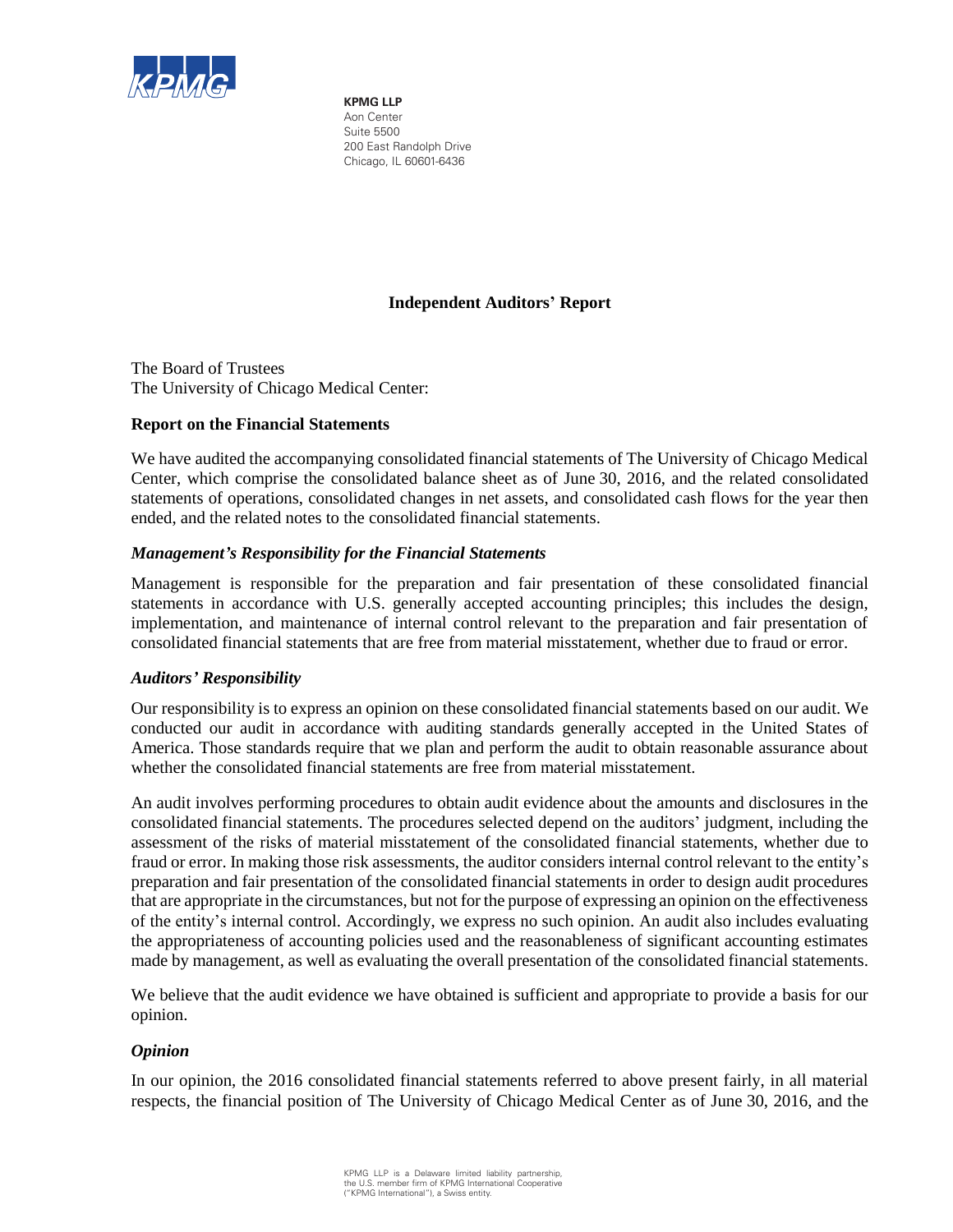

results of their operations and of their cash flows for the years then ended, in accordance with U.S. generally accepted accounting principles.

## *Other Matter*

The accompanying consolidated financial statements of The University of Chicago Medical Center as of June 30, 2015 and for the year then ended were audited by other auditors whose report thereon dated October 29, 2015, expressed an unmodified opinion on those financial statements.

KPMG LLP

Chicago, Illinois October 10, 2016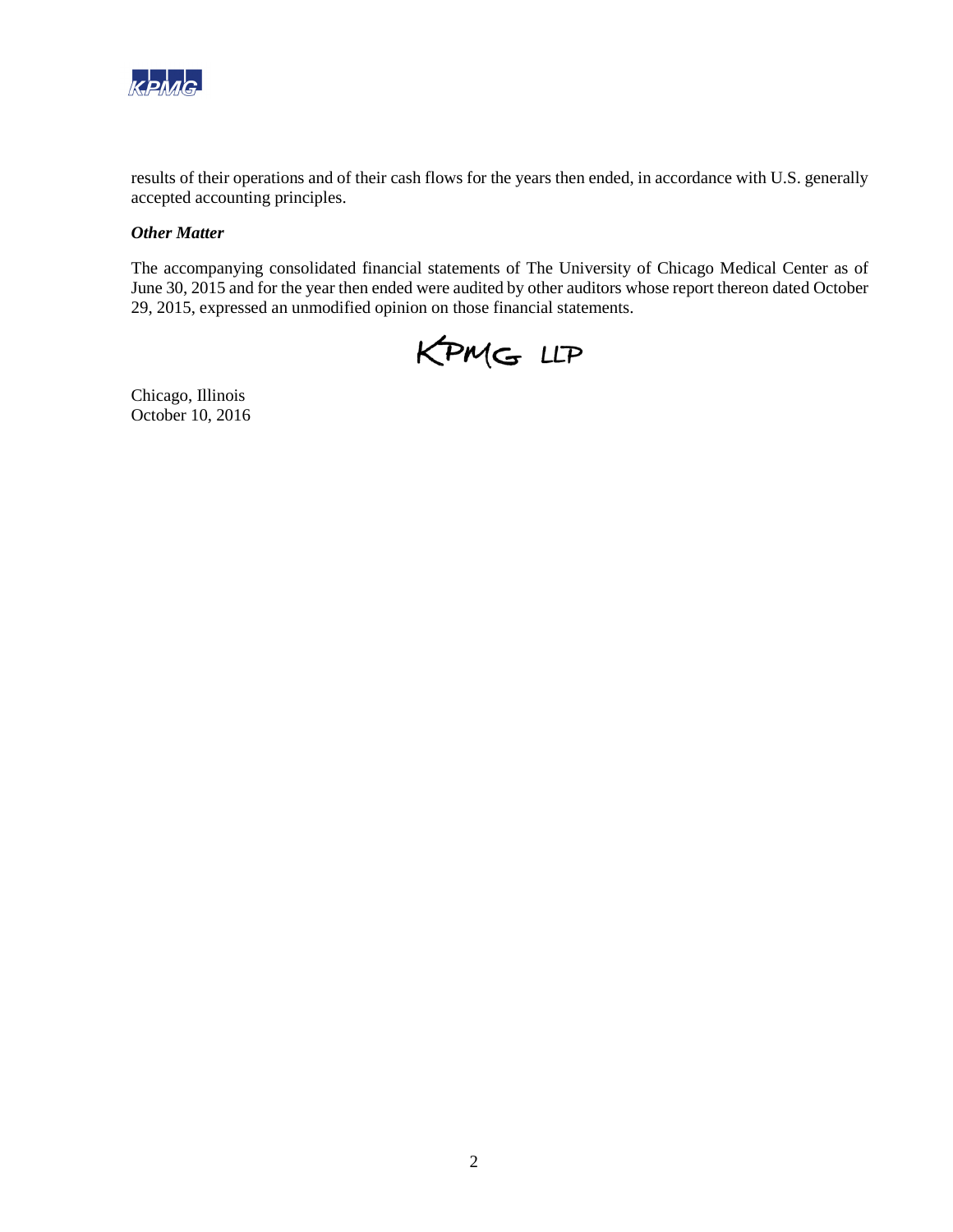## Consolidated Balance Sheets

## June 30, 2016 and 2015

(In thousands)

| <b>Assets</b>                                                                                                                                                                                                                                                                                                 |              | 2016                                              | 2015                                                   |
|---------------------------------------------------------------------------------------------------------------------------------------------------------------------------------------------------------------------------------------------------------------------------------------------------------------|--------------|---------------------------------------------------|--------------------------------------------------------|
| Current assets:<br>Cash and cash equivalents<br>Patient accounts receivable, net of estimated uncollectibles                                                                                                                                                                                                  | \$           | 20,335                                            | 163,969                                                |
| of \$73,746 in 2016 and \$51,737 in 2015<br>Current portion of investments limited to use<br>Current portion of malpractice self-insurance receivable<br>Current portion of pledges receivable<br>Prepaids, inventory and other current assets                                                                |              | 288,401<br>36,768<br>18,289<br>1,661<br>62,614    | 209,736<br>5,033<br>20,129<br>1,102<br>43,148          |
| Total current assets                                                                                                                                                                                                                                                                                          |              | 428,068                                           | 443,117                                                |
| Investments limited to use, less current portion<br>Property, plant and equipment, net<br>Pledges receivable, less current portion<br>Malpractice self-insurance receivable, less current portion<br>Other assets, net                                                                                        |              | 894,808<br>1,380,132<br>2,489<br>99,121<br>22,040 | 1,013,224<br>1,232,784<br>1,522<br>92,571<br>19,350    |
| <b>Total assets</b>                                                                                                                                                                                                                                                                                           | \$           | 2,826,658                                         | 2,802,568                                              |
| <b>Liabilities and Net Assets</b>                                                                                                                                                                                                                                                                             |              |                                                   |                                                        |
| Current liabilities:<br>Accounts payable and accrued expenses<br>Current portion of long-term debt<br>Current portion of other long-term liabilities<br>Current portion of estimated third-party payor settlements<br>Current portion of malpractice self-insurance liability<br>Due to University of Chicago | $\mathbb{S}$ | 166,173<br>13,255<br>139,429<br>18,289<br>22,146  | 127,477<br>11,535<br>197<br>98,975<br>20,129<br>59,437 |
| Total current liabilities                                                                                                                                                                                                                                                                                     |              | 359,292                                           | 317,750                                                |
| Other liabilities:<br>Worker's compensation self-insurance liabilities, less current portion<br>Malpractice self-insurance liability, less current portion<br>Long-term debt, less current portion<br>Interest rate swap liability<br>Other long-term liabilities, less current portion                       |              | 6,305<br>99,121<br>850,252<br>165,417<br>30,618   | 8,174<br>92,571<br>868,008<br>110,447<br>44,071        |
| <b>Total liabilities</b>                                                                                                                                                                                                                                                                                      |              | 1,511,005                                         | 1,441,021                                              |
| Net assets:<br>Unrestricted<br>Temporarily restricted<br>Permanently restricted                                                                                                                                                                                                                               |              | 1,225,616<br>81,925<br>8,112                      | 1,267,336<br>86,109<br>8,102                           |
| Total net assets                                                                                                                                                                                                                                                                                              |              | 1,315,653                                         | 1,361,547                                              |
| Total liabilities and net assets                                                                                                                                                                                                                                                                              | \$           | 2,826,658                                         | 2,802,568                                              |

See accompanying notes to financial statements.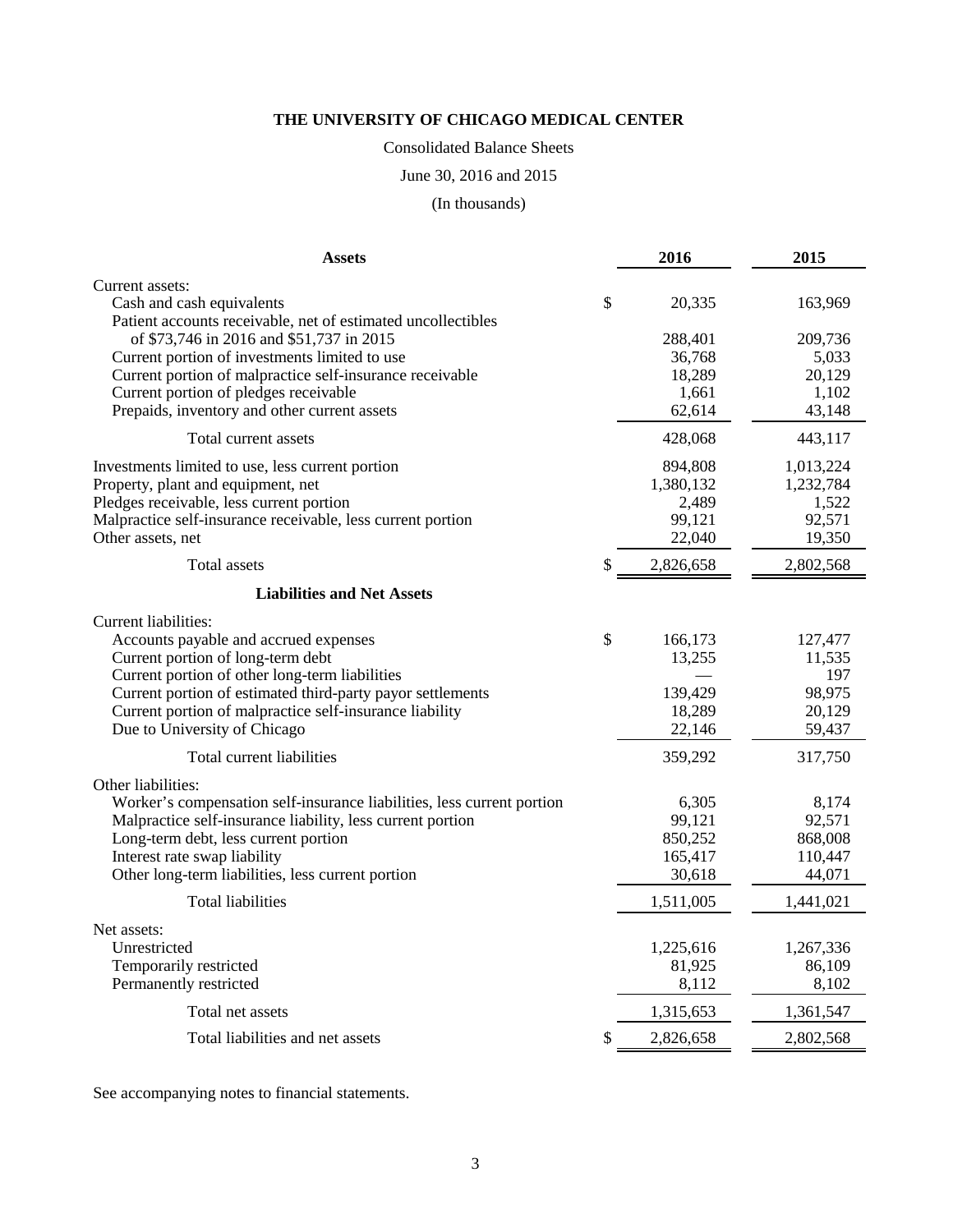Consolidated Statements of Operations

## June 30, 2016 and 2015

## (In thousands)

|                                                                                                                                                                                                                                                                                                                                                                                                                  | 2016                                                                                                                  | 2015                                                                                                            |
|------------------------------------------------------------------------------------------------------------------------------------------------------------------------------------------------------------------------------------------------------------------------------------------------------------------------------------------------------------------------------------------------------------------|-----------------------------------------------------------------------------------------------------------------------|-----------------------------------------------------------------------------------------------------------------|
| Operating revenues:<br>Net patient service revenue<br>Provision for doubtful accounts                                                                                                                                                                                                                                                                                                                            | \$<br>1,574,252<br>84,243                                                                                             | 1,493,816<br>52,166                                                                                             |
| Net patient service revenue after provision for<br>doubtful accounts                                                                                                                                                                                                                                                                                                                                             | 1,490,009                                                                                                             | 1,441,650                                                                                                       |
| Other operating revenues and net assets released<br>from restrictions used for operating purposes                                                                                                                                                                                                                                                                                                                | 126,625                                                                                                               | 101,643                                                                                                         |
| Total operating revenues                                                                                                                                                                                                                                                                                                                                                                                         | 1,616,634                                                                                                             | 1,543,293                                                                                                       |
| Operating expenses:<br>Salaries, wages and benefits<br>Supplies and other<br>Physician services from the University of Chicago<br>Insurance<br>Interest<br>Medicaid provider tax<br>Depreciation and amortization<br>Total operating expenses<br>Operating revenue in excess of expenses<br>Nonoperating gains and losses:<br>Investment income (loss) and unrestricted gifts, net<br>Derivative ineffectiveness | 698,752<br>427,739<br>215,727<br>11,324<br>32,940<br>36,110<br>87,603<br>1,510,195<br>106,439<br>(18, 359)<br>(2,506) | 681,909<br>400,536<br>205,461<br>16,774<br>35,632<br>36,935<br>81,902<br>1,459,149<br>84,144<br>26,788<br>(567) |
| Revenue and gains in excess of expenses and losses                                                                                                                                                                                                                                                                                                                                                               | 85,574                                                                                                                | 110,365                                                                                                         |
| Other changes in net assets:<br>Equity transfers to University of Chicago, net<br>Net assets released from restriction for capital purchases<br>Change in accrued pension benefits other than net periodic<br>benefit costs<br>Effective portion of change in valuation of derivatives<br>Other, net                                                                                                             | (72, 025)<br>(4, 429)<br>(50,775)<br>(65)                                                                             | (70, 501)<br>2,204<br>(8,192)<br>(12, 396)                                                                      |
| Increase (decrease) in unrestricted net assets                                                                                                                                                                                                                                                                                                                                                                   | \$<br>(41, 720)                                                                                                       | 21,480                                                                                                          |

See accompanying notes to consolidated financial statements.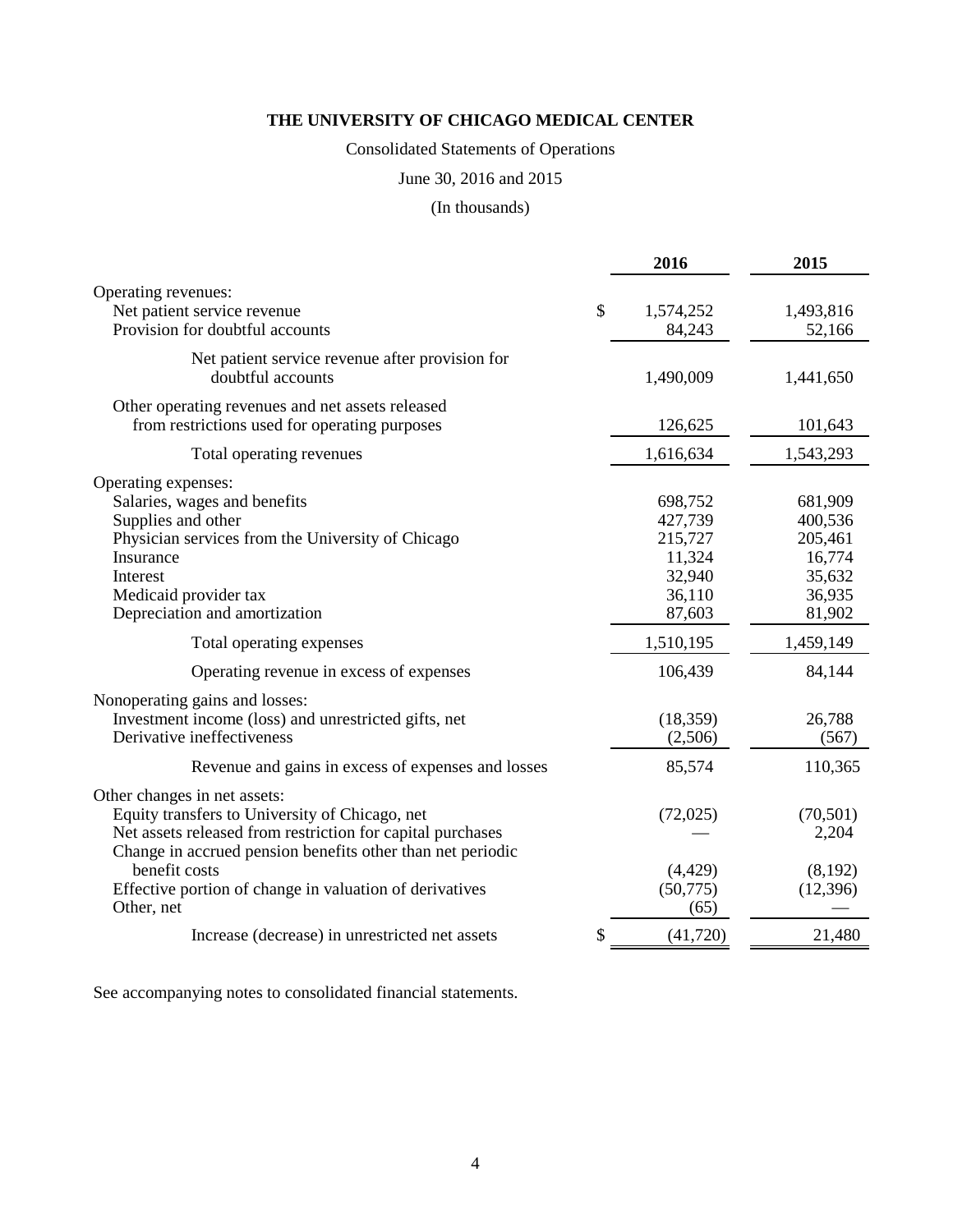## Consolidated Statements of Changes in Net Assets

## June 30, 2016 and 2015

## (In thousands)

|                                                            | 2016         | 2015      |
|------------------------------------------------------------|--------------|-----------|
| Unrestricted net assets:                                   |              |           |
| Revenue and gains in excess of expenses and losses         | \$<br>85,574 | 110,365   |
| Equity transfers to University of Chicago, net             | (72,025)     | (70, 501) |
| Net assets released from restriction for capital purchases |              | 2,204     |
| Change in accrued pension benefits other than net periodic |              |           |
| benefit cost                                               | (4,429)      | (8,192)   |
| Effective portion of change in valuation of derivatives    | (50,775)     | (12, 396) |
| Other, net                                                 | (65)         |           |
| Increase (decrease) in unrestricted net assets             | (41,720)     | 21,480    |
| Temporarily restricted net assets:                         |              |           |
| Contributions                                              | 3,677        | 2,697     |
| Net assets released from restrictions used for             |              |           |
| operating purposes                                         | (5,501)      | (5, 124)  |
| Investment income                                          | (2,425)      | 2,786     |
| Net assets released from restriction for capital purchases |              | (2,204)   |
| Other, net                                                 | 65           |           |
| Decrease in temporarily restricted net assets              | (4,184)      | (1, 845)  |
| Permanently restricted net assets:                         |              |           |
| Contributions and other                                    | 10           | 10        |
| Change in net assets                                       | (45,894)     | 19,645    |
| Net assets at beginning of year                            | 1,361,547    | 1,341,902 |
| Net assets at end of year                                  | 1,315,653    | 1,361,547 |

See accompanying notes to consolidated financial statements.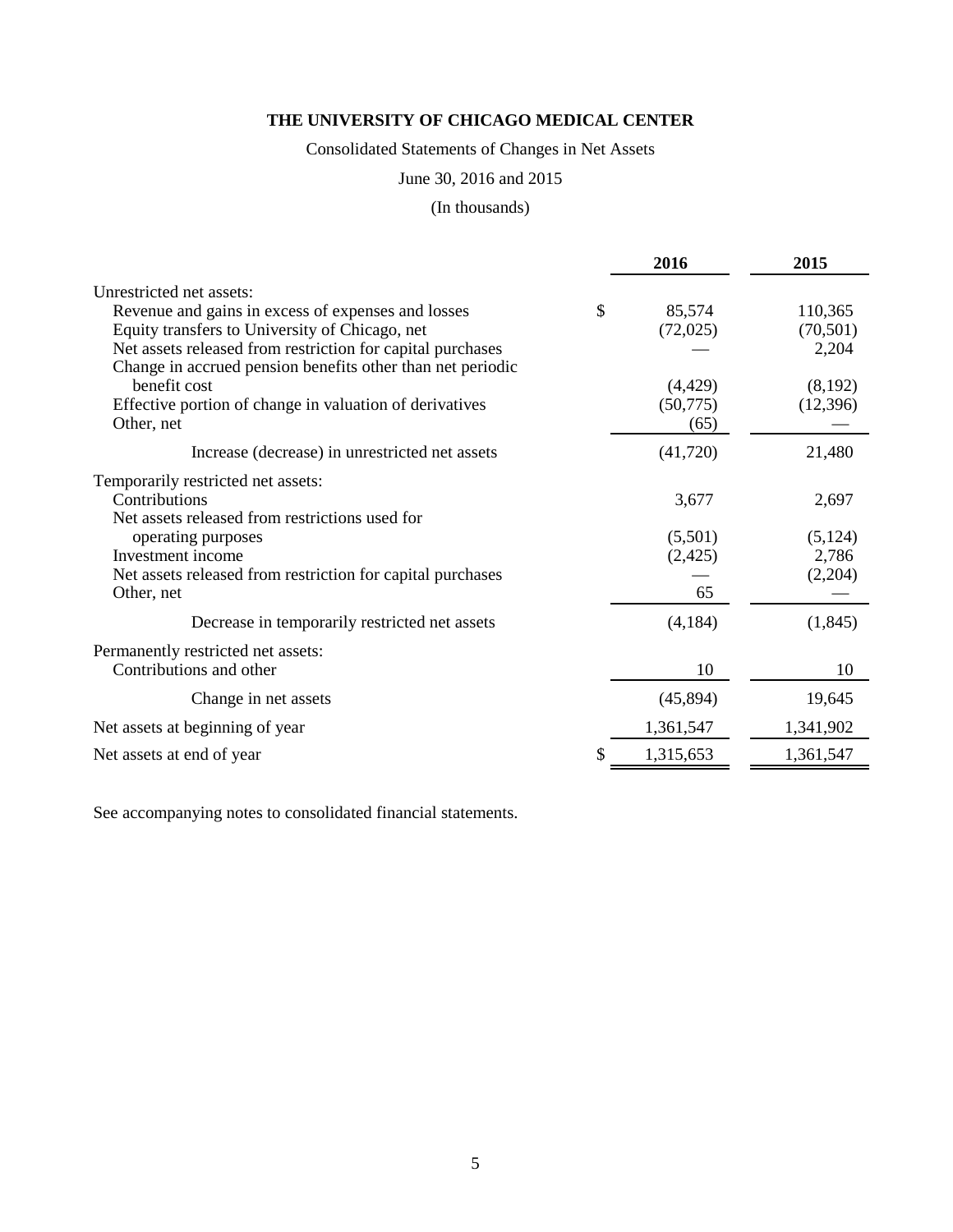## Consolidated Statements of Cash Flows

June 30, 2016 and 2015

|                                                           | 2016       | 2015       |
|-----------------------------------------------------------|------------|------------|
| Cash flows from operating activities:                     |            |            |
| \$<br>Change in net assets                                | (45,894)   | 19,645     |
| Adjustments to reconcile change in net assets to net cash |            |            |
| provided by operating activities:                         |            |            |
| Net change in unrealized gains and losses on investments  | 35,951     | 37,631     |
| Equity transfers to University of Chicago                 | 72,025     | 70,501     |
| Restricted contributions and investment return            | (1,262)    | (2,697)    |
| Realized gains on investments                             | (6, 451)   | (58, 351)  |
| Net change in valuation of derivatives                    | 54,970     | 14,637     |
| Change in accrued pension benefits other                  |            |            |
| than net period benefit cost and other                    | 4,429      | 8,192      |
| (Gain) loss on disposal of assets                         | 853        | (10)       |
| Provision for doubtful accounts                           | 84,243     | 52,166     |
| Net assets released from restrictions for operations      | 5,501      |            |
| Depreciation and amortization                             | 87,603     | 81,902     |
| Changes in assets and liabilities:                        |            |            |
| Patient accounts receivable, net                          | (162,908)  | (77, 137)  |
| Other assets                                              | (27, 551)  | (12, 678)  |
| Accounts payable and accrued expenses                     | 6,985      | 8,398      |
| Due to the University of Chicago                          | (37,291)   | 43,676     |
| Estimated settlements with third-party payors             | 23,267     | 15,931     |
| Self-insurance liabilities                                | 2,841      | (67)       |
| Other liabilities                                         | 4,133      | (4, 943)   |
| Net cash provided from operating activities               | 101,444    | 196,796    |
| Cash flows from investing activities:                     |            |            |
| Purchases of property, plant and equipment                | (234, 191) | (109, 524) |
| Change in construction payables                           | 26,892     |            |
| Physician practice acquisitions                           | (1, 447)   |            |
| Purchases of investments                                  | (46, 138)  | (346, 607) |
| Sales of investments                                      | 100,894    | 370,733    |
| Net cash used in investing activities                     | (153,990)  | (85,398)   |
| Cash flows from financing activities                      |            |            |
| Proceeds from issuance of long-term debt                  |            | 74,874     |
| Payments on long-term obligations                         | (14, 824)  | (36,064)   |
| Equity transfers to the University of Chicago, net        | (72,025)   | (70, 501)  |
| Net assets released from restriction for operations       | (5,501)    |            |
| Restricted contributions and investment return            | 1,262      | 4,564      |
| Net cash used in financing activities                     | (91,088)   | (27, 127)  |
|                                                           | (143, 634) | 84,271     |
| Net increase (decrease) in cash and cash equivalents      |            |            |
| Cash and cash equivalents:                                |            |            |
| Beginning of year                                         | 163,969    | 79,698     |
| \$<br>End of year                                         | 20,335     | 163,969    |

See accompanying notes to consolidated financial statements.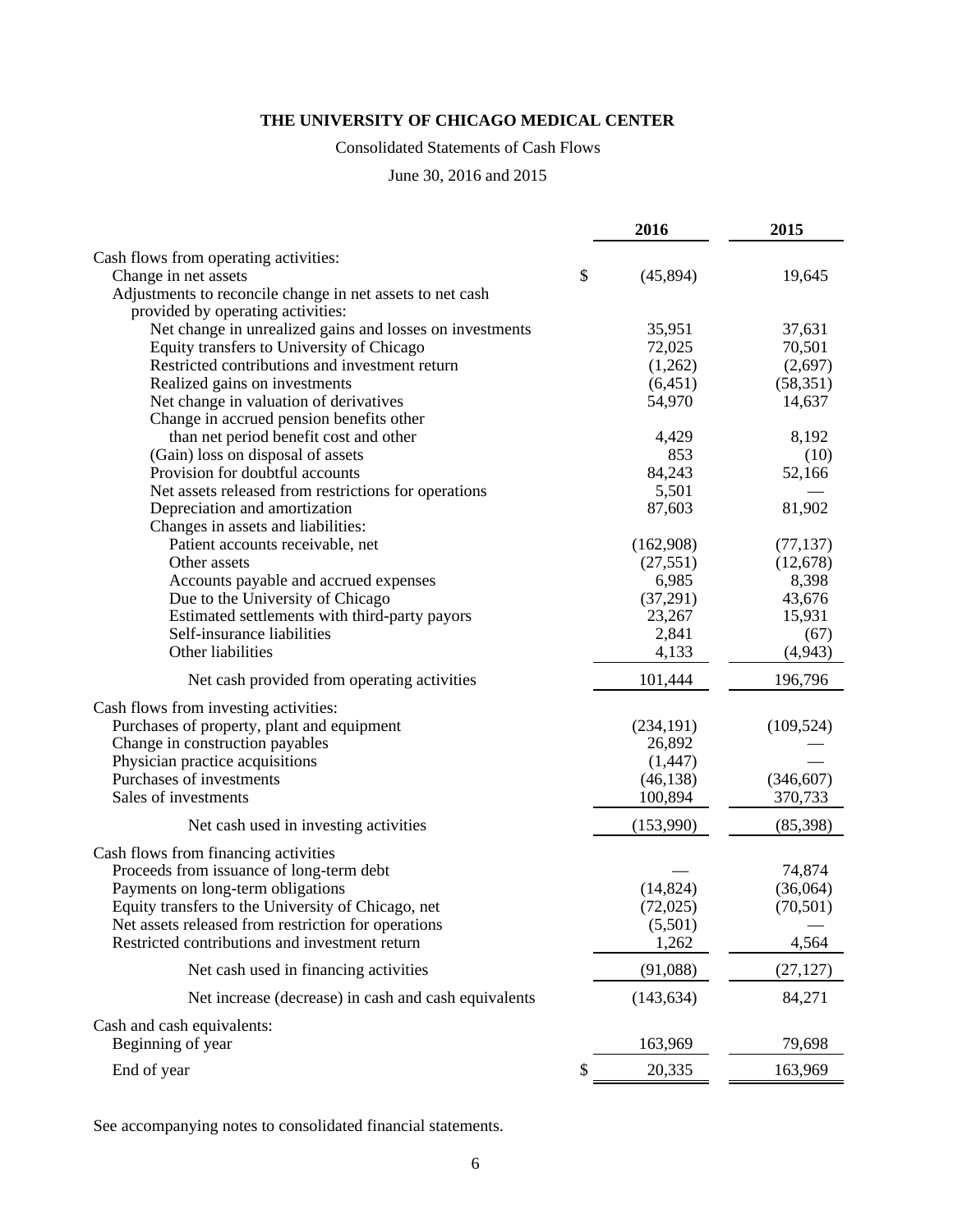Notes to Consolidated Financial Statements June 30, 2016 and 2015 (Dollars in thousands)

#### **(1) Organization and Basis of Presentation**

The University of Chicago Medical Center (UCMC) is an Illinois not-for-profit corporation. UCMC operates the Center for Care and Discovery, the Bernard Mitchell Hospital, the Chicago Lying-In Hospital, the University of Chicago Comer Children's Hospital, the Duchossois Center for Advanced Medicine, the University of Chicago Medicine Care Network, LLC and various other outpatient clinics and treatment areas.

The University of Chicago (the University), as the sole corporate member of UCMC, elects UCMC's Board of Trustees and approves its By-Laws. The UCMC President reports to the University's Executive Vice President for Medical Affairs. The relationship between UCMC and the University is defined in the Medical Center By-Laws, an Affiliation Agreement, an Operating Agreement, and several Leases. See note 3 for agreements and transactions with the University.

UCMC is a tax-exempt organization under Section 501(c) 3 of the Internal Revenue Code. The University of Chicago Medicine Care Network, LLC is awaiting its approval of tax-exempt status.

#### **(2) Summary of Significant Accounting Policies**

#### *(a) Principles of Consolidation*

The consolidated financial statements of UCMC have been prepared on the accrual basis of accounting in accordance with U.S. generally accepted accounting principles. All significant intercompany accounts and transactions have been eliminated in consolidation.

#### *(b) New Accounting Pronouncements*

During 2015, UCMC adopted the provisions of Accounting Standards Update (ASU) 2015-07, *Disclosures for Investments in Certain Entities That Calculate Net Asset Value per Share (or Its Equivalent)*. This pronouncement is effective for fiscal years beginning on or after December 15, 2016, and UCMC elected early adoption in 2015. ASU 2015-07 removes the requirement to categorize within the fair value hierarchy all investments for which fair value is measured using the net asset value per share practical expedient. See note 6 for related fair value disclosures.

#### *(c) Use of Estimates*

The preparation of consolidated financial statements in conformity with U.S. generally accepted accounting principles requires management to make estimates and assumptions that affect the reported amounts of assets and liabilities and disclosure of contingent assets and liabilities at the date of the consolidated financial statements. Estimates also affect the reported amounts of revenue and expenses during the reporting period. Actual results could differ from those estimates.

#### *(d) Community Benefits*

UCMC's policy is to treat patients in immediate need of medical services without regard to their ability to pay for such services, including patients transferred from other hospitals under the provisions of the Emergency Medical Treatment and Active Labor Act (EMTALA). UCMC also accepts patients through the Perinatal and Pediatric Trauma Networks without regard to their ability to pay for services.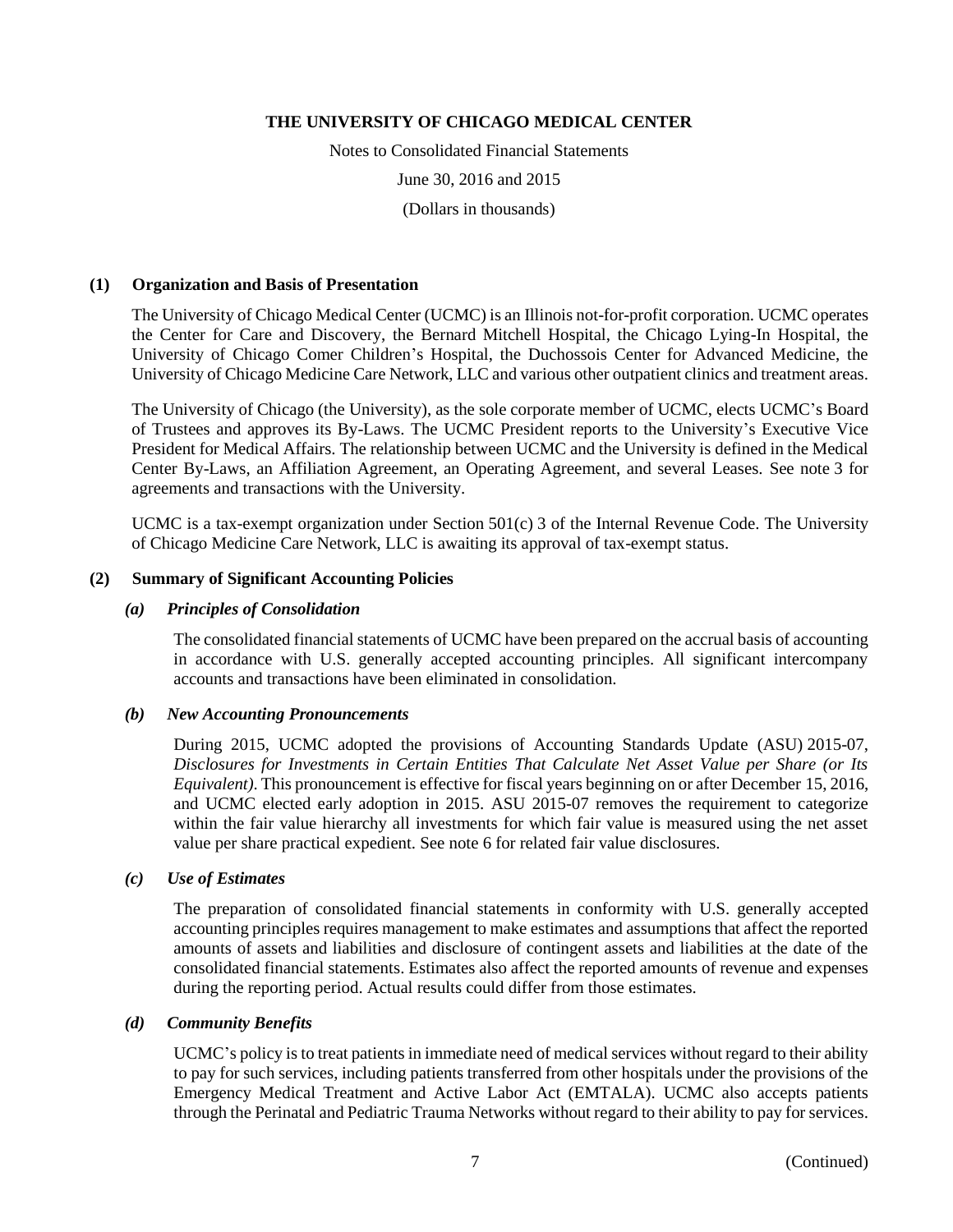Notes to Consolidated Financial Statements

June 30, 2016 and 2015

(Dollars in thousands)

UCMC developed a Financial Assistance Policy (the Policy) under which patients are offered discounts of up to 100% of charges on a sliding scale. The Policy is based both on income as a percentage of the Federal Poverty Level guidelines and the charges for services rendered. The Policy also contains provisions that are responsive to those patients subject to catastrophic healthcare expenses. Since UCMC does not pursue collection of these amounts, they are not reported as net patient service revenue. The cost of providing care under this Policy, along with the unreimbursed cost of government sponsored indigent healthcare programs, unreimbursed cost to support education, clinical research and other community programs for the years ended June 30, 2016 and 2015, are reported in note 5.

#### *(e) Fair Value of Financial Instruments*

Fair value is defined as the price that UCMC would receive upon selling an asset or pay to settle a liability in an orderly transaction between market participants.

UCMC uses a framework for measuring fair value that includes a hierarchy that categorizes and prioritizes the sources used to measure and disclose fair value. This hierarchy is broken down into three levels based on inputs that market participants would use in valuing the financial instruments based on market data obtained from sources independent of UCMC. Inputs refer broadly to the assumptions that market participants would use in pricing the asset, including assumptions about risk. Inputs may be observable or unobservable. Observable inputs are inputs that reflect the assumptions market participants would use in pricing the asset developed based on market data obtained from sources independent of the reporting entity. Unobservable inputs are inputs that reflect the reporting entity's own assumptions about the assumptions market participants would use in pricing the asset developed based on the best information available. The three tier hierarchy of inputs is summarized in the three broad levels as follows:

Level 1 – quoted market prices in active markets for identical investments.

Level 2 – inputs other than quoted prices for similar investments in active markets, quoted prices for identical or similar investments in markets that are not active, or inputs other than quoted prices that are observable including model-based valuation techniques.

Level 3 – valuation techniques that use significant inputs that are unobservable because they trade infrequently or not at all.

#### *(f) Cash and Cash Equivalents*

Cash equivalents include U.S. Treasury notes, commercial paper, and corporate notes with original maturities of three months or less, excluding investments whose use is limited or restricted.

#### *(g) Inventory*

UCMC values inventories at the lower of cost or market, using the first-in, first-out method. During 2016, UCMC changed its non-GAAP policy for recording certain inventory. This change resulted in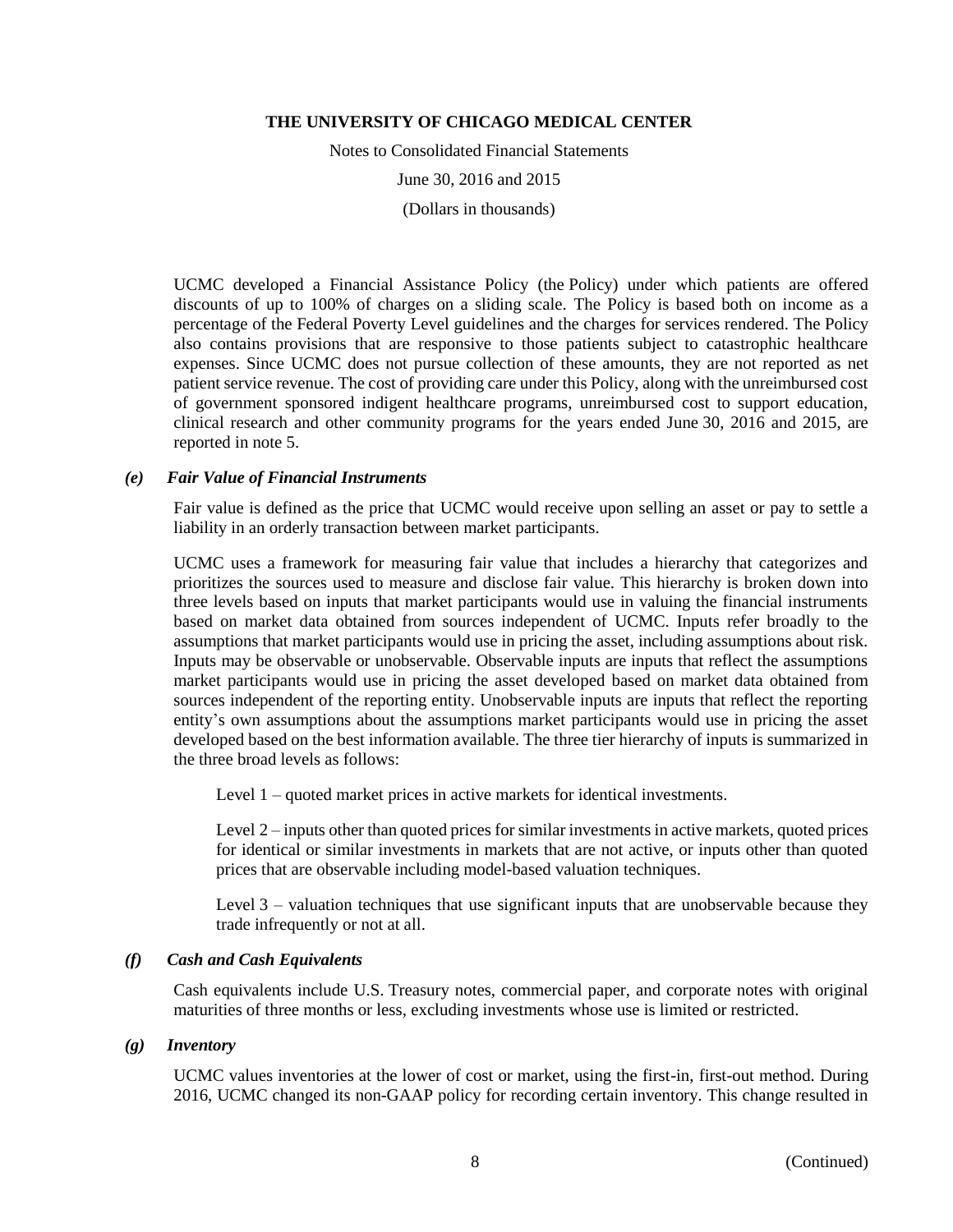Notes to Consolidated Financial Statements June 30, 2016 and 2015 (Dollars in thousands)

an \$8,200 increase in inventory at June 30, 2016 and a corresponding \$8,200 reduction in supplies and other expense in the accompanying 2016 consolidated statement of operations.

#### *(h) Investments*

Investments are classified as trading securities. As such, investment income or loss (including realized or unrealized gains and losses on investments, interest, and dividends) is included in excess of revenues and gains over expenses and losses unless the income is restricted by donor or law.

Investments are recorded in the consolidated financial statements at estimated fair value. If an investment is held directly by UCMC and an active market with quoted prices exists, the market price of an identical security is used as reported fair value. Reported fair values for shares in mutual funds are based on share prices reported by the funds as of the last business day of the fiscal year. UCMC's interests in alternative investment funds such as private debt, private equity, real estate, natural resources, and absolute return are generally reported at the net asset value (NAV) reported by the fund managers, which is used as a practical expedient to estimate the fair value, unless it is probable that all or a portion of the investment will be sold for an amount different from NAV. As of June 30, 2016 and 2015, UCMC had no plans to sell investments at amounts different from NAV.

A significant portion of UCMC's investments are part of the University's Total Return Investment Pool (TRIP). UCMC accounts for its investments in TRIP on the fair value method based on its share of the underlying securities and accordingly, records the investment activity as if UCMC owned the investments directly using the fair value option election. The University does not engage directly in unhedged speculative investments; however, the Board of the University of Chicago has authorized the use of derivative investments to adjust market exposure within asset class ranges.

A summary of the inputs used in valuing UCMC's investments as of June 30, 2016 and 2015 is included in note 6.

#### *(i) Endowment Funds with Deficits*

From time to time, the fair value of assets associated with individual donor-restricted endowment funds may fall below the value of the initial and subsequent donor gift amounts (deficit). When donor endowment deficits exist, they are classified as a reduction of unrestricted net assets. As of June 30, 2016 and 2015, endowments in deficit positions were \$65 and \$0, respectively.

#### *(j) Investments limited as to Use*

Investments limited as to use primarily include assets held by trustees under debt and other agreements and designated assets set aside by the Board of Trustees for future capital improvements and other specific purposes, over which the Board retains control and may at their discretion subsequently use for other purposes. Investments limited as to use also include investments held under swap collateral posting requirements, investments under the workers' compensation self-insurance trust fund and investments whose use is restricted by donors. Investments limited as to use are reported as unrestricted net assets. Investments whose use is restricted by donors are reported as temporarily restricted or permanently restricted.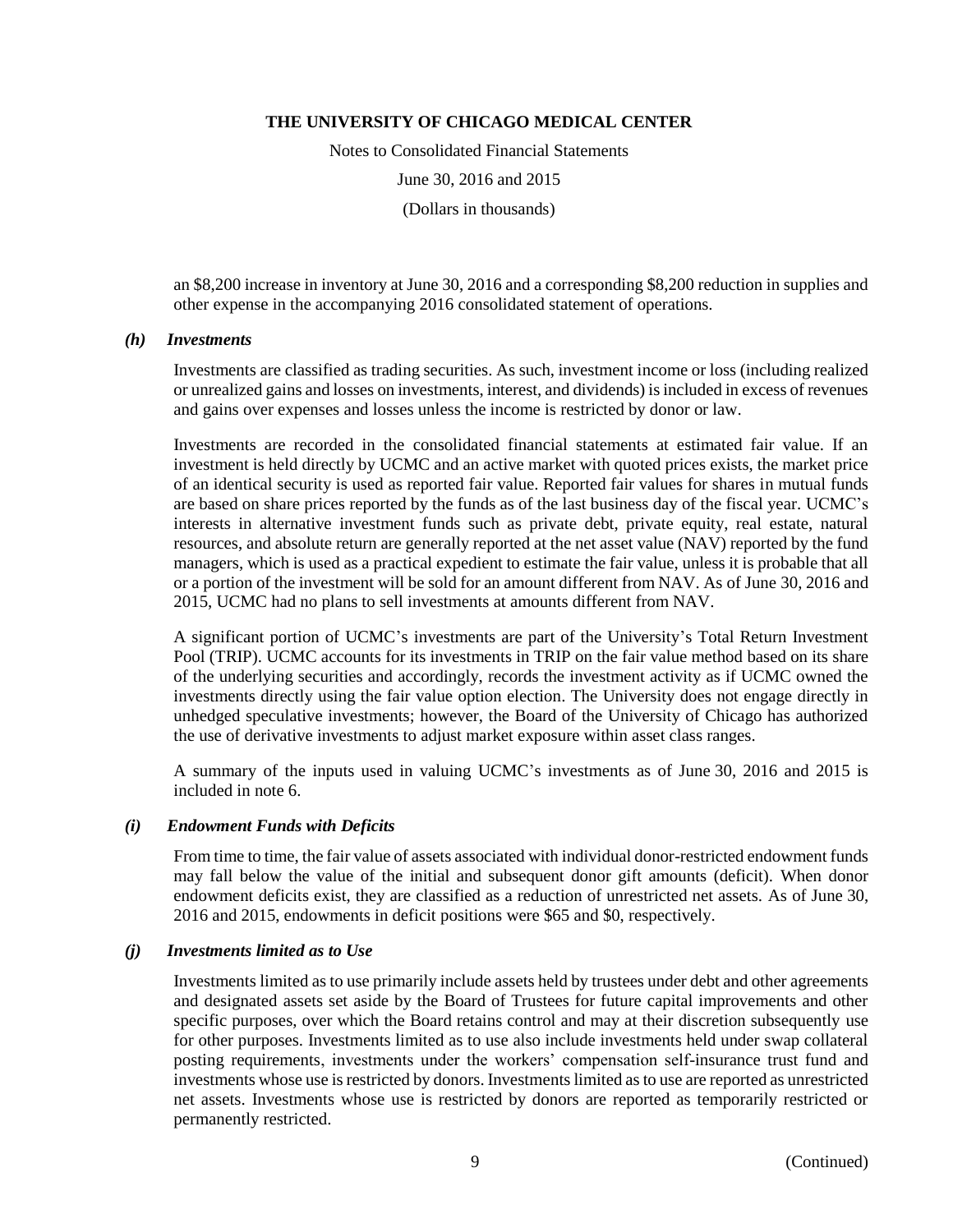Notes to Consolidated Financial Statements June 30, 2016 and 2015 (Dollars in thousands)

#### *(k) Derivative Instruments*

UCMC accounts for derivatives and hedging activities in accordance with ASC No. 815, *Derivatives and Hedging*, which requires that all derivative instruments be recorded as either assets or liabilities in the balance sheet at their respective fair values.

For hedging relationships, UCMC formally documents the hedging relationship and its risk management objective and strategy for understanding the hedge, the hedging instrument, the nature of the risk being hedged, how the hedging investment's effectiveness in offsetting the hedged risk will be assessed, and a description of the method for measuring ineffectiveness. This process includes linking all derivatives that are presented as cash flow hedges to specific assets and liabilities in the balance sheet.

#### *(l) Property, Plant and Equipment*

Property, plant and equipment are reported on the basis of cost less accumulated depreciation and amortization. Depreciation of property, plant and equipment is calculated by use of the straight-line method at rates intended to depreciate the cost of assets over their estimated useful lives, which generally range from three to eighty years. Interest costs incurred during the period of construction of capital assets are capitalized as a component of the cost of acquiring those assets.

Gifts of long-lived assets with explicit restrictions by donors that specify how the assets are to be used and gifts of cash or other assets that must be used to acquire long-lived assets are reported as restricted contributions. Absent explicit donor stipulations about how long those long-lived assets must be maintained, expirations of donor restrictions are reported when the donated or acquired long-lived assets are placed in service.

UCMC periodically assesses the recoverability of long-lived assets (including property, plant, and equipment) when indications of potential impairment, based on estimated, undiscounted future cash flows exist. Management considers factors such as current results, trends, and future prospects, in addition to other economic factors, in determining whether there is an impairment of the asset.

#### *(m) Asset Retirement Obligation*

UCMC recognizes a liability for the fair value of a legal obligation to perform asset retirement activities in which the timing or method of settlement are conditional on a future event if the amount can be reasonably estimated. Upon recognition of a liability, the asset retirement cost is recorded as an increase in the carrying value of the related long-lived asset and then depreciated over the life of the asset. The UCMC asset retirement obligations arise primarily from regulations that specify how to dispose of asbestos if facilities are demolished or undergo major renovations or repairs. UCMC's obligation to remove asbestos was estimated using site-specific surveys where available and a per square foot estimate where surveys were unavailable.

#### *(n) Other Assets and Liabilities*

Other assets and liabilities, including deferred financing costs, which are amortized over the term of the related obligations, do not differ materially from their estimated fair value.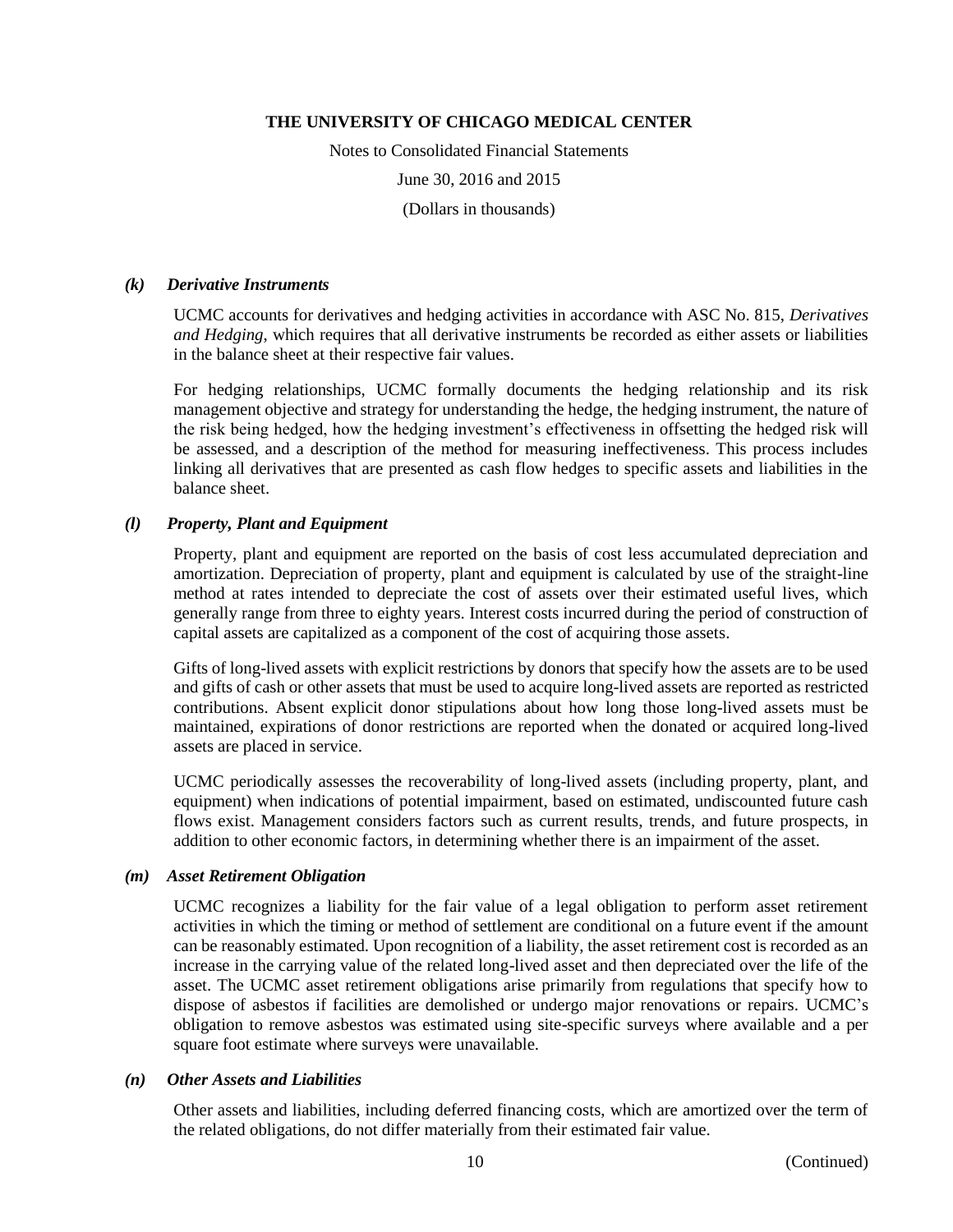Notes to Consolidated Financial Statements June 30, 2016 and 2015 (Dollars in thousands)

#### *(o) Net Assets*

Net assets are classified as either permanently or temporarily restricted when the use of the assets is limited by outside parties or as unrestricted net assets when outside parties place no restrictions on the use of the assets or when the assets arise as a result of the operations of UCMC.

Unconditional promises to give cash and other assets to UCMC are reported at fair value at the date the promise is received. Pledges receivable to be collected after one year are discounted using a risk-adjusted interest rate at the time the pledge is made. Conditional promises to give and indications of intentions to give are reported at fair value at the date the gift is received. The gifts are reported as either temporarily or permanently restricted support if they are received with donor stipulations that limits the use of the donated assets. When a donor restriction expires, that is, when a stipulated time restriction ends or purpose restriction is accomplished, temporarily restricted net assets are reclassified as unrestricted net assets and reported as operating revenue in the statements of operations if restricted for operating purposes and as an increase to unrestricted net assets if restricted to purchase property, plant, and equipment. Gifts for which donors have not stipulated restrictions, as well as contributions for which donors have not stipulated restrictions, as well as contributions for which donors have stipulated restrictions that are met within the same reporting period, are reported as other operating revenue.

#### *(p) Statement of Operations*

All activities of UCMC deemed by management to be ongoing, major and central to the provision of healthcare services are reported as operating revenues and expenses.

The consolidated statement of operations includes revenue and gains in excess of expenses and losses. Changes in unrestricted net assets that are excluded from revenue and gains in excess of expenses and losses include transfers to the University, contributions of long-lived assets released from restrictions (including assets acquired using contributions which by donor restriction were to be used for acquisition of UCMC assets), the effective portion of changes in the valuation of derivatives, and change in accrued pension benefits other than net periodic benefit costs and other.

#### *(q) Net Patient Service Revenue, Accounts Receivable and Allowance for Doubtful Accounts*

UCMC maintains agreements with the Centers for Medicare and Medicaid Services under the Medicare Program, Blue Cross and Blue Shield of Illinois, Inc. (Blue Cross), and the State of Illinois under the Medicaid Program and various managed care payors that govern payment to UCMC for services rendered to patients covered by these agreements. The agreements generally provide for per case or per diem rates or payments based on allowable costs, subject to certain limitations, for inpatient care and discounted charges or fee schedules for outpatient care.

Net patient service revenue is reported at estimated net realizable amounts from patients, third-party payors, and others for services rendered and include estimated retroactive revenue adjustments due to future audits, reviews, and investigations. Retroactive adjustments are considered in the recognition of revenue on an estimated basis in the period the related services are rendered, and UCMC estimates are adjusted in future periods as adjustments become known or as years are no longer subject to UCMC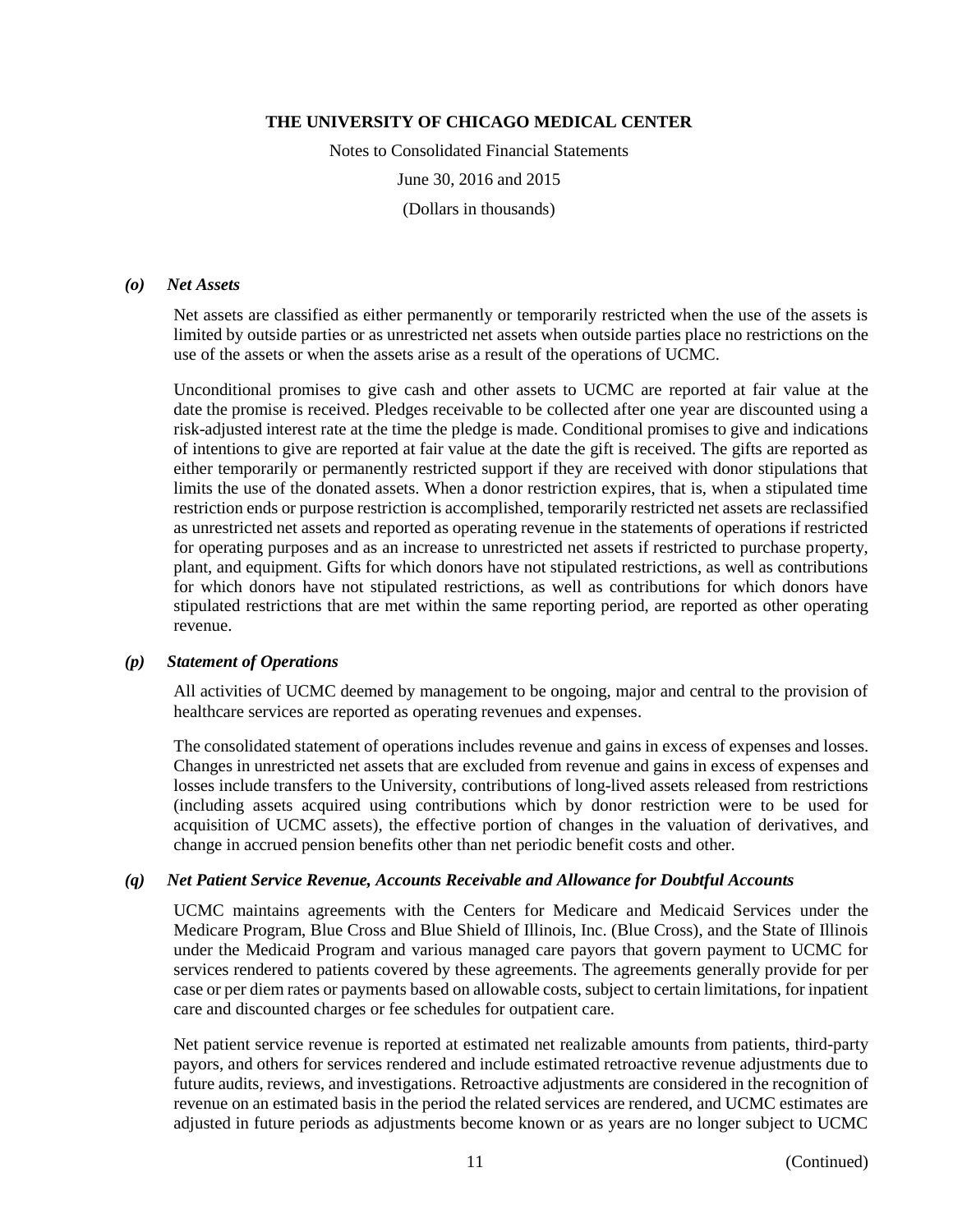Notes to Consolidated Financial Statements June 30, 2016 and 2015

(Dollars in thousands)

audits, reviews and investigations. Adjustments to prior year estimates for these items resulted in an increase in net patient service revenues of \$3,874 in 2016 and \$900 in 2015. Contracts, laws and regulations governing Medicare, Medicaid, and Blue Cross are complex and subject to interpretation. As a result, there is at least a reasonable possibility that recorded estimates will change by a material amount in the near term. A portion of the accrual for settlements with third-party payors has been classified as long-term because UCMC estimates they will not be paid within one year.

The process for estimating the ultimate collectibility of receivables involves significant assumptions and judgment. UCMC has implemented a standardized approach to this estimation based on the payor classification and age of outstanding receivables. Account balances are written off against the allowance when management feels it is probable the receivable will not be recovered. The use of historical collection experience is an integral part of the estimation of the reserve for doubtful accounts. Revisions in the reserve for doubtful accounts are recorded as adjustments to the provision for doubtful accounts.

### *(r) Hospital Assessment Program/Medicaid Provider Tax*

In December 2008, the State of Illinois, after receiving approval by the federal government, implemented a hospital assessment program. The program assessed hospitals a provider tax based on occupied bed days and provided increases in hospitals' Medicaid payments. In 2016, reimbursement under the assessment programs resulted in a net increase of \$29,190 in operating income, which includes \$65,300 in Medicaid payments included in net patient service revenue offset by \$36,110 in Medicaid provider tax expense. In 2015, reimbursement under the program resulted in a net increase of \$28,465 in income from operations, which included \$65,400 of incremental Medicaid payments included in net patient service revenue offset by \$36,935 in Medicaid provider tax expense.

## *(s) Affordable Care Act (ACA)*

In March 2010, the federal government passed the Affordable Care Act (ACA), which expanded Medicaid coverage to millions of low-income Americans and made improvements to both the Medicaid and the Children's Health Insurance Program. Beginning in 2014, coverage for newly eligible adults would be funded by the federal government for three years. UCMC recognized \$14,300 and \$16,800 of net patient service revenue in 2016 and 2015, respectively, under this new law. Due to the timing of actual payments, UCMC recorded a receivable of \$4,000 as of June 30, 2016.

#### *(t) Income Taxes*

UCMC is a not-for-profit corporation as described in Section  $501(c)(3)$  of the Internal Revenue Code (the Code) and is exempt from federal income taxes on related income pursuant to Section 501(a) of the Code. The University of Chicago Medicine Care Network, LLC is awaiting its approval of tax-exempt status.

UCMC applies ASC No. 740, Income Taxes (ASC 740), which clarifies the accounting for uncertainty in income taxes recognized in a company's financial statements. ASC 740 prescribes a more-likely than-not recognition threshold and measurement attribute for the financial statement recognition and measurement of a tax position taken or expected to be taken. Under ASC 740, tax positions are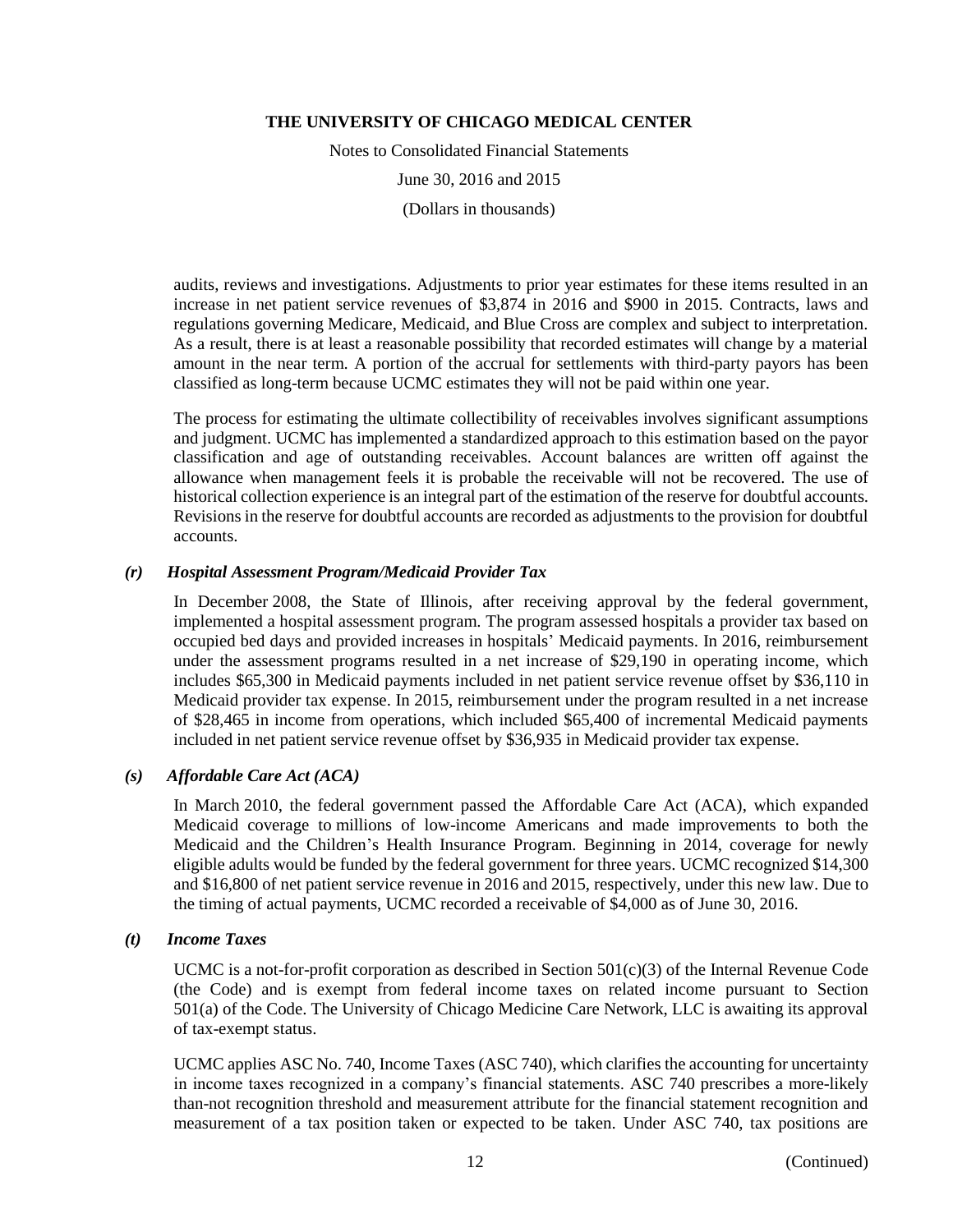Notes to Consolidated Financial Statements

June 30, 2016 and 2015

(Dollars in thousands)

evaluated for recognition, derecognition, and measurement using consistent criteria and provide more information about the uncertainty in income tax assets and liabilities. As of June 30, 2016 and 2015, UCMC and affiliates do not have an asset or liability recorded for unrecognized tax positions.

#### *(u) Reclassifications*

Certain 2015 amounts have been reclassified to conform to the 2016 consolidated financial statement presentation.

### *(v) Subsequent Events*

On October 1, 2016, UCMC acquired Ingalls Health System, an independent health system serving Chicago's south suburbs, through an affiliation and member substitution. As a result of this transaction, Ingalls Health System became a wholly owned subsidiary of UCMC through a newly created Community Health and Hospital Division of UCMC. The results of operations for Ingalls Health System will be included in UCMC's consolidated financial statements from the date of acquisition.

UCMC has performed an evaluation of subsequent events through October 10, 2016, which is that date the consolidated financial statements were issued and other than noted above, there were no other items to disclose.

#### **(3) Agreements and Transactions with the University**

The Affiliation Agreement with the University provides, among other things, that all members of the medical staff will have academic appointments in the University. The Affiliation Agreement has an initial term of 40 years ending October 1, 2026 unless sooner terminated by mutual consent or as a result of a continuing breach of a material obligation therein or in the Operating Agreement. The Affiliation Agreement automatically renews for additional successive 10-year terms following expiration of the initial term, unless either party provides the other with at least two years' prior written notice of its election not to renew.

The Operating Agreement, as amended, provides, among other things, that the University gives UCMC the right to use and operate certain facilities. The Operating Agreement is coterminous with the Affiliation Agreement.

The Lease Agreements provide, among other things, that UCMC will lease from the University certain of the health care facilities and land that UCMC operates and occupies. The Lease Agreements are coterminous with the Affiliation Agreement.

UCMC purchases various services from the University, including certain employee benefits, utilities, security, telecommunications and insurance. In addition, certain UCMC accounting records are maintained by the University. During the years ended June 30, 2016 and 2015, the University charged UCMC approximately \$29,100 and \$29,000, respectively, for utilities, security, telecommunications, insurance and overhead.

The University's Division of Biological Sciences (BSD) provides physician services to UCMC. In 2016 and 2015, UCMC recorded \$215,727 and \$205,461, respectively, in expense related to these services.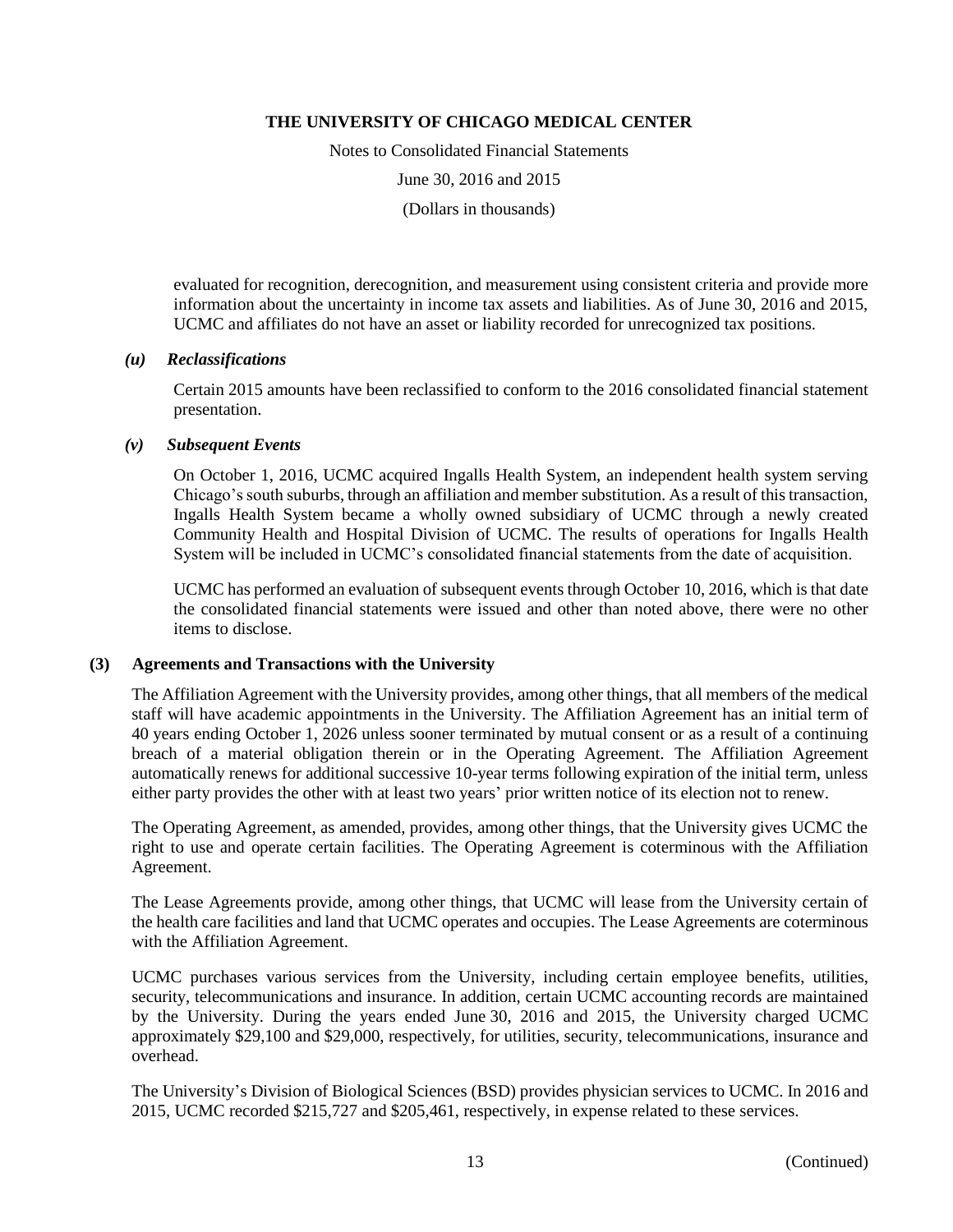Notes to Consolidated Financial Statements June 30, 2016 and 2015

(Dollars in thousands)

UCMC's Board of Trustees adopted a plan of support under which it would provide annual net asset transfers to the University for support of academic programs in biology and medicine. All commitments under this plan are subject to the approval of UCMC's Board of Trustees and do not represent legally binding commitments until that approval. Unpaid portions of commitments approved by the UCMC Board of Trustees are reflected as current liabilities. UCMC recorded net asset transfers of \$71,750 in 2016 and 2015 for this support.

#### **(4) Third-Party Reimbursement Programs**

UCMC follows the provisions of Accounting Standards Update 2011-07, *Presentation and Disclosure of Patient Service Revenue, Provision for Bad Debts, and the Allowance for Doubtful Accounts for Certain Health Care Entities*. ASU 2011-07 requires that entities that recognize significant amounts of patient service revenue at the time the services are rendered even though they do not assess the patient's ability to pay must present the provision for bad debts related to patient service revenue as a deduction from patient service revenue (net of contractual allowances and discounts) on their consolidated statements of operations. In addition, there are enhanced disclosures about the entity's policies for recognizing revenue and assessing bad debts. The ASU also requires disclosures of patient service revenue as well as qualitative and quantitative information about changes in the allowance for doubtful accounts. The provision for doubtful accounts on the accompanying consolidated statements of operations for the years ended June 30, 2016 and 2015 have been presented on a separate line as a deduction from net patient service revenue (net of contractual allowances and discounts) to reflect the application of ASU 2011-07.

UCMC has agreements with third-party payors that provide for reimbursement at amounts different from their established rates. Estimated contractual adjustments arising under third-party reimbursement programs principally represent the differences between UCMC's billings at list price and the amounts reimbursed by Medicare, Blue Cross, and certain other contracted third-party payors; the difference between the UCMC's billings at list price and the allocated cost of services provided to Medicaid patients; and any differences between estimated third-party reimbursement settlements for prior years and subsequent final settlements. A summary of the reimbursement methodologies with major third-party payors is as follows:

#### *(a) Medicare*

UCMC is paid for various services rendered to Medicare program beneficiaries under prospectively determined rates. These rates vary according to patient classification systems that are based on clinical, diagnostic, and other factors. The prospectively determined rates are not subject to retroactive adjustment. UCMC's classification of patients under the prospective payment systems and the appropriateness of the patients' admissions are subject to validation reviews.

Other services rendered to Medicare beneficiaries are reimbursed based upon a combination of prospectively determined rates and cost reimbursement methodologies. For the cost reimbursement, UCMC is reimbursed at a tentative rate with final settlement determined after submission of annual cost reports by UCMC and audits by the Medicare fiscal intermediary. UCMC's Medicare reimbursement reports through June 30, 2012 have been audited by the Medicare fiscal intermediary.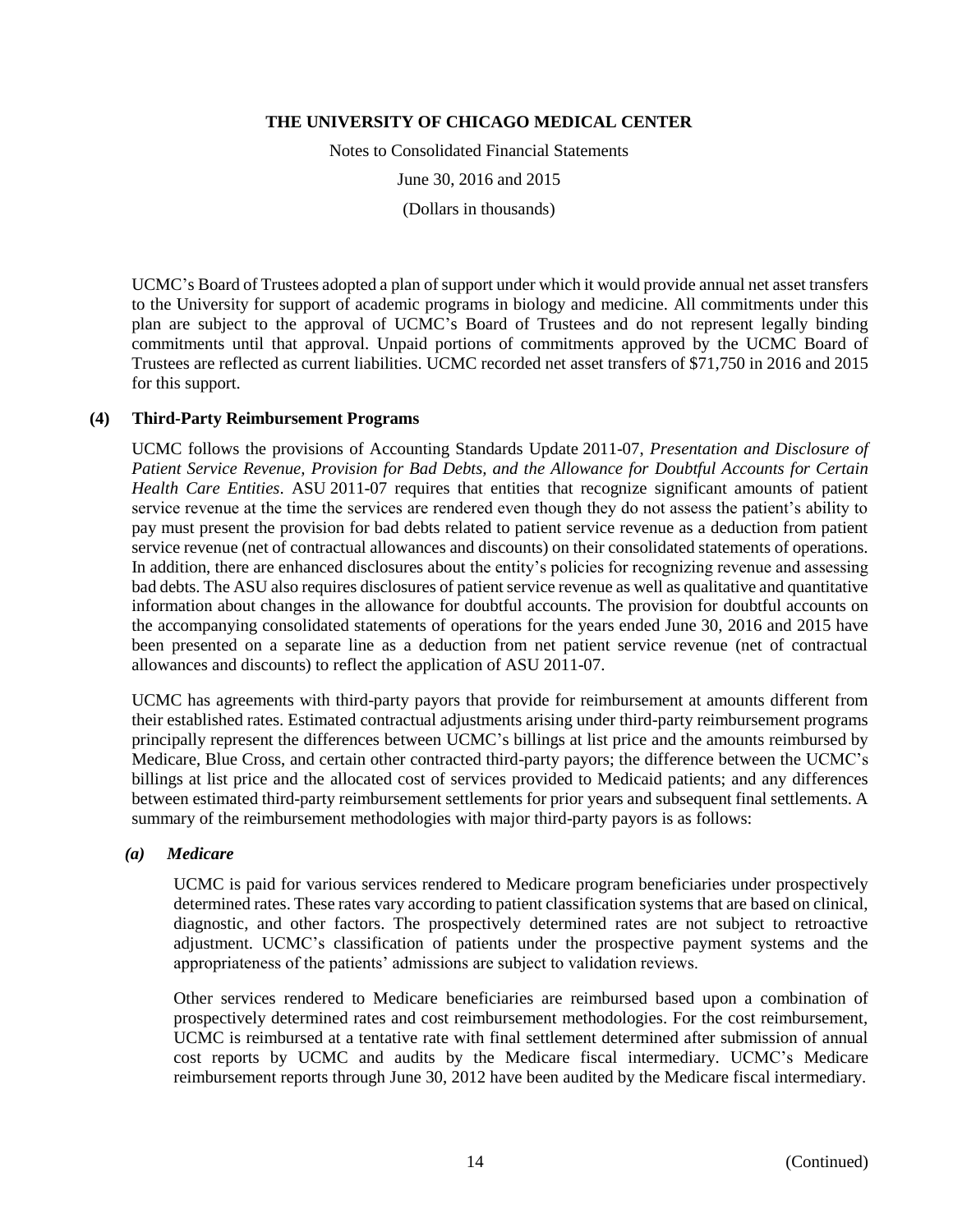Notes to Consolidated Financial Statements June 30, 2016 and 2015 (Dollars in thousands)

#### *(b) Medicaid*

UCMC is paid for inpatient acute care services rendered to Medicaid program beneficiaries under prospectively determined rates-per-discharge. For inpatient acute care services, payment rates vary according to a patient classification system that is based on clinical, diagnostic, and other factors. Medicaid outpatient services are reimbursed based on fee schedules. Medicaid reimbursement methodologies may be subject to periodic adjustment, as well as to changes in existing payment levels and rates, based on the amount of funding available to the State of Illinois Medicaid program and any such changes could have a significant effect on UCMC's revenue.

### *(c) Blue Cross*

UCMC also participates as a provider of healthcare services under reimbursement agreements with Blue Cross under its indemnity program. The provisions of the agreements stipulate that services will be reimbursed at a tentative reimbursement rate and that final reimbursement for these services is determined after the submission of an annual cost report by UCMC and a review by Blue Cross. The Blue Cross reimbursement reports for 2015 and prior years have been reviewed by Blue Cross.

#### *(d) Other*

UCMC has also entered into payment agreements with certain commercial insurance carriers, health maintenance organizations, and preferred provider organizations. The basis for payment under these agreements is negotiated by UCMC and includes prospectively determined rates-per-discharge, discounts from established charges, and prospectively determined per diem rates.

Accruals for settlements with third-party payors are made based on estimates of amounts to be received or paid under the terms of the respective contracts and related settlement principles and regulations of the federal Medicare program, the Illinois Medicaid program, and the Blue Cross Plan of Illinois.

Patients' accounts receivable are reduced by an allowance for uncollectible accounts. In evaluating the collectibility of patients' accounts receivable, UCMC analyzes its past history and identifies trends for each of its major payor sources of revenue to estimate the appropriate allowance for uncollectible accounts and provision for uncollectible accounts receivable. Management regularly reviews data about these major payor sources of revenue in evaluating the sufficiency of the allowance for uncollectible accounts. For receivables associated with services provided to patients who have third-party coverage, UCMC analyzes contractually due amounts and provides an allowance for uncollectible accounts and a provision for accounts receivable, if necessary. For receivables associated with patient responsibility (which includes both patients without insurance and patients with deductible and copayment balances due for which third-party coverage exists for part of the bill), the patients are screened against UCMC's charity care policy. For any remaining patient responsibility balance, UCMC records a provision for uncollectible accounts receivable in the period of service on the basis of its past experience, which indicates that many patients are unable or unwilling to pay the portion of their bill for which they are financially responsible. The difference between the standard rates (or the discounted rates if negotiated) and the amounts actually collected after all reasonable collection efforts have been exhausted is charged off against the allowance for uncollectible accounts.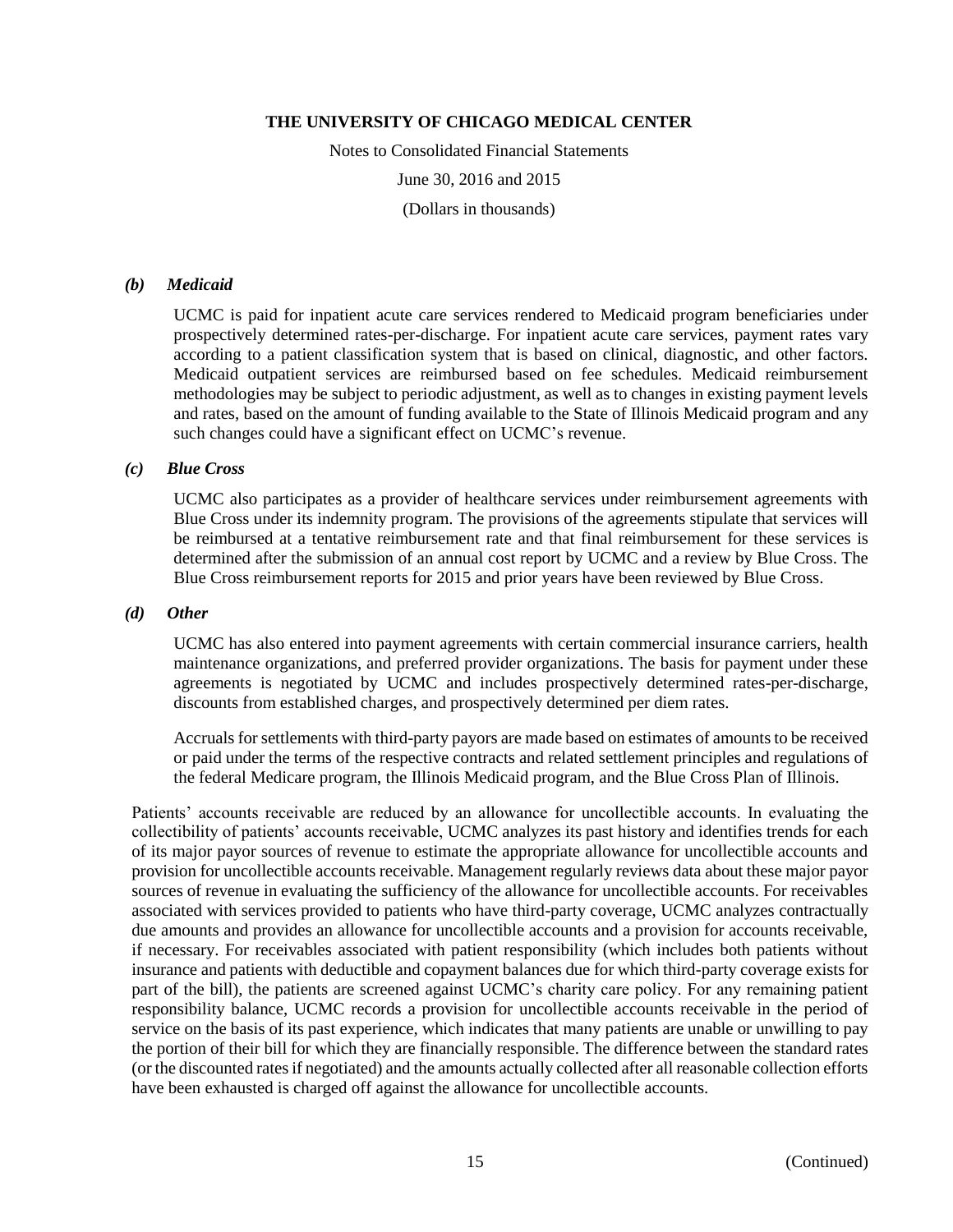Notes to Consolidated Financial Statements

June 30, 2016 and 2015

(Dollars in thousands)

UCMC's allowance for uncollectible accounts, which includes uninsured patients, residual copayments and deductibles for which managed care has already paid, and certain aged Medicaid and Medicaid managed care accounts receivable, increased from 19.8% of accounts receivable at June 30, 2015 to 20.4% of accounts receivable at June 30, 2016. Gross write-offs increased from approximately \$128,600 for fiscal year 2015 to \$146,200 in fiscal year 2016. UCMC did not have significant write-offs from third-party payors.

Patient service revenue, net of contractual allowances and discounts (but before the provision for uncollectible accounts), recognized in the period from these major payor sources, is as follows:

|                                              | 2016      | 2015      |
|----------------------------------------------|-----------|-----------|
| Medicare                                     | 369,511   | 337,188   |
| Medicaid                                     | 272,302   | 280,673   |
| Managed care                                 | 911,886   | 860,632   |
| Patients and other                           | 20,553    | 15,323    |
| Net patient service revenue before provision |           |           |
| for doubtful accounts                        | 1,574,252 | 1,493,816 |

UCMC grants credit without collateral to their patients, most of whom are local residents and are insured under third-party payor agreements. The mix of receivables from patients and third-party payors as of June 30, 2016 and 2015 are as follows:

|                    | 2016    | 2015   |
|--------------------|---------|--------|
| Medicare           | 11.1%   | 11.3%  |
| Medicaid           | 27.9%   | 28.1%  |
| Managed care       | 60.8%   | 60.4%  |
| Patients and other | $0.2\%$ | 0.2%   |
|                    | 100.0%  | 100.0% |

A summary of UCMC's utilization percentages based upon gross patient service revenue is as follows:

|                    | 2016   | 2015   |
|--------------------|--------|--------|
| Medicare           | 37.2%  | 36.3%  |
| Medicaid           | 23.7%  | 23.5%  |
| Managed care       | 37.8%  | 38.9%  |
| Patients and other | 1.3%   | 1.3%   |
|                    | 100.0% | 100.0% |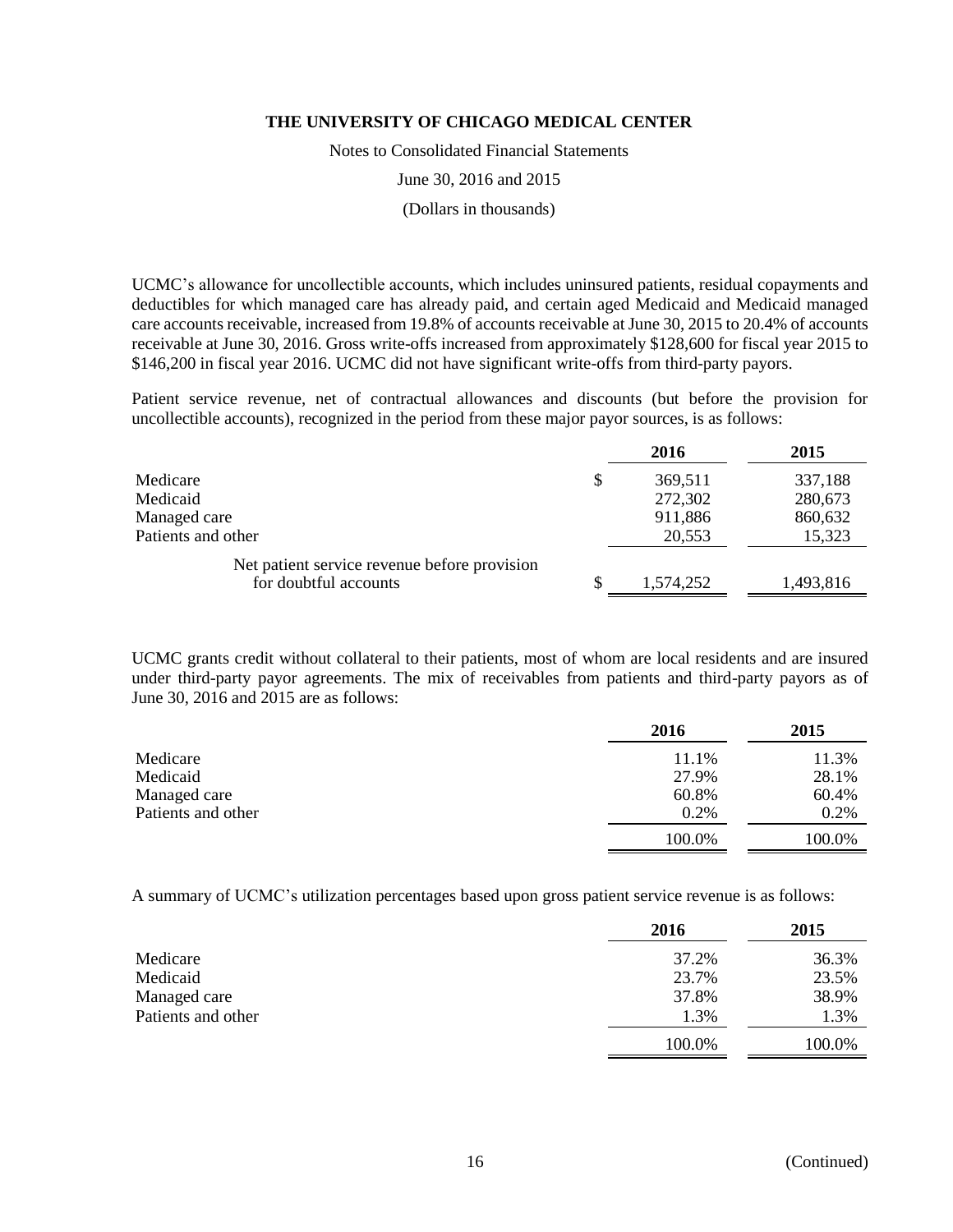Notes to Consolidated Financial Statements

June 30, 2016 and 2015

(Dollars in thousands)

### **(5) Community Benefits**

The following is a summary of UCMC's unreimbursed cost of providing care, as defined under their Financial Assistance Policy, along with the unreimbursed cost of government sponsored indigent healthcare programs, unreimbursed cost to support education, clinical research and other community programs for the years ended June 30, 2016 and 2015:

|                                                             | <b>Year ended June 30</b> |         |
|-------------------------------------------------------------|---------------------------|---------|
|                                                             | 2016                      | 2015    |
| Uncompensated care:                                         |                           |         |
| Medicaid sponsored indigent healthcare                      | \$<br>72,619              | 56,302  |
| Medicare sponsored indigent healthcare – cost report        | 94,965                    | 94,872  |
| Medicare sponsored indigent healthcare – physician services | 11,145                    | 16,889  |
| Total uncompensated care                                    | 178,729                   | 168,063 |
| Charity care                                                | 36,230                    | 27,987  |
|                                                             | 214,959                   | 196,050 |
| Unreimbursed education and research:                        |                           |         |
| <b>Education</b>                                            | 65,632                    | 64,020  |
| Research                                                    | 48,000                    | 48,000  |
| Total unreimbursed education and research                   | 113,632                   | 112,020 |
| Total community benefits                                    | \$<br>328,591             | 308,070 |
|                                                             |                           |         |

UCMC determines the costs associated with providing charity care by aggregating the applicable direct and indirect costs, including salaries, wages, and benefits, supplies, and other operating expenses, based on data from its costing system to determine a cost-to-charge ratio. The cost to charge ratio is applied to the charity care charge to calculate the charity care amount reported above. UCMC amended their financial assistance policy in 2016 to remain in compliance with federal and state regulations.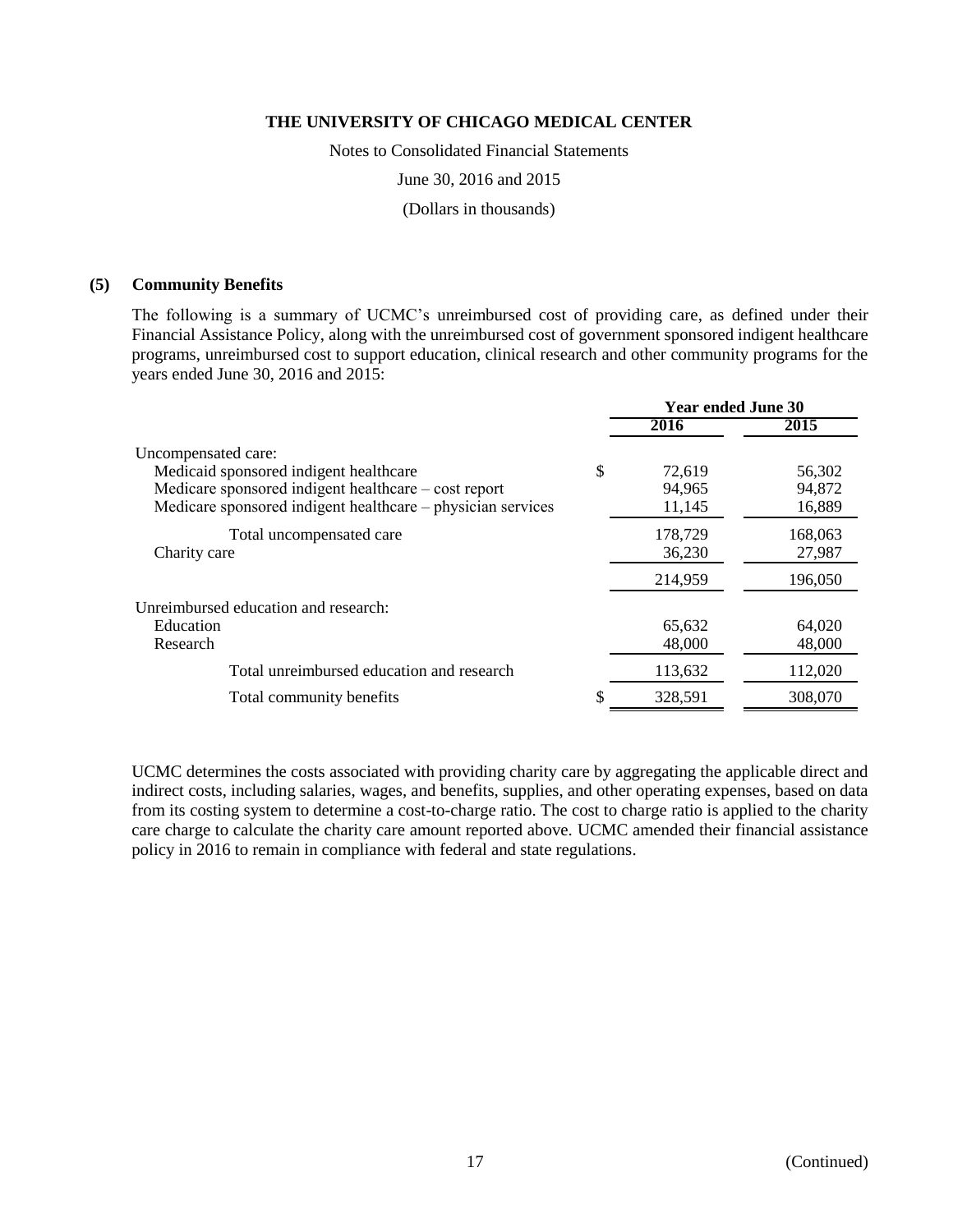Notes to Consolidated Financial Statements

June 30, 2016 and 2015

(Dollars in thousands)

#### **(6) Investments Limited as to Use**

The composition of investments limited as to use is as follows at June 30 2016 and 2015:

|                                    |                        | 2016    |        |              |           |
|------------------------------------|------------------------|---------|--------|--------------|-----------|
|                                    | <b>Endowments</b>      |         |        |              |           |
|                                    | Separately<br>invested | TRIP    | Other  | <b>Total</b> | 2015      |
| Investments carried at fair value: |                        |         |        |              |           |
| \$<br>Cash equivalents             | 1.183                  | 13.090  | 119    | 14.392       | 23,027    |
| Global public equities             | 72,891                 | 146,021 |        | 218,912      | 236,930   |
| Private debt                       |                        | 33,297  |        | 33,297       | 31,372    |
| Private equity:                    |                        |         |        |              |           |
| U.S. Venture capital               | 1,637                  | 34,745  |        | 36,382       | 42,929    |
| U.S. Corporate finance             |                        | 28,994  |        | 28,994       | 36,875    |
| International                      | 135                    | 37,216  |        | 37,351       | 42,357    |
| Real assets:                       |                        |         |        |              |           |
| Real estate                        |                        | 43,056  |        | 43,056       | 50,933    |
| Natural resources                  |                        | 42,660  |        | 42,660       | 51,676    |
| Absolute return:                   |                        |         |        |              |           |
| Equity oriented                    |                        | 71,437  |        | 71,437       | 70,046    |
| Global macro/relative value        |                        | 47,520  |        | 47,520       | 56,579    |
| Multistrategy                      |                        | 53.981  |        | 53.981       | 58,065    |
| Credit-oriented                    |                        | 33,928  |        | 33,928       | 34,386    |
| Protection-oriented                |                        | 13,036  |        | 13,036       | 14,945    |
| Fixed income:                      |                        |         |        |              |           |
| U.S. Treasuries, including TIPS    |                        | 28,679  |        | 28,679       | 56,468    |
| Other fixed income                 | 138,052                | 38,381  |        | 176,433      | 190,216   |
| Funds in trust                     |                        |         | 51,518 | 51,518       | 21,453    |
| \$<br>Total investments            | 213,898                | 666,041 | 51,637 | 931,576      | 1,018,257 |

Investments classified as other consist of construction and debt proceeds to pay interest, donor restricted, worker's compensation, self-insurance, and trustee-held funds. Investments limited as to use are classified as current assets to the extend they are available to meet current liabilities. Investments are presented in the consolidated financial statements as follows:

|                                                                                                   | 2016              | 2015               |
|---------------------------------------------------------------------------------------------------|-------------------|--------------------|
| Current portion of investments limited to use<br>Investments limited to use, less current portion | 36.768<br>894.808 | 5.033<br>1.013.224 |
| Total investments limited to use                                                                  | 931.576           | 1.018.257          |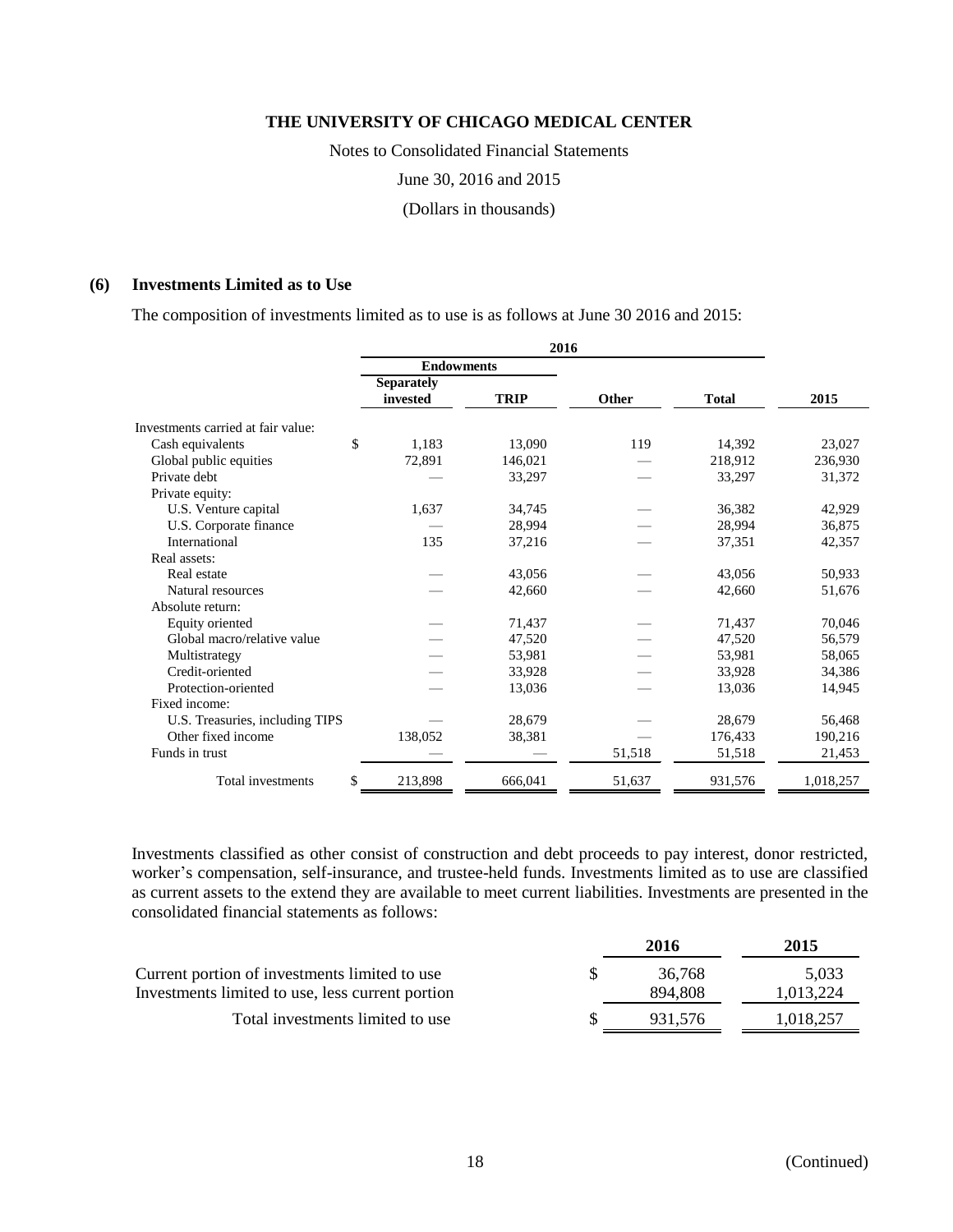Notes to Consolidated Financial Statements

June 30, 2016 and 2015

(Dollars in thousands)

A summary of investments limited as to use for the years ended June 30 is as follows:

|                                                            |               | 2016    | 2015      |
|------------------------------------------------------------|---------------|---------|-----------|
| Investments limited as to use:                             |               |         |           |
| By the board for capital improvements/restricted by donors | <sup>\$</sup> | 214,017 | 222,434   |
| Funds held by custodian/trustee under indenture agreements |               | 69      |           |
| Funds held by trustee for self-insurance                   |               | 14,749  | 16,419    |
| Collateral for interest rate swap                          |               | 36,700  | 5,030     |
| <b>TRIP</b> investments                                    |               | 666,041 | 774,371   |
| Total investments limited as to use                        |               | 931,576 | 1,018,257 |

The composition of net investment income is as follows for the years ended June 30:

|                                       | 2016     | 2015      |
|---------------------------------------|----------|-----------|
| Interest and dividend income, net     | 11.141   | 12,567    |
| Realized gains on sales of securities | 6.451    | 52,460    |
| Unrealized losses on securities       | (35,951) | (38, 239) |
|                                       | (18,359  | 26,788    |

Outside of TRIP, UCMC also invests in private equity limited partnerships. As of June 30, 2016, UCMC has commitments of \$1,700 remaining to fund private equity limited partnerships.

#### **Fair Value of Financial Instruments**

The overall investment objective of UCMC is to invest its assets in a prudent manner that will achieve a long-term rate of return sufficient to fund a portion of its annual operating activities and increase investment value after inflation. UCMC diversifies its investments among various asset classes incorporating multiple strategies and external investment managers, including the University Investment Office. Major investment decisions for investments held in TRIP and managed by the University are authorized by the University Board of Trustee's Investment Committee, which oversees the University's investment program in accordance with established guidelines.

The carrying amount reported in the consolidated statements of financial position for the following approximates fair value because of the short maturities of these instruments: cash and cash equivalents, accounts payable and accrued expenses, and estimated payables under third-party reimbursement programs. Cash equivalent investments include cash equivalents and fixed-income investments, with maturities of less than one year, which are valued based on quoted market prices in active markets. The majority of these investments are held in U.S. money market accounts. Global public equity investments consist of separate accounts, commingled funds with liquidity ranging from daily to monthly, and limited partnerships. Securities held in separate accounts and daily traded commingled funds are generally valued based on quoted market prices in active markets. Commingled funds with monthly liquidity are valued based on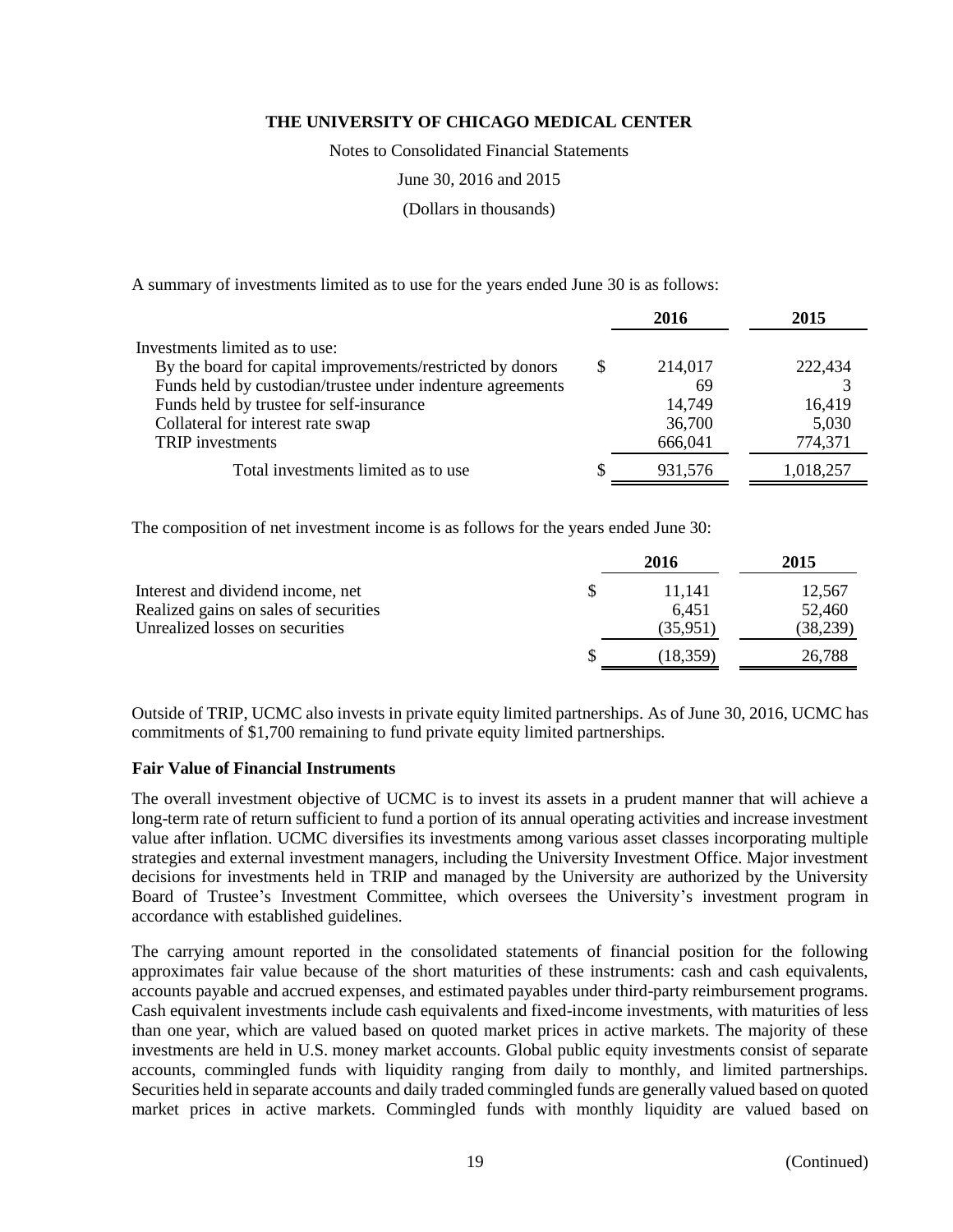Notes to Consolidated Financial Statements June 30, 2016 and 2015 (Dollars in thousands)

independently determined NAV. Limited partnership interests in equity-oriented funds are valued based upon NAV provided by external fund managers.

Investments in private debt, private equity, real estate, and natural resources are in the form of limited partnership interests, which typically invest in private securities for which there is no readily determinable market value. In these cases, market value is determined by external managers based on a combination of discounted cash flow analysis, industry comparables, and outside appraisals. Where private equity, real estate, and natural resources managers hold publicly traded securities, these securities are generally valued based on market prices. The value of the limited partnership interests are held at the manager's reported NAV, unless information becomes available indicating the reported NAV may require adjustment. The methods used by managers to assess the NAV of these external investments vary by asset class. The University's Investment Office on behalf of UCMC monitors the valuation methodologies and practices of managers.

The absolute return portfolio comprises investments of limited partnership interests in hedge funds and drawdown private equity style partnerships whose managers have the authority to invest in various asset classes at their discretion, including the ability to invest long and short. The majority of the underlying holdings are marketable securities. The remainder of the underlying holdings is held in marketable securities that trade infrequently or in private investments, which are valued by the manager on the basis of an appraised value, discounted cash flow, industry comparables, or some other method. Most hedge funds that hold illiquid investments designate them in special side pockets, which are subject to special restrictions on redemption.

Fixed-income investments consist of directly held actively traded treasuries, separately managed accounts, commingled funds, and bond mutual funds that hold securities, the majority of which have maturities greater than one year. These are valued based on quoted market prices in active markets.

Funds in trust investments consist primarily of project construction funds and worker's compensation trust funds. Funds in trust comprise 72% cash and cash equivalents, 16% fixed income investments and 12% equity investments at June 30, 2016 and comprised 26% cash and cash equivalents, 44% fixed income securities and 30% equity investments at June 30, 2015.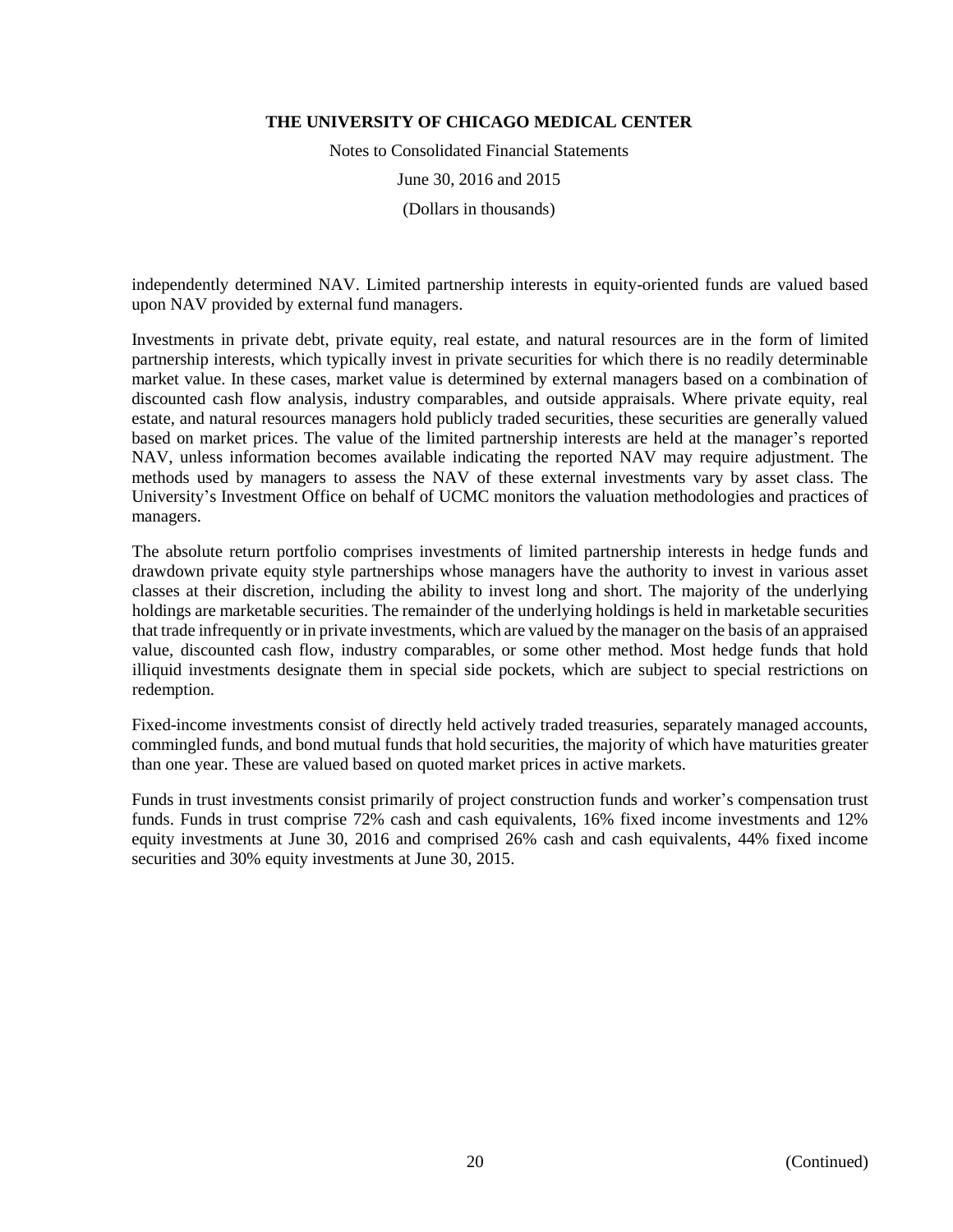Notes to Consolidated Financial Statements

June 30, 2016 and 2015

(Dollars in thousands)

UCMC believes that the reported amount of its investments is a reasonable estimate of fair value as of June 30, 2016 and 2015. Because of the inherent uncertainties of valuation, these estimated fair values may differ significantly from values that would have been used had a ready market existed. Assets and liabilities recorded at fair value as of June 30, 2016 and 2015 were as follows:

| <b>Assets</b>                                        |    | <b>Ouoted</b><br>prices in<br><b>Active</b><br><b>Markets</b><br>(Level 1) | <b>Significant</b><br>other<br>observable<br>inputs<br>(Level 2) | <b>Significant</b><br>unobservable<br>inputs<br>(Level 3) | 2016<br><b>Total</b><br>fair value |
|------------------------------------------------------|----|----------------------------------------------------------------------------|------------------------------------------------------------------|-----------------------------------------------------------|------------------------------------|
| Cash and cash equivalents                            | \$ | 20,335                                                                     |                                                                  |                                                           | 20,335                             |
| Investments:                                         |    |                                                                            |                                                                  |                                                           |                                    |
| Cash equivalents                                     |    | 14,392                                                                     |                                                                  |                                                           | 14,392                             |
| Global public equities                               |    | 96,930                                                                     | 4,104                                                            |                                                           | 101,034                            |
| Real assets:                                         |    |                                                                            |                                                                  |                                                           |                                    |
| Real estate                                          |    | 3,163                                                                      |                                                                  |                                                           | 3,163                              |
| Absolute return:                                     |    |                                                                            |                                                                  |                                                           |                                    |
| Equity oriented                                      |    |                                                                            | 4,702                                                            |                                                           | 4,702                              |
| Global macro/relative value                          |    | 7,979                                                                      | 2,417                                                            |                                                           | 10,396                             |
| Fixed income:                                        |    |                                                                            |                                                                  |                                                           |                                    |
| U.S. Treasuries, including TIPS                      | \$ | 28,679                                                                     |                                                                  |                                                           | 28,679                             |
| Other fixed income                                   |    | 165,294                                                                    |                                                                  |                                                           | 165,294                            |
| Funds in trust                                       |    | 51,518                                                                     |                                                                  |                                                           | 51,518                             |
| Investments measured at net asset value <sup>1</sup> |    |                                                                            |                                                                  |                                                           | 552,398                            |
| Total investments at fair value                      |    | 388,290                                                                    | 11,223                                                           |                                                           | 951,911                            |
| Other assets                                         |    | 5,850                                                                      |                                                                  |                                                           | 5,850                              |
| Total assets at fair value                           |    | 394,140                                                                    | 11,223                                                           |                                                           | 957,761                            |
| <b>Liabilities</b>                                   |    |                                                                            |                                                                  |                                                           |                                    |
| Interest rate swap payable                           | S  |                                                                            | 165,417                                                          |                                                           | 165,417                            |
| Total liabilities at fair value                      |    |                                                                            | 165,417                                                          |                                                           | 165,417                            |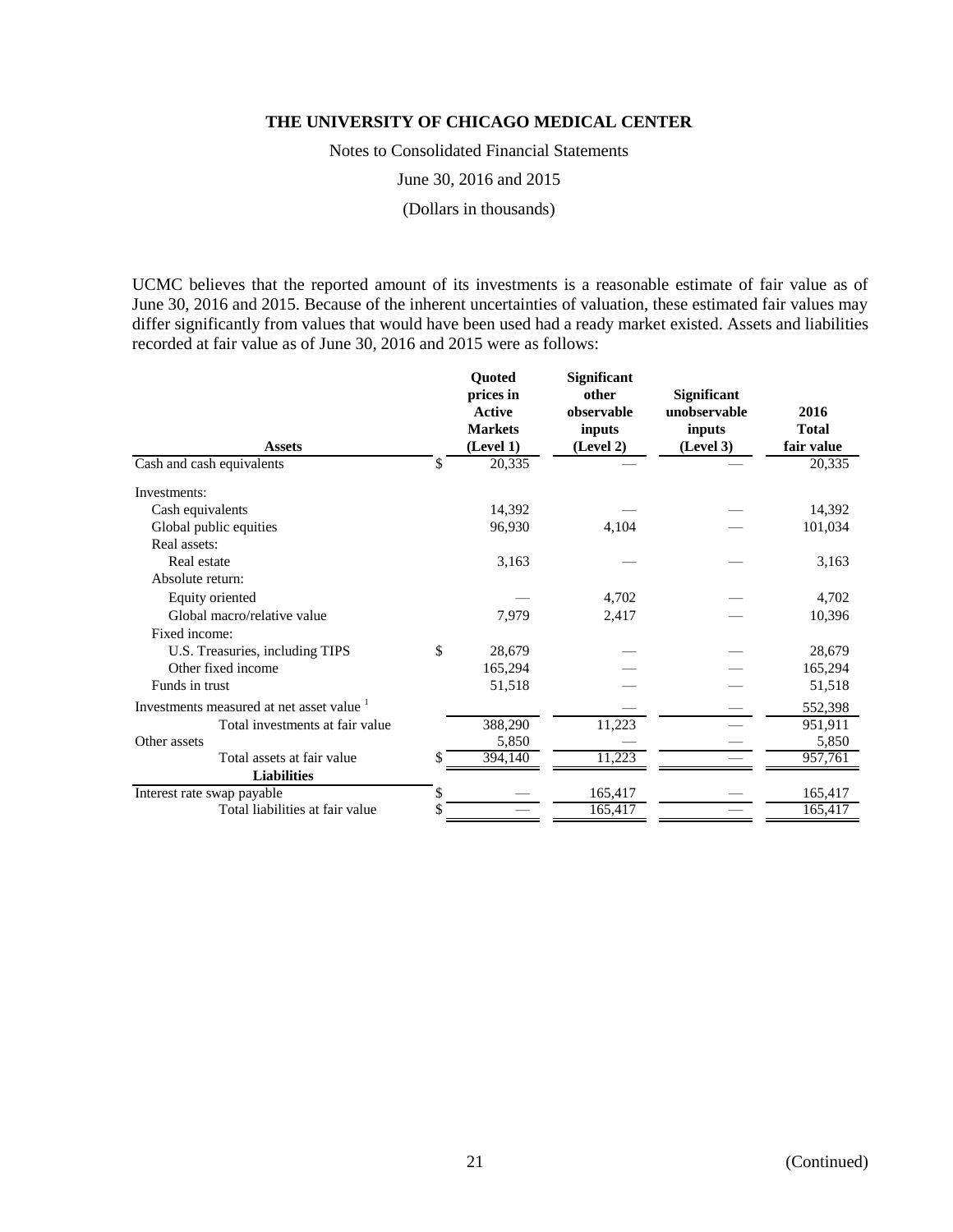Notes to Consolidated Financial Statements

June 30, 2016 and 2015

(Dollars in thousands)

| <b>Assets</b>                                        | <b>Ouoted</b><br>prices in<br><b>Active</b><br><b>Markets</b><br>(Level 1) | <b>Significant</b><br>other<br>observable<br>inputs<br>(Level 2) | <b>Significant</b><br>unobservable<br>inputs<br>(Level 3) | 2015<br><b>Total</b><br>fair value |
|------------------------------------------------------|----------------------------------------------------------------------------|------------------------------------------------------------------|-----------------------------------------------------------|------------------------------------|
| Cash and cash equivalents                            | \$<br>163,969                                                              |                                                                  |                                                           | 163,969                            |
| Investments:                                         |                                                                            |                                                                  |                                                           |                                    |
| Cash equivalents                                     | 23,027                                                                     |                                                                  |                                                           | 23,027                             |
| Global public equities                               | 112,815                                                                    | 3,579                                                            |                                                           | 116,394                            |
| Real assets:                                         |                                                                            |                                                                  |                                                           |                                    |
| Real estate                                          | 2,123                                                                      |                                                                  |                                                           | 2,123                              |
| Natural resources                                    | 3,300                                                                      |                                                                  |                                                           | 3,300                              |
| Absolute return:                                     |                                                                            |                                                                  |                                                           |                                    |
| Equity oriented <sup>2</sup>                         |                                                                            | 9,245                                                            |                                                           | 9,245                              |
| Global macro/relative value                          | 10,074                                                                     |                                                                  |                                                           | 10,074                             |
| Fixed income:                                        |                                                                            |                                                                  |                                                           |                                    |
| U.S. Treasuries, including TIPS                      | \$<br>56,468                                                               |                                                                  |                                                           | 56,468                             |
| Other fixed income                                   | 176,136                                                                    |                                                                  |                                                           | 176,136                            |
| Funds in trust                                       | 21,453                                                                     |                                                                  |                                                           | 21,453                             |
| Investments measured at net asset value <sup>1</sup> |                                                                            |                                                                  |                                                           | 600,037                            |
| Total investments at fair value                      | 569,365                                                                    | 12,824                                                           |                                                           | 1,182,226                          |
| Other assets                                         | 5,216                                                                      |                                                                  |                                                           | 5,216                              |
| Total assets at fair value                           | \$<br>574,581                                                              | 12,824                                                           |                                                           | 1,187,442                          |
| <b>Liabilities</b>                                   |                                                                            |                                                                  |                                                           |                                    |
| Interest rate swap payable                           | \$                                                                         | 110,447                                                          |                                                           | 110,447                            |
| Total liabilities at fair value                      |                                                                            | 110,447                                                          |                                                           | 110,447                            |

<sup>1</sup> Certain investments that are measured at fair value using the NAV per share (or its equivalent) practical expedient have not been categorized in the fair value hierarchy. The fair value amounts presented in this table are intended to permit reconciliation of the fair value hierarchy to the amounts presented in the balance sheets.

<sup>2</sup> UCMC re-evaluated the application of the definition of readily determinable fair value in accordance with ASU 2015-10, *Technical Corrections and Improvements*, and has corrected the classification of an investment totaling \$9,245 previously shown as investments held at NAV. These investments are now classified as level 2 investments in the 2015 table. Management assessed the effect of the correction on the 2015 financial statements, and determined it to be immaterial.

During 2016, there were no transfers between investment Levels 1 and 2 or between Levels 2 and 3. The interest rate swap arrangement has inputs, which can generally be corroborated by market data and is therefore classified within Level 2.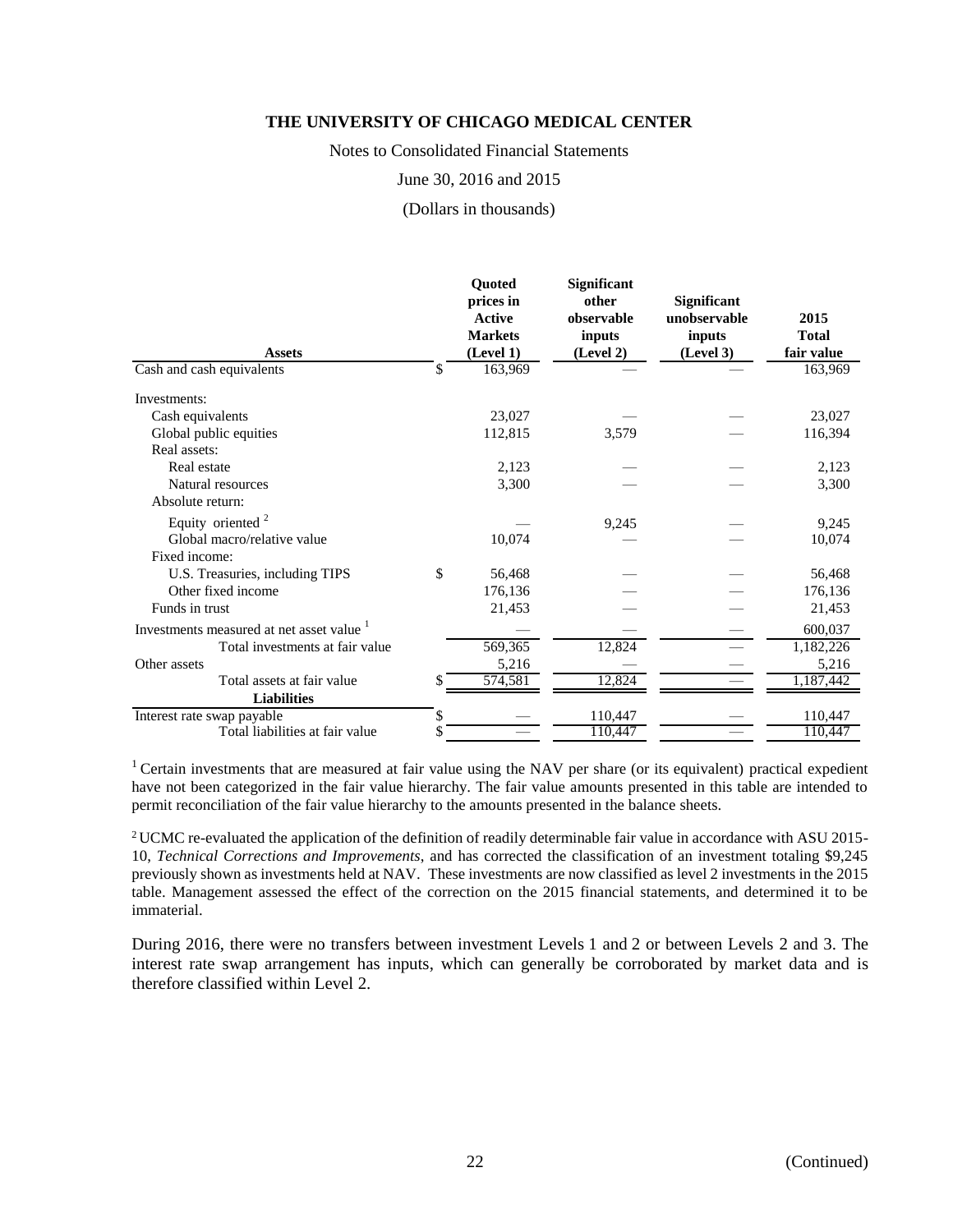Notes to Consolidated Financial Statements June 30, 2016 and 2015 (Dollars in thousands)

In addition, investment securities are exposed to various risks, such as interest rate, credit, and overall market volatility. Due to the level of risk associated with certain investment securities, it is reasonably possible that changes in the values of UCMC's investments could occur in the next term and that such changes could materially affect the amounts reporting in the consolidated financial statements. The methods described above may produce a fair value calculation that may not be indicative of net realizable value or reflective of future fair values. Furthermore, while UCMC believes its valuation methods are appropriate and consistent with other market participants, the use of different methodologies or assumptions to determine the fair value of certain financial instruments could result in a different estimate of fair value at the reporting date.

The significant unobservable inputs used in the fair value measurement of UCMC's long-lived partnership investments include a combination of cost, discounted cash flow analysis, industry comparables and outside appraisals. Significant changes in any inputs used by investment managers in determining net asset values in isolation would result in a significant changes in fair value measurement.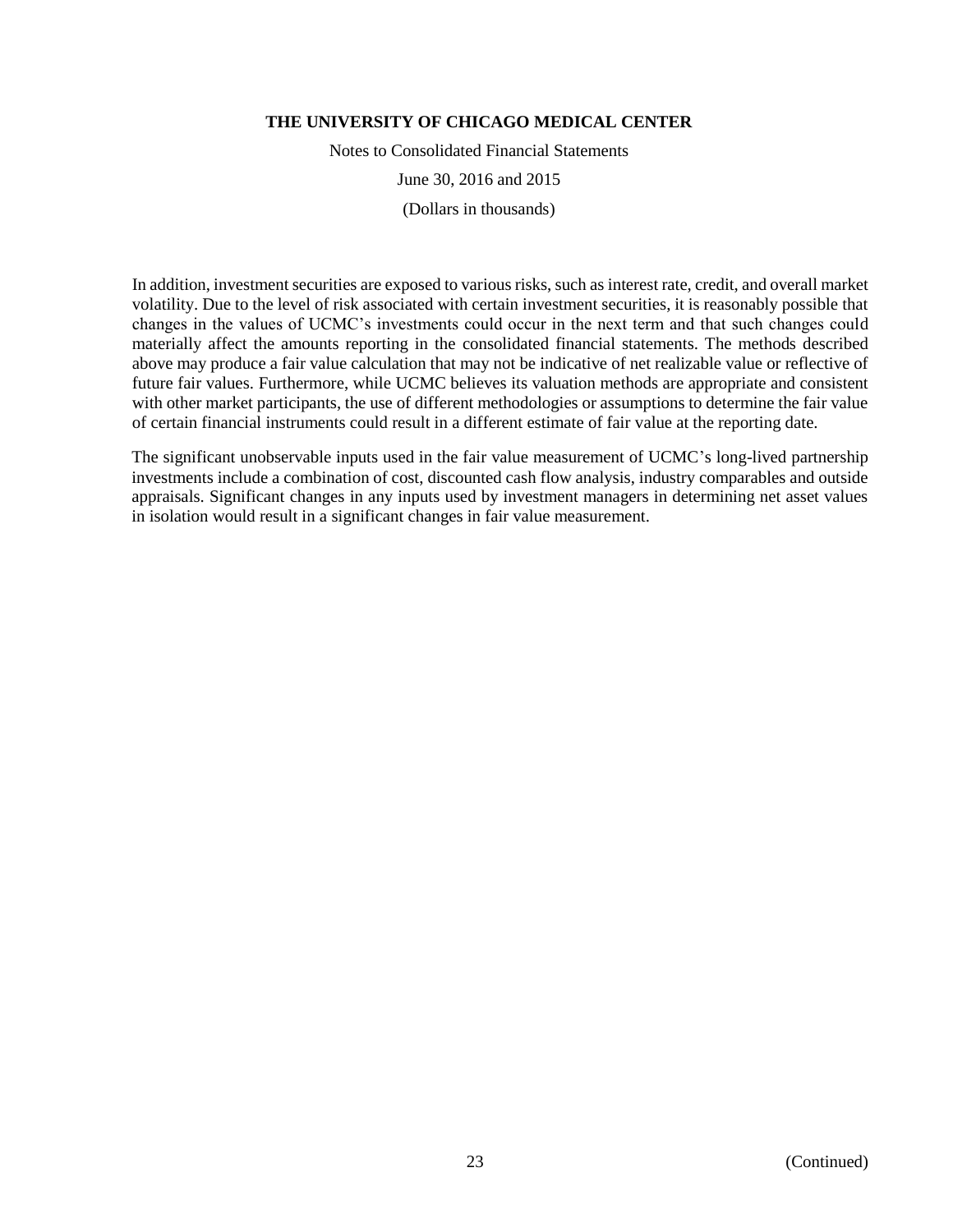Notes to Consolidated Financial Statements

June 30, 2016 and 2015

(Dollars in thousands)

UCMC has made investments in various long-lived partnerships and, in other cases, has entered into contractual agreements that may limit its ability to initiate redemptions due to notice periods, lockups and gates. Details on typical redemption terms by asset class and type of investment are provided below:

|                                             | <b>Remaining</b><br>life | <b>Redemption terms</b>                                           | <b>Redemption restrictions</b><br>and terms                                                                                                                              |
|---------------------------------------------|--------------------------|-------------------------------------------------------------------|--------------------------------------------------------------------------------------------------------------------------------------------------------------------------|
| Cash                                        | N/A                      | Daily                                                             | None                                                                                                                                                                     |
| Global public equities:<br>Commingled funds | N/A                      | Daily to triennial with notice<br>periods of 2 to 180 days        | Lock-up provisions for up to<br>3 years, some investments<br>have a portion of capital held in<br>side pockets with no                                                   |
| Partnerships                                | N/A                      | Monthly to biennial with<br>notice periods of 7 to<br>90 days     | redemptions permitted<br>Lock-up provisions for up to<br>4 years, some investments have<br>a portion of capital held in side<br>pockets with no redemptions<br>permitted |
| Separate accounts                           | N/A                      | Daily with notice periods of<br>1 to 7 days                       | Lock-up provisions ranging for<br>up to 1 year                                                                                                                           |
| Private debt:                               |                          |                                                                   |                                                                                                                                                                          |
| Drawdown partnerships<br>Partnerships       | 1 to 11 years<br>N/A     | Redemptions not permitted<br>Redemptions not permitted            | N/A<br>Capital held in side pockets with<br>no redemption permitted                                                                                                      |
| Private equity:                             |                          |                                                                   |                                                                                                                                                                          |
| Drawdown partnerships                       | 1 to 21 years            | Redemptions not permitted                                         | N/A                                                                                                                                                                      |
| Separate accounts                           | N/A                      | Daily with notice period<br>of 1 day                              | None                                                                                                                                                                     |
| Partnerships                                | N/A                      | Semi-annual with notice<br>period of 90 days                      | A portion of capital is held in side<br>pockets with no redemption<br>permitted                                                                                          |
| Real estate:                                |                          |                                                                   |                                                                                                                                                                          |
| Drawdown partnerships<br>Separate accounts  | 1 to 16 years<br>N/A     | Redemption not permitted<br>Daily with notice period<br>of 5 days | N/A<br>None                                                                                                                                                              |
| Natural resources:                          |                          |                                                                   |                                                                                                                                                                          |
| Drawdown partnerships<br>Commingled funds   | 1 to 17 years<br>N/A     | Redemption not permitted<br>Daily with notice period<br>of 1 day  | N/A<br>None                                                                                                                                                              |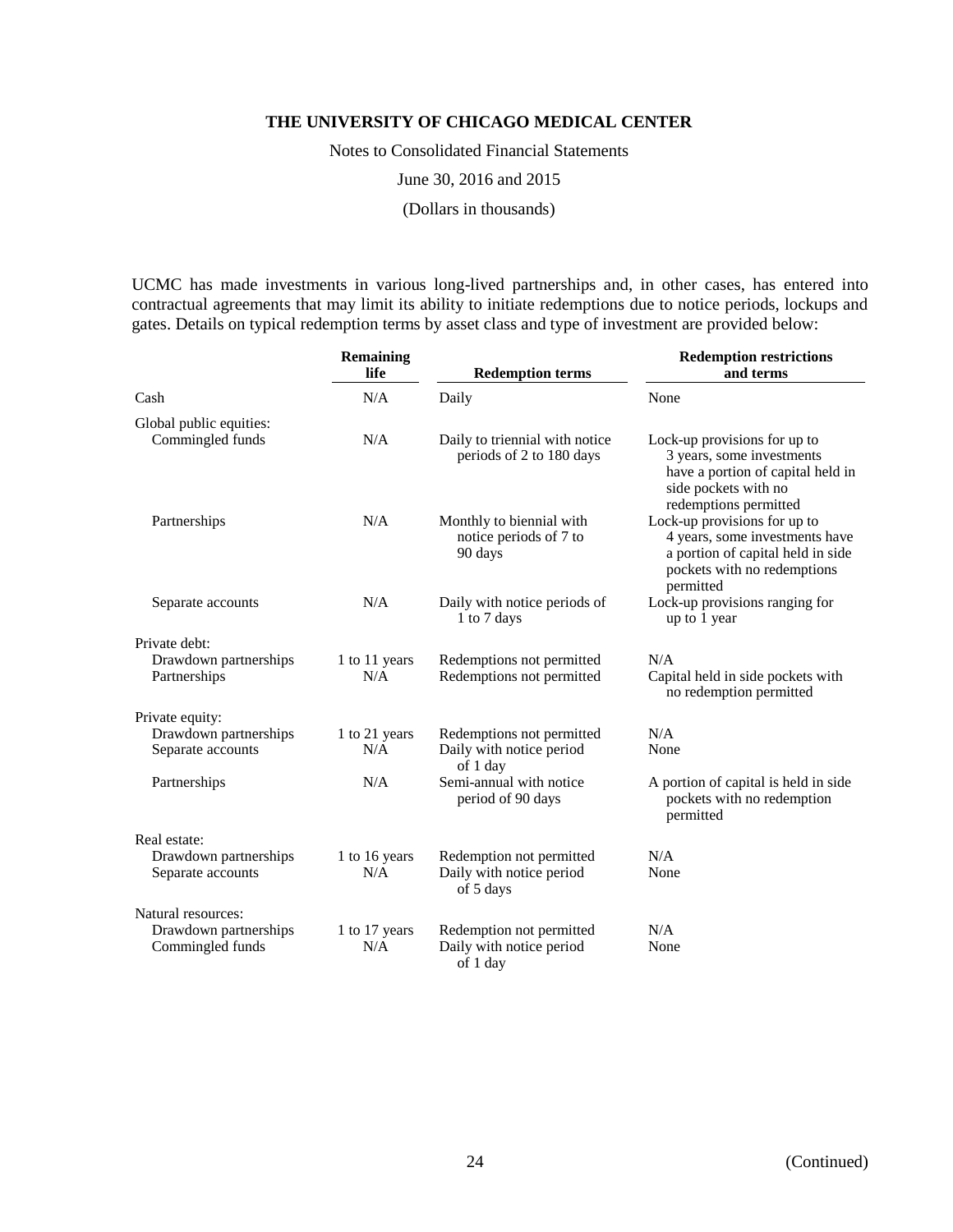Notes to Consolidated Financial Statements

June 30, 2016 and 2015

(Dollars in thousands)

|                       | <b>Remaining</b><br>life | <b>Redemption terms</b>                                            | <b>Redemption restrictions</b><br>and terms                                                                                                     |
|-----------------------|--------------------------|--------------------------------------------------------------------|-------------------------------------------------------------------------------------------------------------------------------------------------|
| Absolute return:      |                          |                                                                    |                                                                                                                                                 |
| Commingled funds      | N/A                      | Daily to triennial with notice<br>periods of 1 to 122 days         | Lock-up provisions for up to<br>3 years, some investments have<br>a portion of capital held in side<br>pockets with no redemptions<br>permitted |
| Drawdown partnerships | 1 to 4 years             | Redemptions not permitted                                          | N/A                                                                                                                                             |
| Partnerships          | N/A                      | Quarterly to triennial with<br>notice periods of 45 to<br>180 days | Lock-up provisions for up to<br>5 years, some investments have<br>a portion of capital held in side<br>pockets with no redemptions<br>permitted |
| Fixed income:         |                          |                                                                    |                                                                                                                                                 |
| Commingled funds      | N/A                      | Weekly to monthly with<br>notice periods of 5 to<br>10 days        | None                                                                                                                                            |
| Separate accounts     | N/A                      | Daily to monthly with notice<br>periods of 1 to 30 days            | None                                                                                                                                            |
| Funds in Trust        | N/A                      | Daily                                                              | None                                                                                                                                            |

#### **(7) Endowments**

UCMC's endowments consists of individual donor restricted endowment funds and board-designated endowment funds for a variety of purposes plus the following where the assets have been designated for endowment: pledges receivable, split interest agreements, and other net assets. The endowment includes both donor-restricted endowment funds and funds designated by the Board of Trustees to function as endowments. The net assets associated with endowment funds including funds designated by the Board of Trustees to function as endowments, are classified and reported based on the existence or absence of donor-imposed restrictions.

Illinois is governed by the "Uniform Prudent Management of Institutional Funds Act" (UPMIFA). The Board of Trustees of UCMC has interpreted UPMIFA as sustaining the preservation of the original gift as of the gift date of the donor-restricted endowment funds absent explicit donor stipulations to the contrary. As a result of this interpretation, UCMC classifies as permanently restricted net assets, (a) the original value of gifts donated to the permanent endowment, (b) the original value of subsequent gifts to the permanent endowment, and (c) accumulations to the permanent endowment made in accordance with the direction of the applicable donor gift instrument at the time the accumulation is added to the fund. The remaining portion of the donor-restricted endowment fund that is not classified in permanently restricted net assets is classified as temporarily restricted net assets until those amounts are appropriated for expenditure by UCMC in a manner consistent with the standard of prudence prescribed by UPMIFA.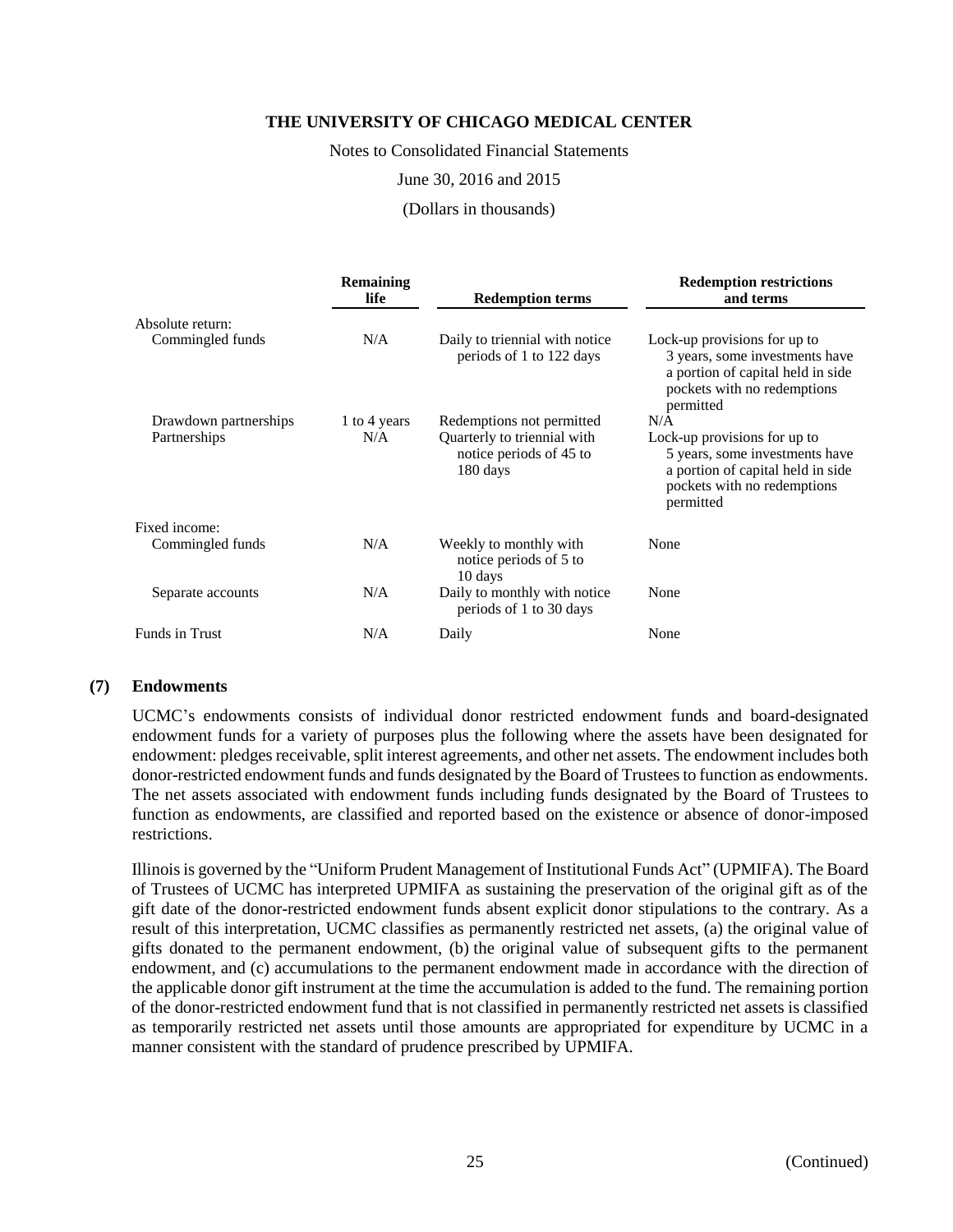Notes to Consolidated Financial Statements

June 30, 2016 and 2015

(Dollars in thousands)

UCMC has the following donor-restricted endowment activities during the years ended June 30, 2016 and 2015 delineated by net asset class:

|                                                                |    | <b>Unrestricted</b>         |                                  |                                  |                      |
|----------------------------------------------------------------|----|-----------------------------|----------------------------------|----------------------------------|----------------------|
|                                                                |    | <b>Funds</b><br>functioning | <b>Temporarily</b><br>restricted | <b>Permanently</b><br>restricted | 2016<br><b>Total</b> |
| Endowment net assets, beginning of year                        | \$ | 914,479                     | 73.568                           | 8.092                            | 996,139              |
| Investment return:                                             |    |                             |                                  |                                  |                      |
| Investment income                                              |    | 16.383                      | 737                              | $\overline{0}$                   | 17,120               |
| Net appreciation (realized and unrealized)                     |    | (34, 742)                   | (3,162)                          | $\overline{0}$                   | (37,904)             |
| Total investment return                                        |    | (18, 359)                   | (2, 425)                         | $\overline{0}$                   | (20, 784)            |
| Gifts and other additions<br>Appropriation of endowment assets |    | $\overline{0}$              | $\theta$                         | 10                               | 10                   |
| for expenditure                                                |    | (44, 622)                   | (4,229)                          | $\theta$                         | (48, 851)            |
| Appropriation of endowment assets                              |    |                             |                                  |                                  |                      |
| for capital                                                    |    | (50,000)                    | $\Omega$                         | $\overline{0}$                   | (50,000)             |
| Other                                                          |    | 2,939                       | 487                              |                                  | 3,426                |
| Endowment net assets, end of year                              | S  | 804,437                     | 67,401                           | 8,102                            | 879,940              |

|                                                                                           | <b>Unrestricted</b>         |                                  |                                  |                      |
|-------------------------------------------------------------------------------------------|-----------------------------|----------------------------------|----------------------------------|----------------------|
|                                                                                           | <b>Funds</b><br>functioning | <b>Temporarily</b><br>restricted | <b>Permanently</b><br>restricted | 2015<br><b>Total</b> |
| Endowment net assets, beginning of year                                                   | \$<br>921,696               | 74,468                           | 8,082                            | 1,004,246            |
| Investment return:                                                                        |                             |                                  |                                  |                      |
| Investment income                                                                         | 40.491                      | 907                              | $\Omega$                         | 41,398               |
| Net appreciation (realized and unrealized)                                                | (13,703)                    | 1,879                            | $\overline{0}$                   | (11,824)             |
| Total investment return                                                                   | 26,788                      | 2,786                            | $\overline{0}$                   | 29,574               |
| Gifts and other additions                                                                 | 32,000                      | $\theta$                         | 10                               | 32,010               |
| Appropriation of endowment assets<br>for expenditure<br>Appropriation of endowment assets | (43, 486)                   | (4,095)                          | $\theta$                         | (47,581)             |
| for capital                                                                               | (24,808)                    | $\Omega$                         | $\overline{0}$                   | (24, 808)            |
| Other                                                                                     | 2,289                       | 409                              | $\theta$                         | 2,698                |
| Endowment net assets, end of year                                                         | 914,479                     | 73,568                           | 8,092                            | 996,139              |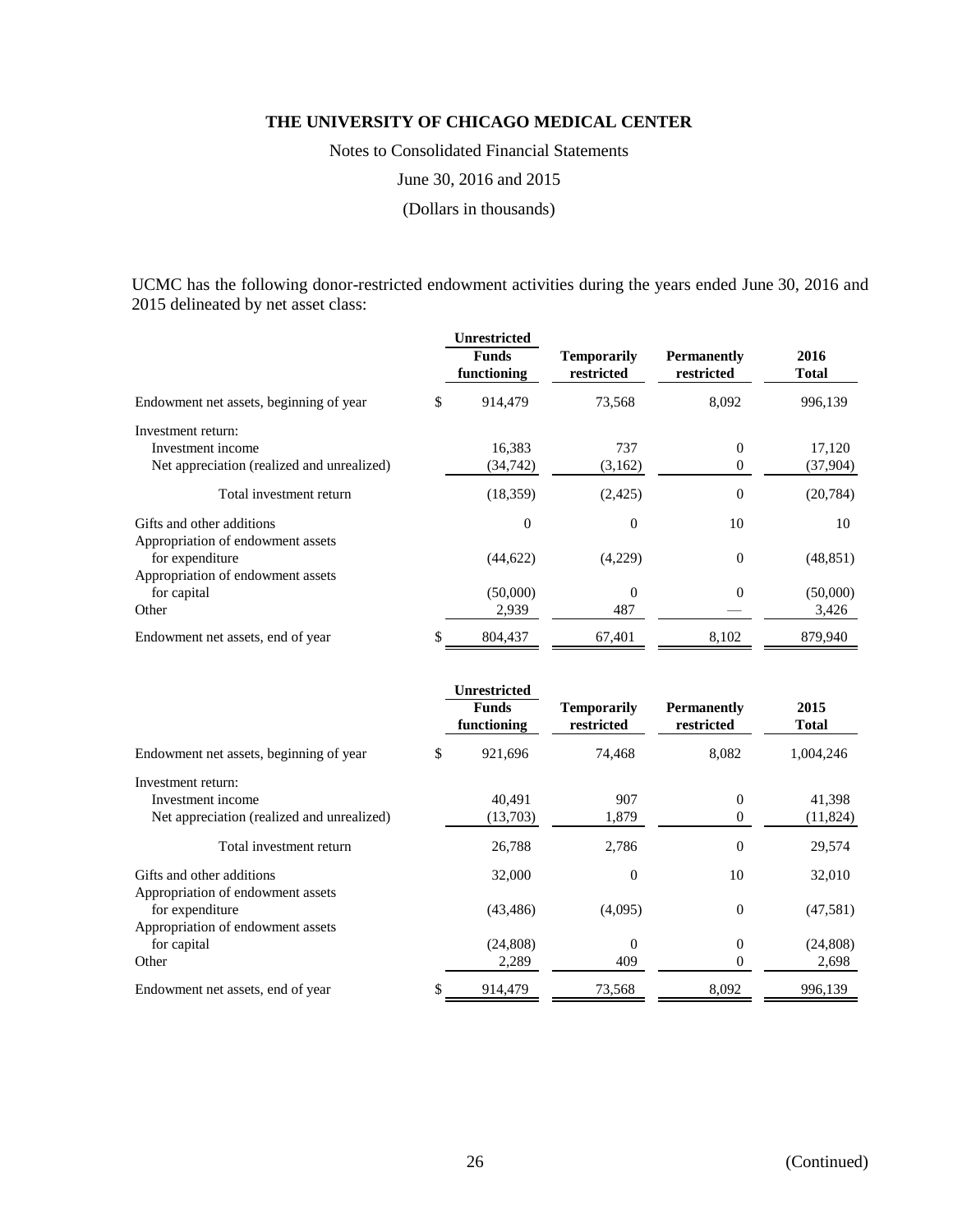Notes to Consolidated Financial Statements

June 30, 2016 and 2015

(Dollars in thousands)

Description of amounts classified as permanently restricted net assets and temporarily restricted net assets (Endowments only) as of June 30, 2016 and 2015:

|                                                                                                          |   | <b>Perpetual</b> | Time-<br>restricted<br>by donor | Time-<br>restricted<br>by law | 2016<br><b>Total</b> |
|----------------------------------------------------------------------------------------------------------|---|------------------|---------------------------------|-------------------------------|----------------------|
| Restricted for pediatric healthcare<br>Restricted for adult healthcare<br>Restricted for educational and | S | 1,865<br>1,925   |                                 | 15.760<br>49.412              | 17,625<br>51,337     |
| scientific programs                                                                                      |   | 4,312            |                                 | 2.229                         | 6,541                |
|                                                                                                          | S | 8,102            |                                 | 67.401                        | 75,503               |

|                                                                   |    | <b>Perpetual</b> | Time-<br>restricted<br>by donor | Time-<br>restricted<br>by law | 2015<br><b>Total</b> |
|-------------------------------------------------------------------|----|------------------|---------------------------------|-------------------------------|----------------------|
| Restricted for pediatric healthcare                               | \$ | 1,855            |                                 | 17.409                        | 19,264               |
| Restricted for adult healthcare<br>Restricted for educational and |    | 1,926            |                                 | 53,481                        | 55,407               |
| scientific programs                                               |    | 4,311            |                                 | 2,678                         | 6,989                |
|                                                                   | S  | 8.092            |                                 | 73.568                        | 81,660               |

#### **Investment and Spending Policies**

UCMC has adopted endowment investment and spending policies that attempt to provide a predictable stream of funding to programs supported by its endowment while seeking to maintain the purchasing power of endowment assets. UCMC expects its endowment funds over time, to provide an average rate of return of approximately 6% annually. To achieve its long-term rate of return objectives, UCMC relies on a total return strategy in which investment returns are achieved through both capital appreciation (realized and unrealized gains) and current yield (interest and dividends). Actual returns in any given year may vary from this amount.

For endowments invested in TRIP, the Board of Trustees of UCMC has adopted the University's method to be used to appropriate endowment funds for expenditure, including following the University's payout formula. The University utilizes the total return concept in allocating endowment income. In accordance with the University's total return objective, between 4.5% and 5.5% of a 12-quarter moving average of the fair value of endowment investments, lagged by one year, is available each year for expenditure in the form of endowment payout. The exact payout percentage, which is set each year by the Board of Trustees with the objective of a 5% average payout over time, was 5.5% for the fiscal years ended June 30, 2016 and 2015. If endowment income received is not sufficient to support the total return objective, the balance is provided from capital gains. If income received is in excess of the objective, the balance is reinvested in the endowment.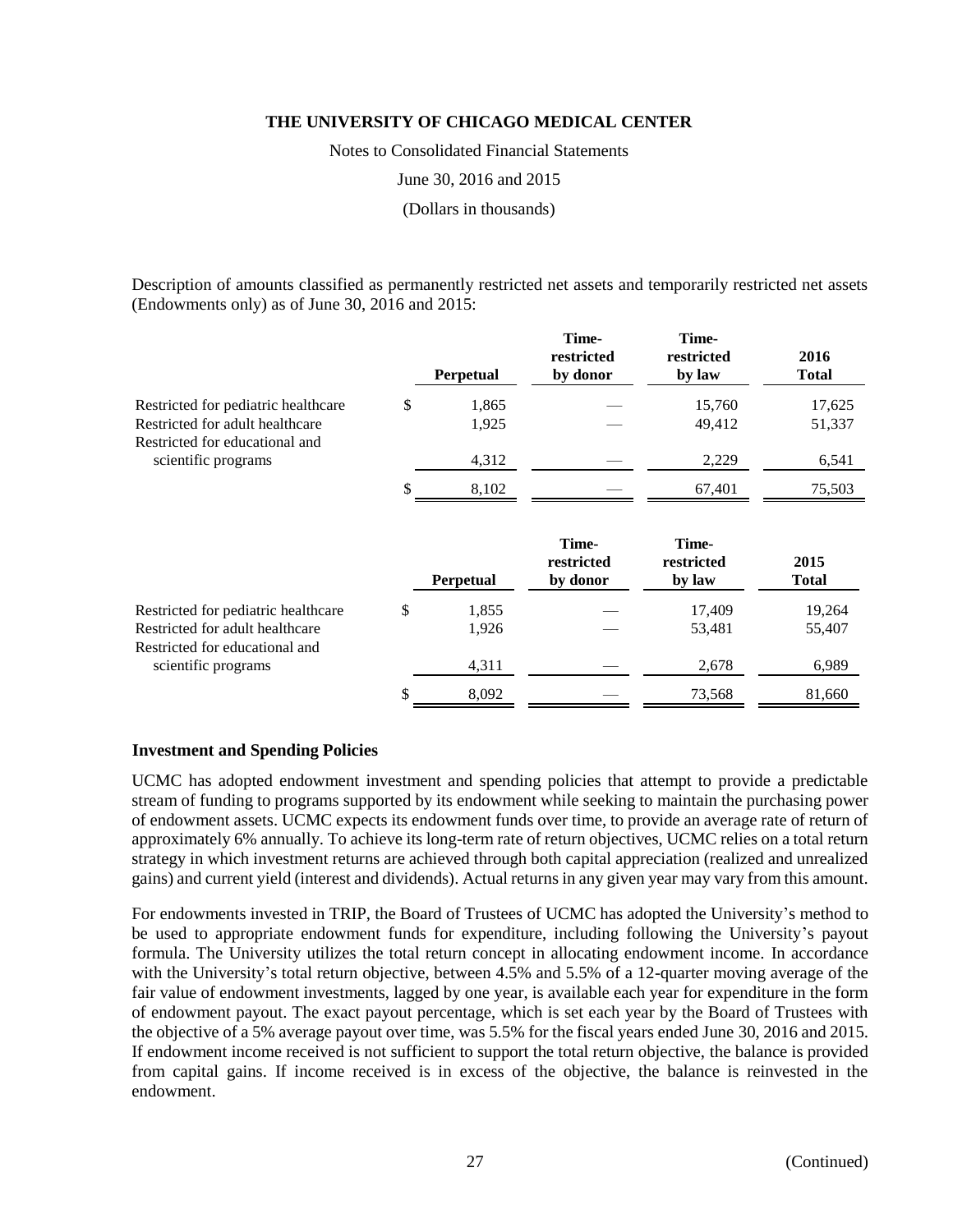Notes to Consolidated Financial Statements

June 30, 2016 and 2015

(Dollars in thousands)

For endowments invested apart from TRIP, UCMC calculates a payout of 4% annually on a rolling 24-month average market value. In establishing this policy, the Board considered the expected long term rate of return on its endowment.

#### **(8) Property, Plant and Equipment**

The components of property, plant and equipment as of June 30 are as follows:

|                                          | 2016       | 2015       |
|------------------------------------------|------------|------------|
| Land and land rights                     | 36,008     | 36,008     |
| Buildings and improvements               | 1,417,450  | 1,385,018  |
| Equipment                                | 524,676    | 512,531    |
| Construction in progress                 | 197,346    | 55,238     |
|                                          | 2,175,480  | 1,988,795  |
| Less accumulated depreciation            | (795, 348) | (756, 011) |
| Total property, plant and equipment, net | 1,380,132  | 1,232,784  |

UCMC's net property, plant and equipment cost includes \$9,200 and \$9,700 at June 30, 2016 and 2015 representing assets under capital leases with the University. The cost of buildings that are jointly used by the University and UCMC is allocated based on the lease provisions. In addition, land and land rights includes \$15,000 and \$16,400 for 2016 and 2015, respectively, which represents the unamortized portion of initial lease payments made to the University.

A new parking garage was placed into service in 2015 with a total cost of \$79,500; approximately \$47,200 was spent in 2015 related to the structure. Capitalized interest costs in 2016 and 2015 were \$3,200 and \$300, respectively. Construction in progress consists primarily of the Center for Care and Discovery expansion, the Orland Park Ambulatory Center construction, and various other renovation projects. As of June 30, 2016, UCMC had total contractual commitments associated with ongoing capital projects of approximately \$51,600.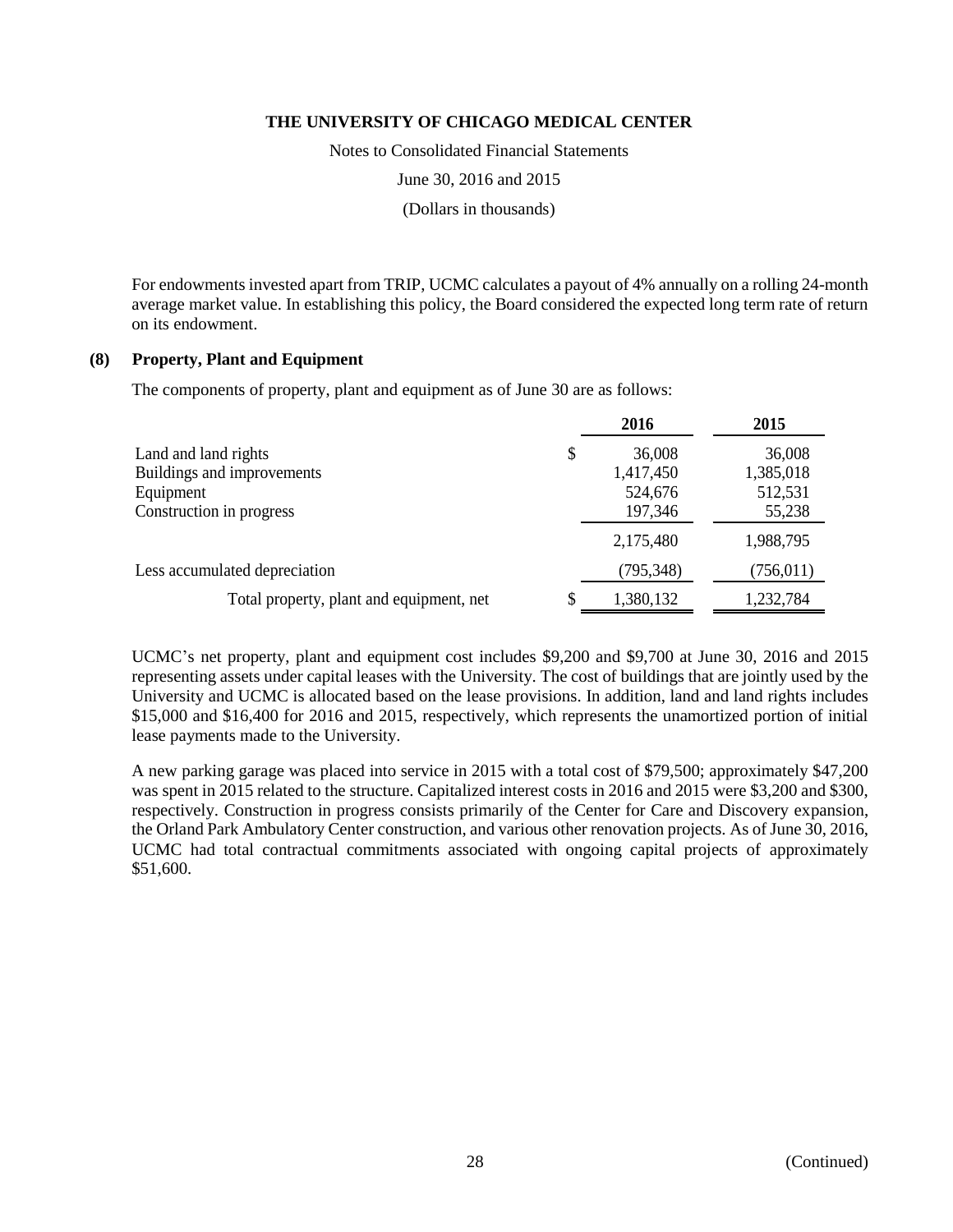Notes to Consolidated Financial Statements

June 30, 2016 and 2015

(Dollars in thousands)

### **(9) Long-Term Debt**

Long-term debt as of June 30 consists of the following:

|                                                  | <b>Final fiscal</b> |                      |          |           |
|--------------------------------------------------|---------------------|----------------------|----------|-----------|
|                                                  | vear                |                      |          |           |
|                                                  | maturity            | <b>Interest rate</b> | 2016     | 2015      |
| Fixed rate:                                      |                     |                      |          |           |
| Illinois finance authority:                      |                     |                      |          |           |
| Series 2009A and B                               | 2027                | 5.0 <sup>5</sup>     | 138,915  | 148,480   |
| Series 2009C                                     | 2037                | 4.7                  | 60.900   | 60.900    |
| Series 2009D-1 and 2 (synthetically fixed rate)  | 2044                | 3.9                  | 70,000   | 70,000    |
| Series 2009E-1 and 2 (synthetically fixed rate)  | 2044                | 3.9                  | 70,000   | 70,000    |
| Series 2010 A and B (synthetically fixed rate)   | 2045                | 3.9                  | 92,500   | 92,500    |
| Series 2011 A and B (synthetically fixed rate)   | 2045                | 3.9                  | 92,500   | 92,500    |
| Series 2011C                                     | 2042                | 5.5                  | 90,000   | 90,000    |
| Series 2012A                                     | 2037                | 4.7                  | 66,565   | 68,535    |
| Series 2015A                                     | 2029                | 5.0                  | 21,895   | 21,895    |
| Unamortized premium                              |                     |                      | 10,804   | 12,016    |
| Total fixed rate                                 |                     |                      | 714,079  | 726,826   |
| Variable rate:                                   |                     |                      |          |           |
| Series 2013A                                     | 2020                | 0.9                  | 73,757   | 75,000    |
| Illinois Educational Facilities Authority (IEFA) | 2038                | 0.5                  | 75,671   | 77,717    |
| Total variable rate                              |                     |                      | 149,428  | 152,717   |
| Total notes and bonds payable                    |                     |                      | 863,507  | 879,543   |
| Less current portion of long-term debt           |                     |                      | (13,255) | (11, 535) |
| Long-term portion of debt                        |                     |                      | 850,252  | 868,008   |

The fair value of long-term debt is based on the pricing of fixed-rate bonds of market participants, including assumptions about the present value of current market interest rates, and loans of comparable quality and maturity. The fair value of long-term debt would be a Level 2 hierarchy. The carrying value of long-term debt is below the estimated fair value of the debt by \$44,500 and \$27,400 as of June 30, 2016 and June 30, 2015, respectively, based on the quoted market prices for the same or similar issues.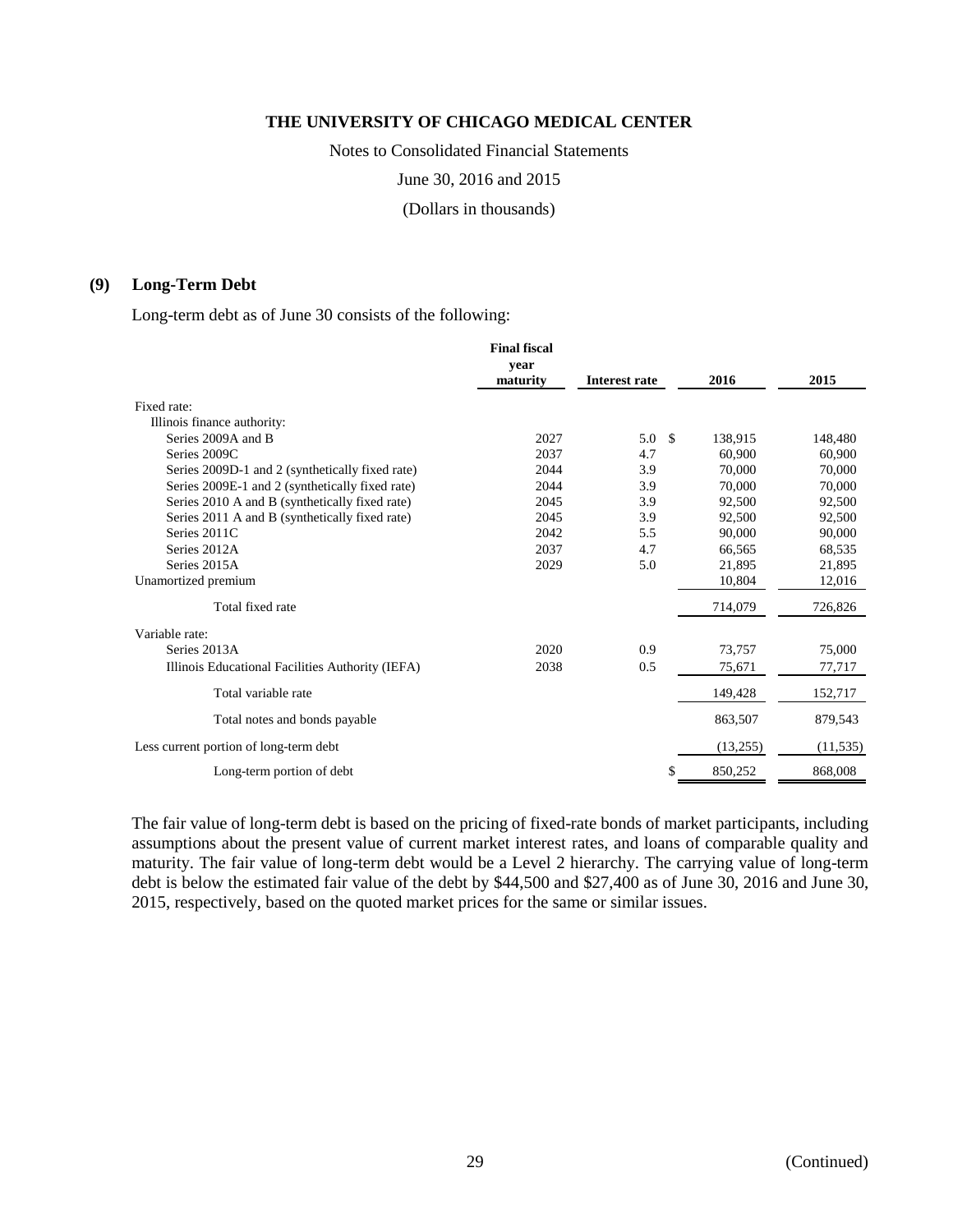Notes to Consolidated Financial Statements

June 30, 2016 and 2015

(Dollars in thousands)

Scheduled annual repayments for the next five years and thereafter are as follows at June 30:

|            |     | Amount  |
|------------|-----|---------|
| Year:      |     |         |
| 2017       | \$  | 13,255  |
| 2018       |     | 13,868  |
| 2019       |     | 14,513  |
| 2020       |     | 15,208  |
| 2021       |     | 15,940  |
| Thereafter |     | 790,723 |
|            | \$. | 863,507 |

Under its various indebtedness agreements, UCMC is subject to certain financial covenants, including maintaining a minimum debt service coverage ratio, maintaining minimum levels of days cash on hand, maintaining debt to capitalization at certain levels; limitations on selling, leasing, or otherwise disposing of UCMC property; and certain other nonfinancial covenants. Each of the bond Series is collateralized by unrestricted receivables under a Master Trust Indenture and subject to certain restrictions.

#### *Recent Financing Activity*

In March 2015, the IFA issued \$21,895 of Series 2015A Revenue Refunding Bonds, allocated to UCMC for the purpose of refunding a portion of the Illinois Health Facilities Authority Revenue Bonds, Series 2009C. The Series 2015A Bonds are secured by a Direct Note Obligation, Series 2015A of UCMC issued pursuant to the Master Trust Indenture. The extinguishment of the Series 2009C bonds resulted in a loss of \$700, the majority of which was recorded to supplies and other expense in 2015.

## *Letters of Credit*

Payment on each of the variable rate demand revenue bonds is also collateralized by a letter of credit. The letter of credit that support the Series 2009D bonds expires in June 2017. The letter of credit that supports the 2009E bonds expires in December 2018. The letters of credit that support the Series 2010A and Series 2010B bonds expire in November 2020 and November 2018, respectively, and the letters of credit that support the Series 2011A and Series 2011B bonds expire in May 2021. The letters of credit are subject to certain restrictions, which include financial ratio requirements and consent to future indebtedness. The most restrictive financial ratio is to maintain a debt service coverage ratio of 1:25:1. Payment on each of the IEFA bonds is collateralized by a letter of credit maturing November 2017. The letter of credit is subject to certain restrictions, which include financial ratio requirements. The most restrictive financial ratio is to maintain a debt service coverage ratio of 1.75:1. UCMC was in compliance with all applicable debt covenants at June 30, 2016.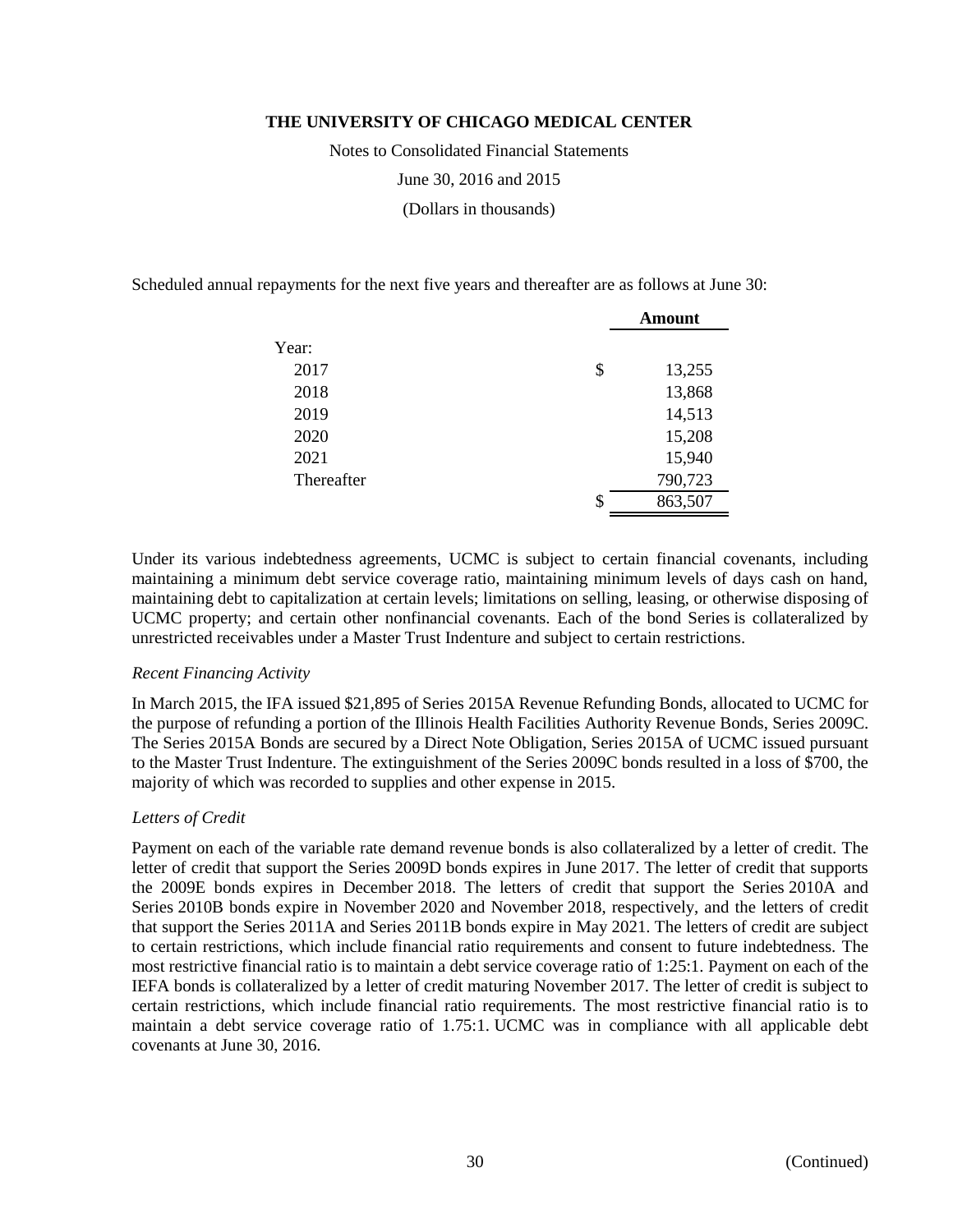Notes to Consolidated Financial Statements

June 30, 2016 and 2015

(Dollars in thousands)

Included in UCMC's debt is \$75,671 of commercial paper revenue notes and \$325,000 of variable rate demand bonds. In the event that UCMC's remarketing agents are unable to remarket the bonds, the trustee of the bonds will tender them under the letters of credit. Scheduled repayments under the letters of credit are between 1 and 3 years, beginning after a grace period of at least one year from the event, and bear interest rates different from those associated with the original bond issue. Any bonds tendered are still eligible to be remarketed. Bonds subsequently remarketed would be subject to the original bond repayment schedules.

Scheduled principal repayments on long-term debt based on the variable rate demand notes being put back to UCMC and a corresponding draw being made on the underlying credit facility, if available, are as follows:

| Year ending June 30: |               |
|----------------------|---------------|
| 2017                 | \$<br>22,785  |
| 2018                 | 139,962       |
| 2019                 | 155,098       |
| 2020                 | 112,159       |
| 2021                 | 36,657        |
| Thereafter           | 396,846       |
|                      | \$<br>863,507 |

UCMC paid interest, net of capitalized interest, of approximately \$32,700 and \$33,600 in 2016 and 2015, respectively.

UCMC has a \$40,000 line of credit from a commercial bank, which expires September 29, 2017. As of June 30, 2016 and 2015, no amount was outstanding under this line.

#### **(10) Derivative Instruments**

In August 2006, UCMC entered into a forward starting swap transaction against contemplated variable rate borrowing for the Center for Care and Discovery. This is a cash flow hedge against interest on the variable rate debt. The fair value of these swap agreements is the estimated amount that UCMC would have to pay or receive to terminate the agreements as of the consolidated balance sheet date, taking into account current interest rates and the current creditworthiness of the swap counterparty. The swap values are based on the London Interbank Rate (LIBOR). The inputs to the fair value estimate are considered Level 2 in the fair value hierarchy. The effective date of the swap was August 2011. In July 2011, UCMC novated the original swap agreement to divide the original notional amount in two equal parts between financial institutions. The fair value of the terminated portion of the hedge on the date of the novation was recorded in net assets in the amount of \$35,123 and is being amortized into interest expense over the life of the related debt, commencing on February 23, 2013, the date the Center for Care and Discovery was placed into service. The new agreement is being accounted for as a hedge. The combined notional amount of the swap is \$325,000 and the effective start date was August 2011. Management has determined that the interest rate swaps are effective, and have qualified for hedge accounting. Management has recognized ineffectiveness of approximately \$2,506 in 2016 and an ineffectiveness of approximately \$567 in 2015. This movement reflects the spread between tax-exempt interest rates and LIBOR during the period. The effective portion of these swaps is included in other changes in unrestricted net assets. The interest rate swaps terminate on February 1,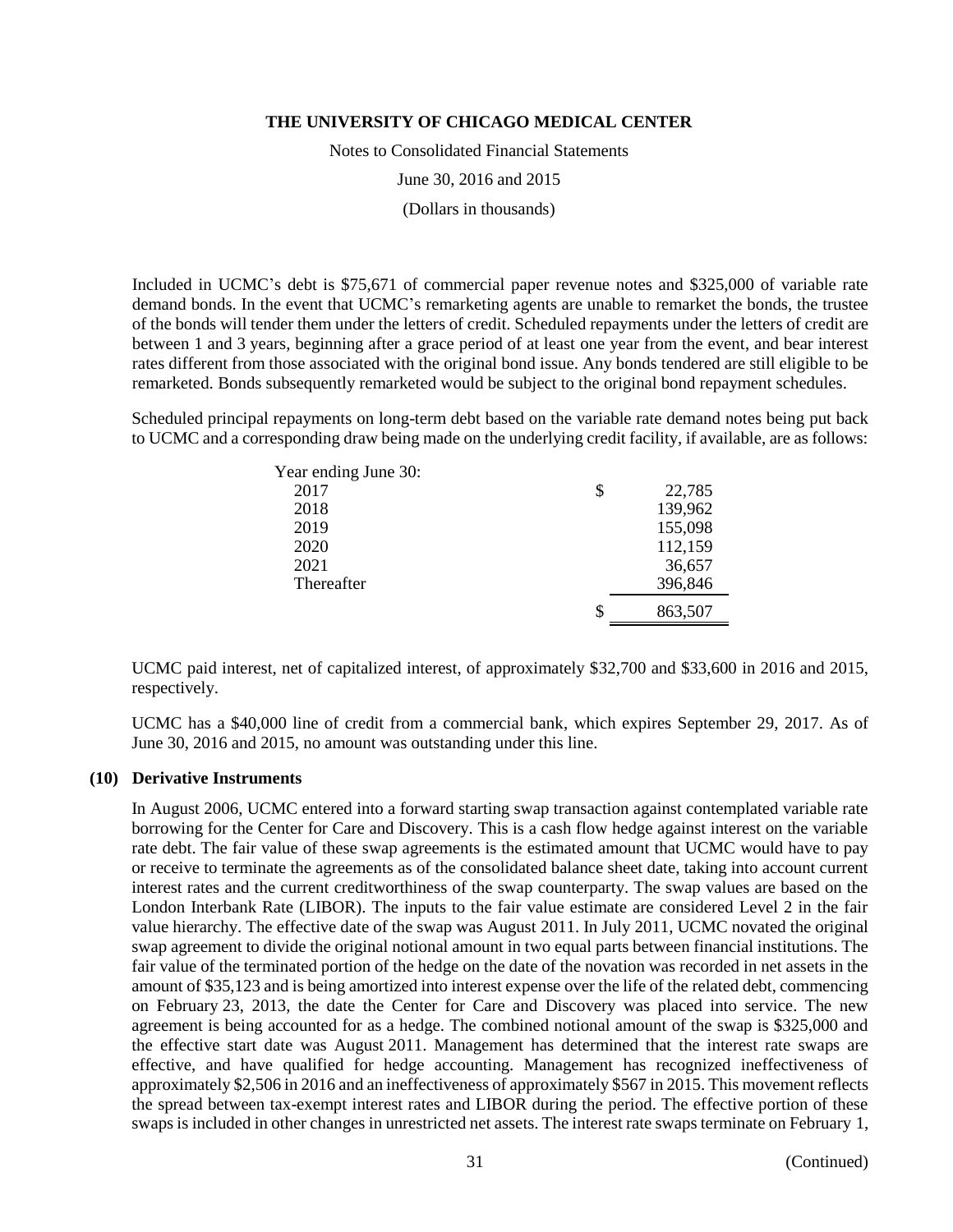Notes to Consolidated Financial Statements June 30, 2016 and 2015

(Dollars in thousands)

2044. Cash settlement payments related to the swaps were accumulated in net assets while the Center for Care and Discovery was under construction, and are being amortized into depreciation expense over the life of the building. Amortization commenced on February 23, 2013, the date the Center for Care and Discovery was placed into service. Cash settlement payments after the Center for Care and Discovery was placed into service are recorded in interest expense.

UCMC is required to provide collateral on one of the interest rate swap agreements when the liability of that swap exceeds \$50,000. At June 30, 2016 and 2015, \$36,700 and \$5,030 was held as collateral, respectively, and recorded in current portion of investments limited to use. If UCMC's credit rating were to be downgraded one level; collateral would need to be provided under the swap with JP Morgan when the liability of that swap exceeds \$40,000 and under the Wells Fargo swap when the liability of that swap exceeds \$60,000. Upon further downgrade, the collateral requirements increase.

| <b>Effective date</b> | <b>Associated</b><br>debt series     | <b>Original</b><br><b>Term</b> |   | Current<br>notional amount | <b>UCMC</b><br>pays | <b>UCMC</b><br>receives |
|-----------------------|--------------------------------------|--------------------------------|---|----------------------------|---------------------|-------------------------|
| 8/9/2011              | 2009 D/E, 2010<br>$A/B$ , 2011 $A/B$ | $32.5$ years                   |   | 162,500,000                | 3.89 %              | 68% of LIBOR            |
|                       | 2009 D/E, 2010                       |                                |   |                            |                     |                         |
| 8/9/2011              | $A/B$ , 2011 $A/B$                   | $32.5$ years                   | S | 162,500,000                | 3.97 %              | 68% of LIBOR            |

The following summarizes the general terms of each of UCMC's swap agreements:

The fair value of each swap is the estimated amount UCMC would receive or pay to terminate the swap agreement at the reporting date, taking into account current interest rates and the current creditworthiness of the swap counterparties. The fair value is included in interest rate swap liability on the consolidated balance sheets, while the change in fair value is recorded in unrestricted net assets for the effective portion of the change and in nonoperating gains and losses for the ineffective portion of the change.

#### **(11) Commitments**

#### **Leases**

UCMC has capital and noncancelable operating leases for certain buildings and equipment. Future minimum payments required under noncancelable operating leases as of June 30 are as follows:

|                              |    | <b>Operating</b> |
|------------------------------|----|------------------|
| 2017                         | \$ | 2,520            |
| 2018                         |    | 2,180            |
| 2019                         |    | 2,155            |
| 2020                         |    | 2,046            |
| 2021 and thereafter          |    | 11,303           |
| Total minimum lease payments | S  | 20,204           |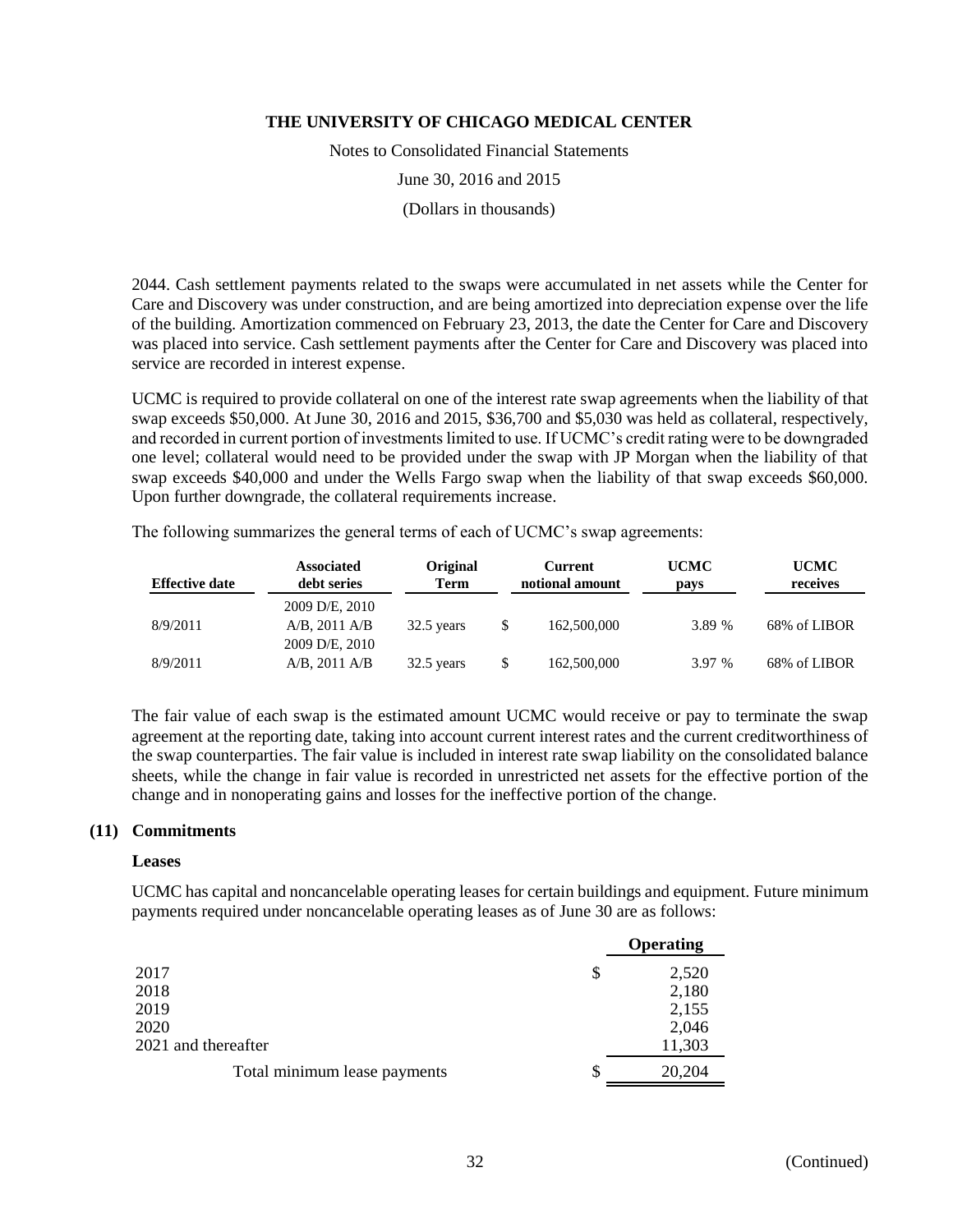Notes to Consolidated Financial Statements

June 30, 2016 and 2015

(Dollars in thousands)

The amount of total assets capitalized under these leases at both June 30, 2016 and June 30, 2015 is \$0 and \$2,300 with related accumulated depreciation of \$0 and \$2,300, respectively. Rental expense was approximately \$6,100 and \$5,600 for the years ended June 30, 2016 and 2015, respectively.

#### **(12) Insurance**

UCMC is included under certain of the University's insurance programs. Since 1977, UCMC, in conjunction with the University, has maintained a self-insurance program for its medical malpractice liability. This program is supplemented with commercial excess insurance above the University's self-insurance retention, which for the years ended June 30, 2016 and 2015 was \$5,000 per claim and unlimited in the aggregate. Claims in excess of \$5,000 are subject to an additional self-insurance retention limited to \$12,500 per claim and \$22,500 in aggregate. There are no assurances that the University will be able to renew existing policies or procure coverage on similar terms in the future.

The estimated liability for medical malpractice self-insurance is actuarially determined based upon estimated claim reserves and various assumptions, and represents the estimated present value of self-insurance claims that will be settled in the future. It considers anticipated payout patterns as well as interest to be earned on available assets prior to payment. The discount rate used to value the self-insurance liability is a rate commensurate with the duration of anticipated payments.

A comparison of the estimated liability for incurred malpractice claims (filed and not filed) and assets available for claims for the combined University and UCMC self-insurance program as of June 30, 2016 and 2015, is presented below:

|                                                                 | 2016    | 2015    |
|-----------------------------------------------------------------|---------|---------|
| Actuarial present value of self-insurance liability for medical |         |         |
| malpractice                                                     | 238.213 | 250,444 |
| Total assets available for claims                               | 300.352 | 351.528 |

If the present-value method were not used, the ultimate liability for medical malpractice self-insurance claims would be approximately \$33,100 higher at June 30, 2016. The interest rate assumed in determining the present value was 3.5% and 4.25% for 2016 and 2015, respectively. UCMC has recorded its pro-rata share of the malpractice self-insurance liability as required under ASU 2010-24 in the amount of \$117,410 and \$112,700 at June 30, 2016 and June 30, 2015, respectively, with an offsetting receivable from the malpractice trust to cover any related claims. The malpractice self-insurance trust assets consist primarily of funds held in TRIP.

UCMC recognizes as malpractice expense its negotiated pro-rata share of the actuarially determined normal contribution, with gains and losses amortized over five years, with no retroactive adjustments, as provided in the operating agreement. For fiscal year 2017, UCMC's expense is estimated to be approximately \$8,500 related to malpractice insurance.

UCMC designated \$14,700 and \$16,400 as of June 30, 2016 and 2015, respectively, as a workers' compensation self-insurance reserve trust fund, which is included within investments limited as to use within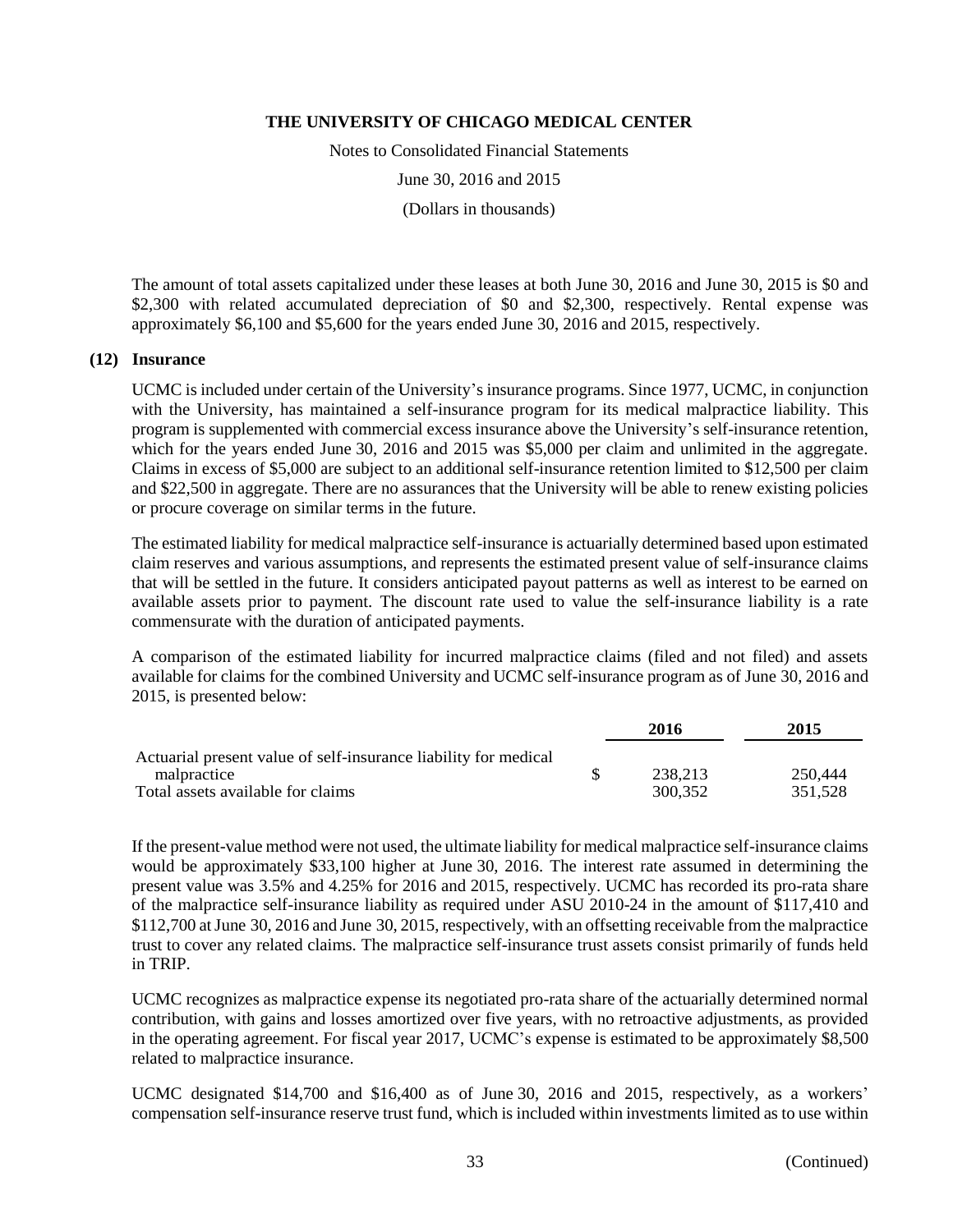Notes to Consolidated Financial Statements

June 30, 2016 and 2015

(Dollars in thousands)

the consolidated balance sheets. The self-insurance program investments consist of approximately 60% bonds and 40% marketable equities. The specifically identified claim requirements and actuarially determined reserve requirements for unreported workers' compensation claims were approximately \$6,300 and \$8,200 as of June 30, 2016 and 2015, respectively. The University also charges UCMC for its portion of other commercial insurance and self-insurance costs.

#### **(13) Pension Plans**

#### **Active Plans**

A majority of UCMC's personnel participate in the University's defined benefit and contribution pension plan, which are considered multi-employer pension plans. Under the defined benefit portion of this plan, benefits are based on years of service and the employee's compensation for the five highest paid consecutive years within the last ten years of employment. UCMC and the University make annual contributions to this portion of the plan at a rate necessary to maintain plan funding based on the guidelines set forth by the Employee Retirement Income Security Act of 1974, on an actuarially determined basis. UCMC recognizes its share of net periodic pension cost as expense and any difference in the contribution amount as a transfer of unrestricted net assets. The adjustment to net assets was a decrease of \$300 for 2016 and an increase of \$1,000 for 2015. Contributions of \$32,500 were made in the fiscal years ended June 30, 2016 and 2015. UCMC expects to make contributions not to exceed \$10,000 for the fiscal year ended June 30, 2017 that will be entirely expensed as net periodic pension costs.

Under the defined contribution portion of the plan, UCMC and plan participants make contributions that accrue to the benefit of the participants at retirement. UCMC's contributions, which are based on a percentage of each covered employee's salary, totaled approximately \$7,800 and \$7,400 for the years ended June 30, 2016 and 2015, respectively.

UCMC's contributions to the University's defined benefit plans included in the University's financial statements for the year ended June 30, 2016 and 2015 are as follows:

|                                                                  |                   | <b>Contributions of UCMC</b> |        |
|------------------------------------------------------------------|-------------------|------------------------------|--------|
| <b>Plan name</b>                                                 | EIN               | 2016                         | 2015   |
| University of Chicago Retirement Income<br>Plan for Employees    | 36-2177139-002 \$ | 4.000                        |        |
| University of Chicago Pension Plan for<br><b>Staff Employees</b> | 36-2177139-003    | 28,500                       | 32,500 |
|                                                                  |                   | 32,500                       | 32,500 |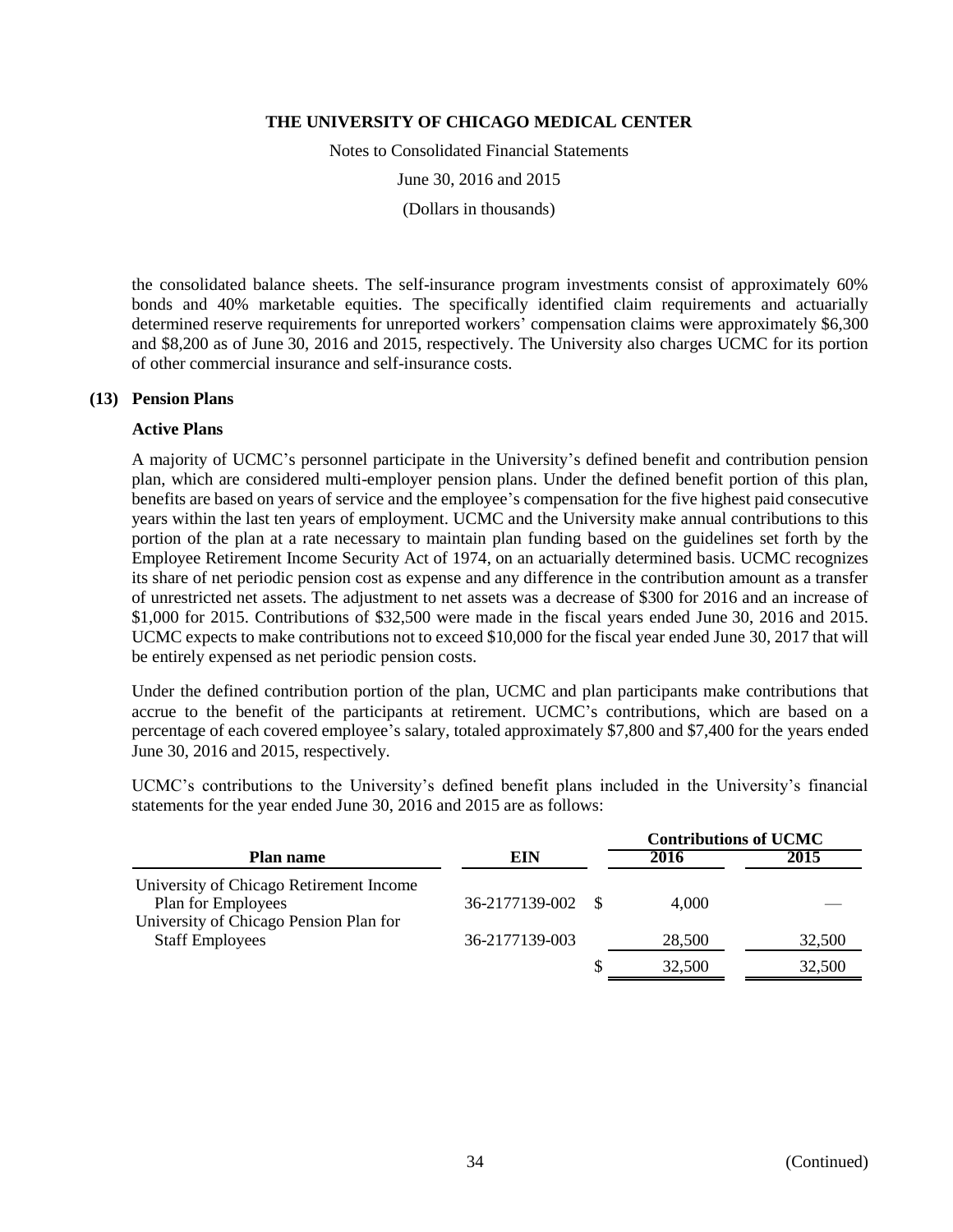Notes to Consolidated Financial Statements

June 30, 2016 and 2015

(Dollars in thousands)

The benefit obligation, fair value of plan assets and funded status for the University's defined benefit plan included in the University's financial statements as of June 30, are shown below:

|                                                | 2016       | 2015       |
|------------------------------------------------|------------|------------|
| Projected benefit obligation                   | 1.017.137  | 954.886    |
| Fair value of plan assets                      | 741.696    | 695,869    |
| Deficit of plan assets over benefit obligation | (275, 441) | (259, 017) |

The weighted-average assumptions used in the accounting for the plan are shown below:

|                                | 2016 | 2015 |
|--------------------------------|------|------|
| Discount rate                  | 3.6% | 4.5% |
| Expected return on plan assets | 6.5  | 6.5  |
| Rate of compensation increase  | 3.5  |      |

The weighted average asset allocation for the plan is as follows:

|                      | 2016 | 2015 |
|----------------------|------|------|
| Domestic equities    | 26%  | 27%  |
| International equity | 20   | 19   |
| Fixed income         | 54   | 54   |
|                      | 100% | 100% |

The pension and other postretirement benefit obligation considers anticipated payout patterns as well as investment returns on available assets prior to payment. The discount rate used to value the pension and other postretirement benefit obligation is a risk-adjusted rate commensurate with the duration of anticipated payments. These inputs to the fair value estimate are considered Level 2 in the fair value hierarchy.

Total benefits and plan expenses paid by the plan were \$47,500 and \$40,100 for the fiscal years ended June 30, 2016 and 2015, respectively.

Expected future benefit payments excluding plan expenses are as follows:

| S | 75,031  |
|---|---------|
|   | 50,388  |
|   | 51,536  |
|   | 53,248  |
|   | 56,378  |
|   | 296,796 |
|   |         |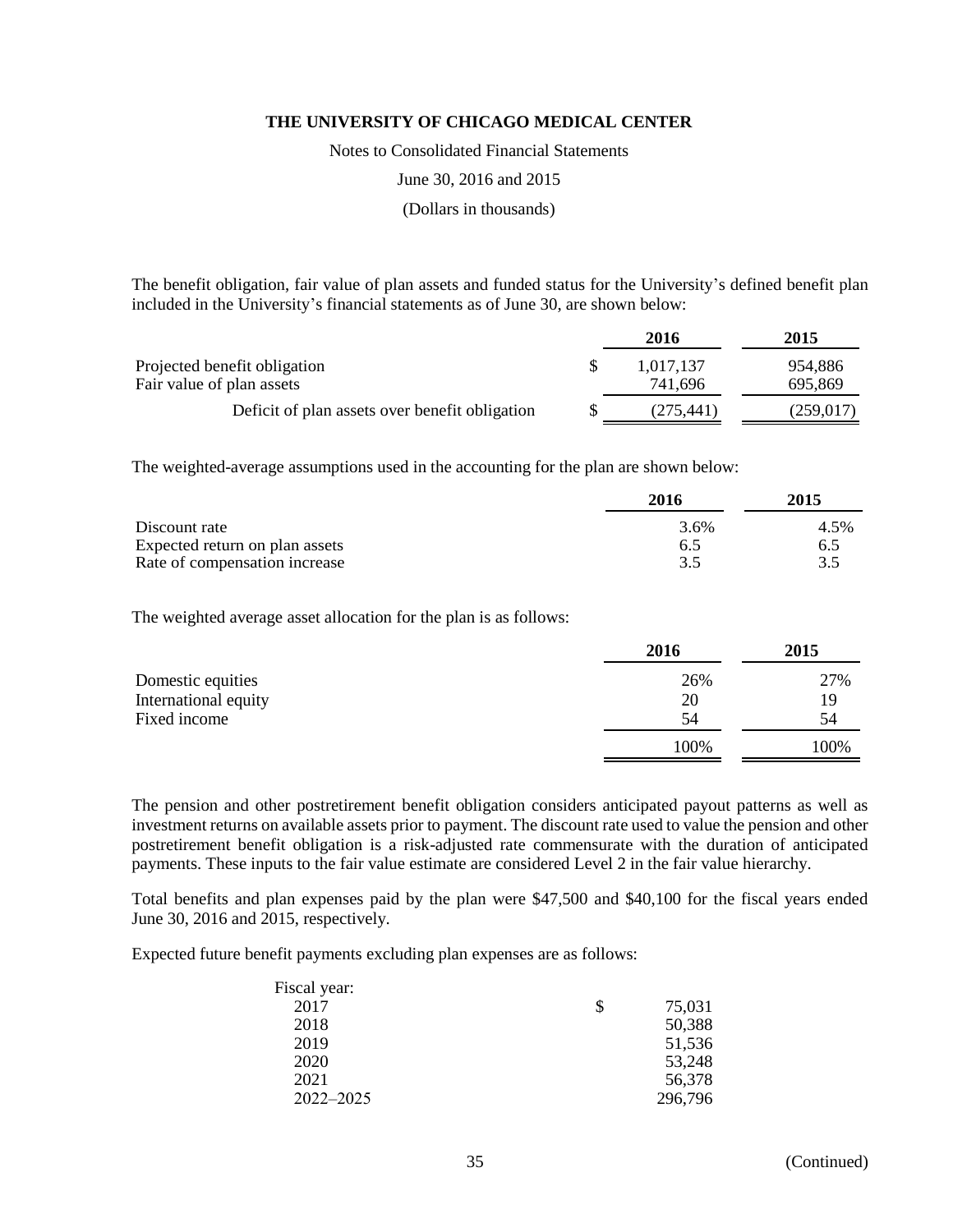Notes to Consolidated Financial Statements June 30, 2016 and 2015 (Dollars in thousands)

Certain UCMC personnel participate in a contributory pension plan. Under this plan, UCMC and plan participants make annual contributions to purchase annuities equivalent to retirement benefits earned. UCMC's pension expense for this plan was \$5,300 and \$5,200 for the years ended June 30, 2016 and 2015, respectively.

#### **Curtailed and Frozen Plan**

In June 2002, UCMC assumed sponsorship of the Louis A. Weiss Memorial Hospital Pension Plan (Employer Identification Number 36-3488183, Plan Number 003), which covers employees of a former affiliate. Participation and benefit accruals are frozen. All benefit accruals are fully vested.

Components of net periodic pension cost and other amounts recognized in unrestricted net assets include the following:

|                                                                                                | <b>Years ended June 30,</b> |          |         |
|------------------------------------------------------------------------------------------------|-----------------------------|----------|---------|
|                                                                                                |                             | 2016     | 2015    |
| Net periodic pension cost:                                                                     |                             |          |         |
| Interest cost                                                                                  | \$                          | 2,513    | 2,293   |
| Expected return on plan assets                                                                 |                             | (3,009)  | (3,080) |
| Amortization of unrecognized net actuarial loss                                                |                             | 926      | 617     |
| Net periodic pension cost                                                                      |                             | 430      | (170)   |
| Other changes in plan assets and benefit obligations<br>recognized in unrestricted net assets: |                             |          |         |
| Liability for pension benefits                                                                 |                             | (4, 429) | (8,192) |
| Total recognized in net periodic pension cost                                                  |                             |          |         |
| and unrestricted net assets                                                                    |                             | 4,859    | 8,022   |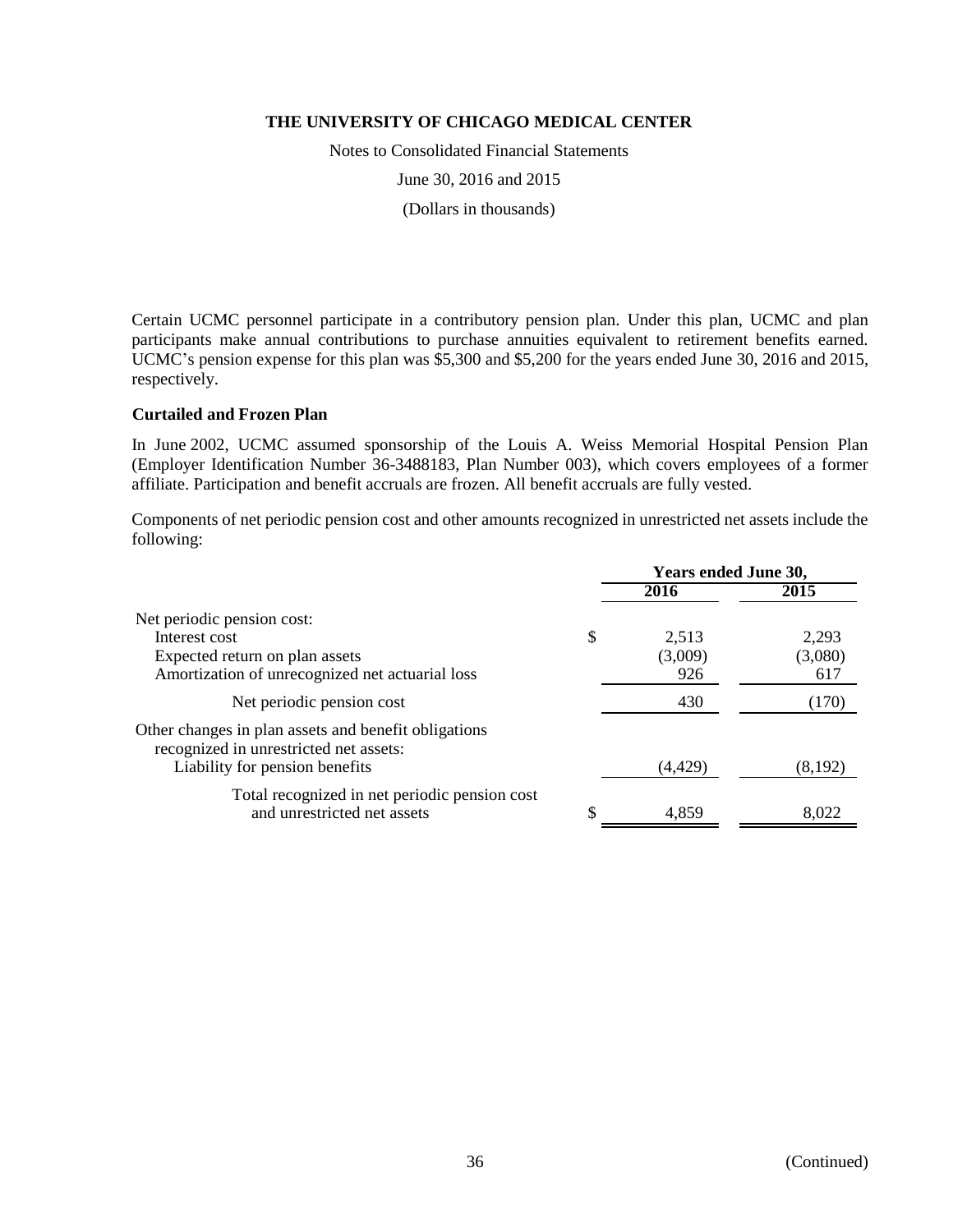Notes to Consolidated Financial Statements

June 30, 2016 and 2015

(Dollars in thousands)

The following tables set forth additional required pension disclosure information for this plan:

|                                                | <b>Years ended June 30,</b> |           |         |
|------------------------------------------------|-----------------------------|-----------|---------|
|                                                |                             | 2016      | 2015    |
| Change in projected benefit obligation:        |                             |           |         |
| Benefit obligation at beginning of year        | \$                          | 60,318    | 56,410  |
| Interest cost                                  |                             | 2,513     | 2,293   |
| Net actuarial loss (gain)                      |                             | 4,236     | 5,382   |
| Benefits paid                                  |                             | (3,556)   | (3,767) |
|                                                |                             | 63,511    | 60,318  |
| Change in plan assets:                         |                             |           |         |
| Fair value of plan assets at beginning of year |                             | 52,037    | 53,151  |
| Actual return on plan assets                   |                             | 1,890     | (347)   |
| <b>Employer contribution</b>                   |                             |           | 3,000   |
| Benefits paid                                  |                             | (3,556)   | (3,767) |
|                                                |                             | 50,371    | 52,037  |
| Funded status at end of year                   |                             | (13, 140) | (8,281) |

Amounts recognized in the consolidated balance sheet are included in noncurrent liabilities.

Accumulated plan benefits equal projected plan benefits. Assumptions used in the accounting for the net periodic pension cost were as follows:

|                                | 2016 | 2015      |
|--------------------------------|------|-----------|
| Discount rate                  | 3.5% | 4.3%      |
| Expected return on plan assets | 6.0  | 6.0       |
| Rate of compensation increase  | N/A  | $\rm N/A$ |

Weighted average asset allocations for plan assets are as follows:

|                        | 2016 | 2015 |
|------------------------|------|------|
| Cash                   | 3%   | 3%   |
| Fixed income           | 60   | 58   |
| Domestic equities      | 27   | 29   |
| International equities | 10   | 10   |
|                        | 100% | 100% |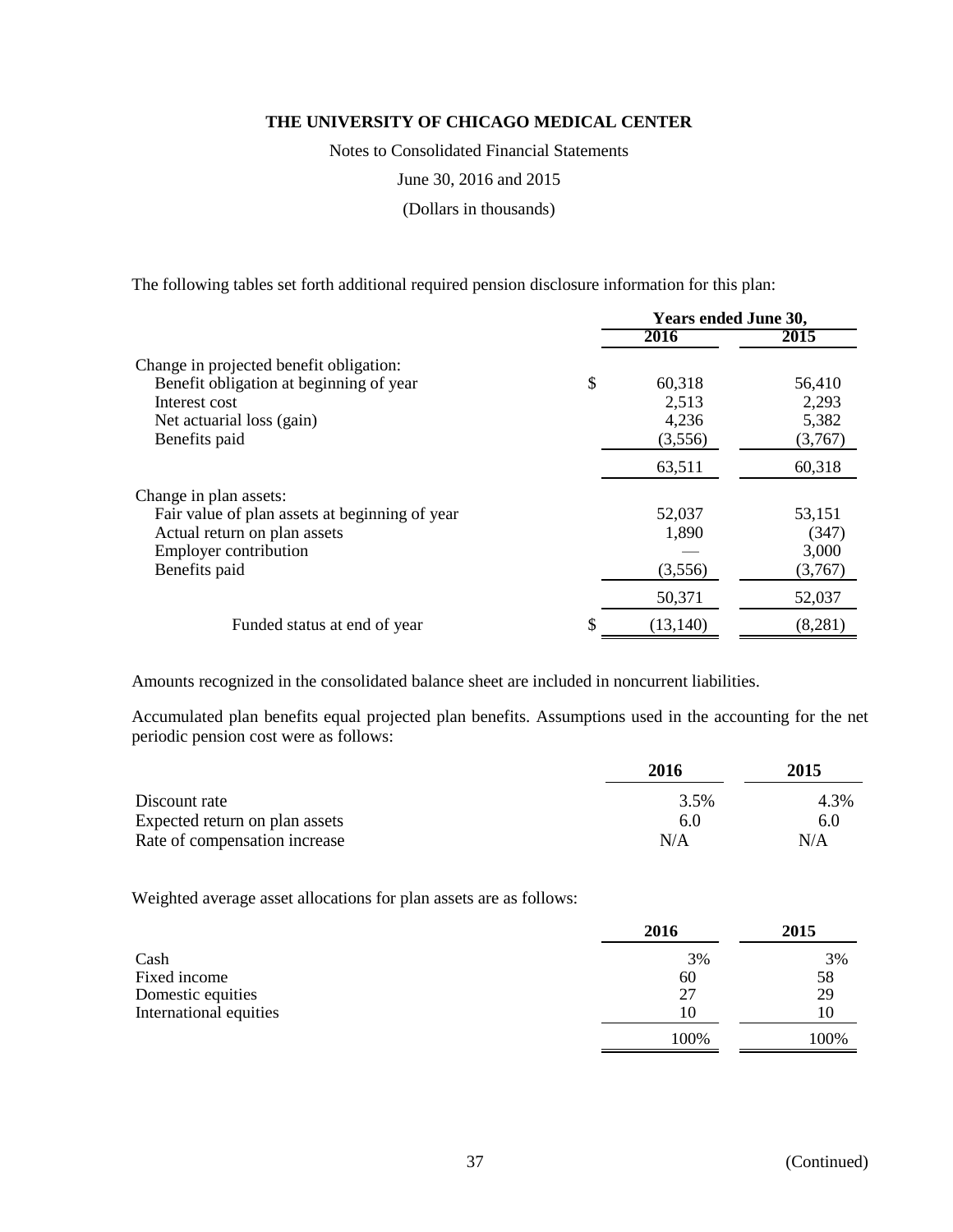Notes to Consolidated Financial Statements

June 30, 2016 and 2015

(Dollars in thousands)

All plan assets are valued using level 1 inputs in 2016 and 2015. The target asset allocation is 40% equities and 60% fixed income. The expected return on plan assets is based on historical investment returns for similar investment portfolios.

UCMC expects to make contributions of \$2,300 to the plan in the fiscal year ending June 30, 2017.

Expected future benefit payments are:

| 3,861  |
|--------|
| 3,858  |
| 3,837  |
| 3,861  |
| 3,833  |
| 19,189 |
|        |

### **(14) Pledges**

Pledges receivable at June 30 are comprised of:

|                                                                                                                             |   | 2016           | 2015           |
|-----------------------------------------------------------------------------------------------------------------------------|---|----------------|----------------|
| Unconditional promises expected to be collected in:<br>Less than one year<br>One year to five years<br>More than five years | S | 1,661<br>2,602 | 1,102<br>1,522 |
|                                                                                                                             |   | 4,263          | 2,624          |
| Less unamortized discount (discount rate 5.5%)                                                                              |   | (113)          |                |
| Total                                                                                                                       |   | 4,150          | 2,624          |

#### **(15) Restricted Net Assets**

Temporarily restricted net assets are available for the following purposes as of June 30:

|                                     |   | 2016   | 2015   |
|-------------------------------------|---|--------|--------|
| Pediatric healthcare                |   | 18,064 | 19,414 |
| Adult healthcare                    |   | 52,285 | 55,728 |
| Educational and scientific programs |   | 5,254  | 5,059  |
| Capital and other purposes          |   | 6.322  | 5,908  |
| Total                               | S | 81.925 | 86,109 |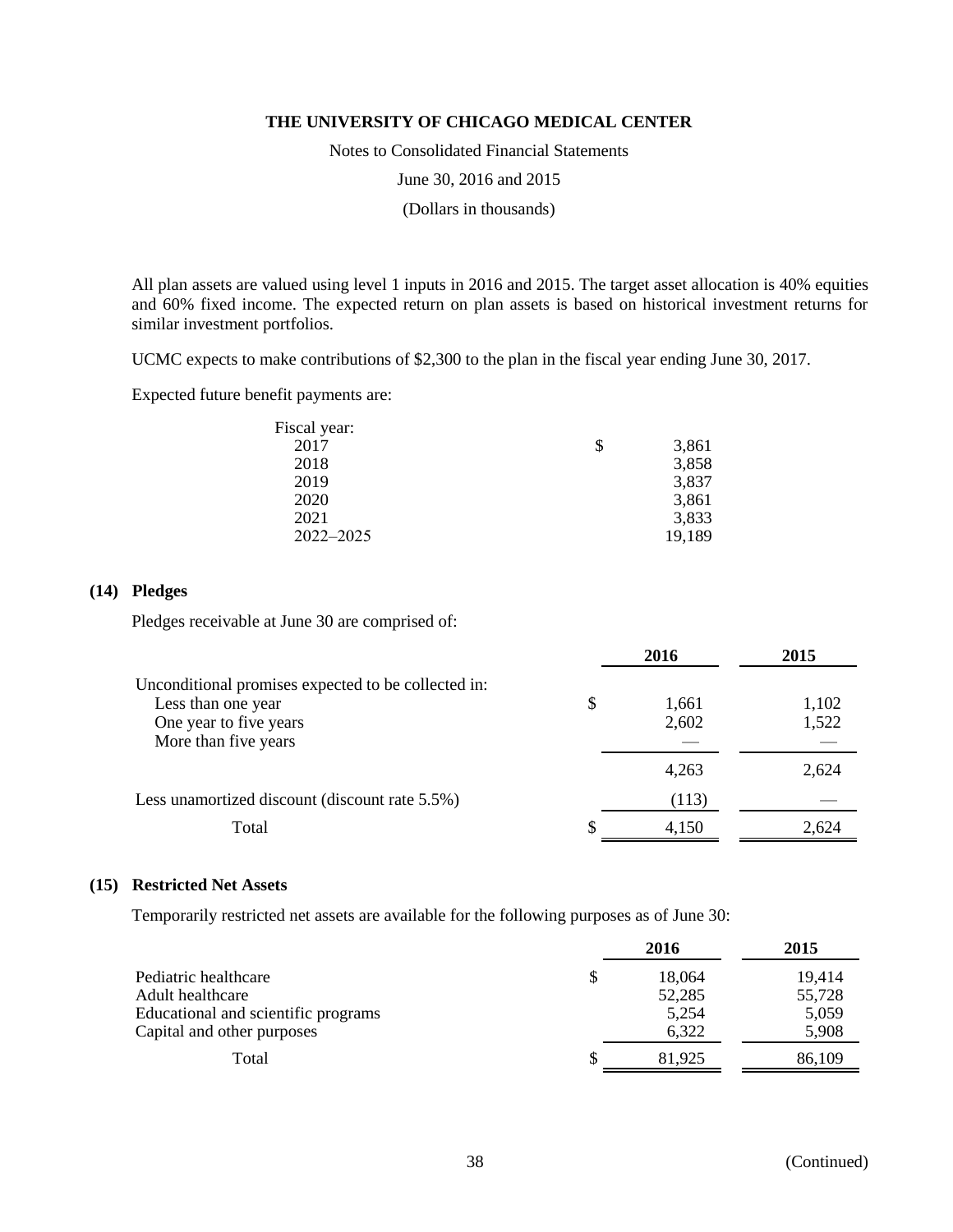Notes to Consolidated Financial Statements

June 30, 2016 and 2015

(Dollars in thousands)

Income from permanently restricted net assets is restricted for:

|                                     | 2016  | 2015  |
|-------------------------------------|-------|-------|
| Pediatric healthcare                | 1.865 | 1,855 |
| Adult healthcare                    | 1,935 | 1,935 |
| Educational and scientific programs | 4,312 | 4.312 |
| Total                               | 8.112 | 8.102 |

#### **(16) Functional Expenses**

Total operating expenses by function are as follows for the years ended June 30:

|                            | 2016      | 2015      |
|----------------------------|-----------|-----------|
| Healthcare services        | 1.403.939 | 1,359,252 |
| General and administrative | 106,256   | 99,897    |
| Total                      | 1,510,195 | 1.459.149 |

### **(17) Contingencies**

UCMC is subject to complaints, claims and litigation, which have risen in the normal course of business. In addition, UCMC is subject to reviews by various federal and state government agencies to assure compliance with applicable laws, some of which are subject to different interpretations. While the outcome of these suits cannot be determined at this time, management, based on advice from legal counsel, believes that any loss which may arise from these actions will not have a material adverse effect on the financial position or results of operations of UCMC.

#### *(a) Medicare and Medicaid Reimbursement*

For the years ended June 30, 2016 and 2015, UCMC recognized approximately 24% of net patient service revenue from services provided to Medicare beneficiaries. Recently enacted healthcare reform and other Medicare legislation may have an adverse effect on UCMC's net patient service revenue. Medicaid-payment methodologies and rates may be subject to modification based on the amount of funding available to the State of Illinois Medicaid Program.

UCMC has received and expects to receive future notices from the Medicare program requiring that they provide Medicare with documentation for claims to carry out the Recovery Audit Contract (RAC) program. UCMC is responding to these requests. Review of claims through the RAC program may result in a liability to the Medicare program and could have an adverse impact on UCMC's net patient service revenue.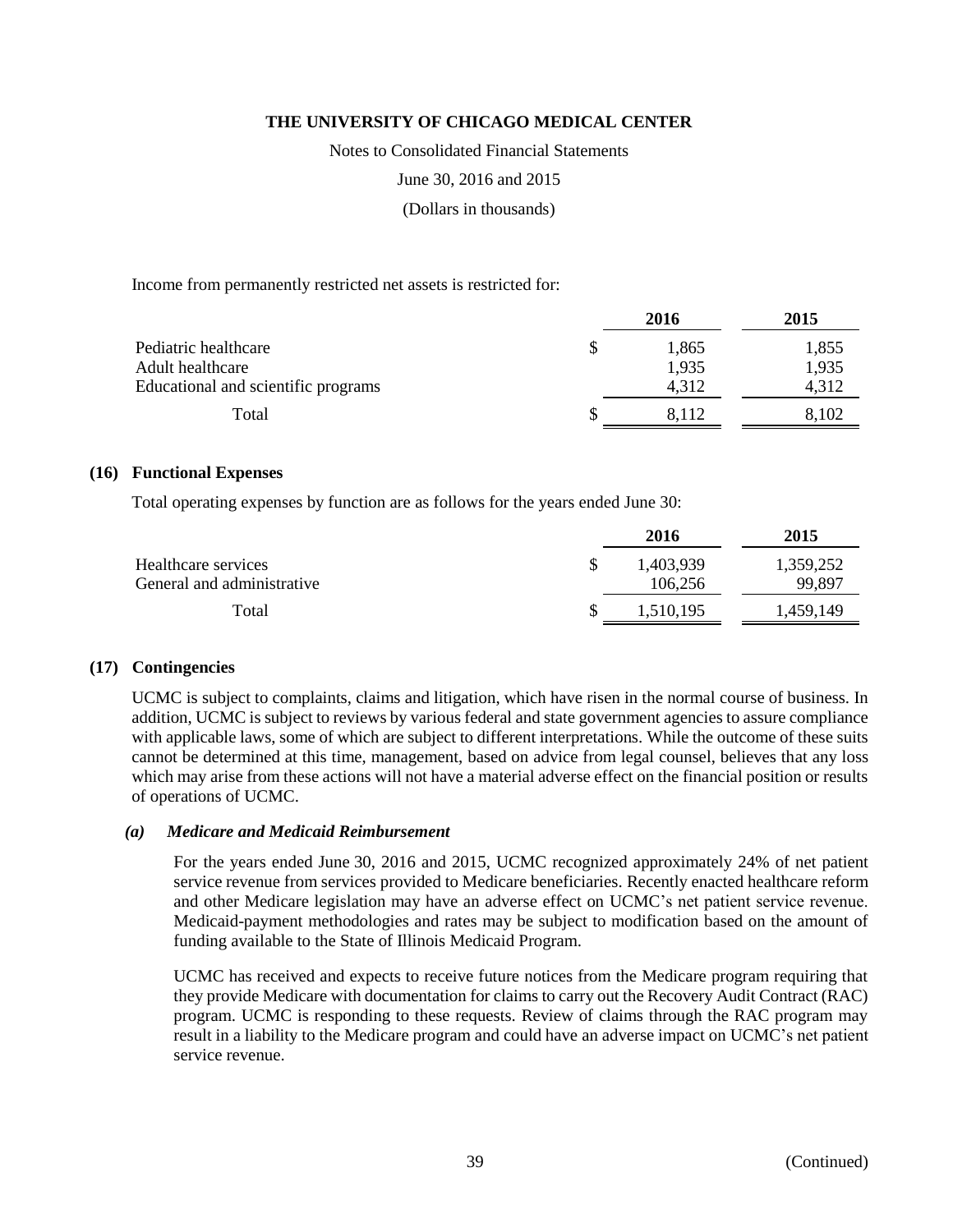Notes to Consolidated Financial Statements June 30, 2016 and 2015 (Dollars in thousands)

### *(b) The Patient Protection and Affordable Care Act and Other Enacted Legislation*

In March 2010, the Patient Protection and Affordable Care Act of 2010 (the Affordable Care Act) was enacted. Some of the provisions of the Affordable Care Act took effect immediately, while others will take effect or will be phased in over time, ranging from a few months to ten years following approval. The Affordable Care Act was designed to make available, or subsidize the premium costs of, healthcare insurance for some of the millions of currently uninsured or underinsured consumers below certain income levels. An increase in utilization of healthcare services by those who are currently avoiding or rationing their healthcare was expected. Although bad debt expenses and/or charity care provided were expected to be reduced, increased utilization would be associated with increased variable and fixed costs of providing healthcare services, which may or may not be offset by increased revenues.

The Affordable Care Act contains more than 32 Sections related to healthcare fraud and abuse and program integrity. The potential for increased legal exposure related to the Affordable Care Act's enhanced compliance and regulatory requirements could increase operating expenses.

UCMC continues to analyze the Affordable Care Act to assess its effects on current and projected operations, financial performance, and financial condition.

#### *(c) Regulatory Investigations*

The U.S. Department of Justice (DOJ) and other federal agencies routinely conduct regulatory investigations and compliance audits of healthcare providers. UCMC is subject to these regulatory efforts. Additionally, the laws and regulations governing the Medicare, Medicaid, and other government healthcare programs are extremely complex and subject to interpretation, making compliance an ongoing challenge for UCMC and other healthcare organizations. Recently the federal government has increased its enforcement activity, including audits and investigations related to billing practices, clinical documentation, and related matters. UCMC maintains a compliance program and conducts audits and other activities to identify potential compliance issues, including overpayments to governmental payors.

## *(d) Tax Exemption for Sales Tax and Property Tax*

Effective June 14, 2012, the Governor of Illinois signed into law, Public Act 97-0688, which creates new standards for state income tax and property tax exemptions in Illinois. The law establishes new standards for the issuance of charitable exemptions, including requirements for a nonprofit hospital to certify annually that in the prior year, it provided an amount of qualified services and activities to low-income and underserved individuals with a value at least equal to the hospital's estimated property tax liability. UCMC has not recorded a liability for related property taxes based upon management's current determination of qualified services provided.